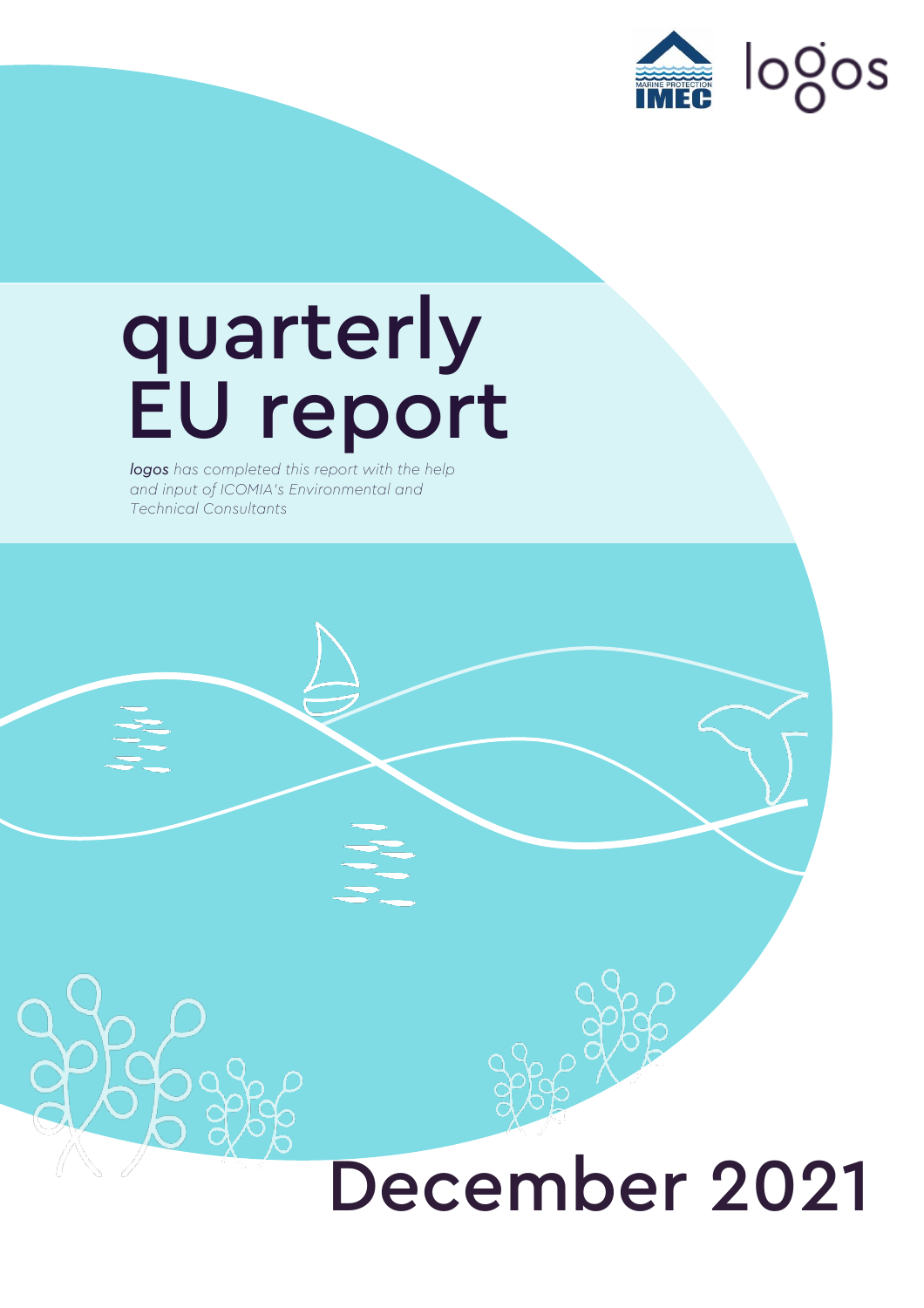

# logos

### <span id="page-1-0"></span>Executive Summary

logos highlighted for IMEC Members a number of key EU regulatory initiatives such as the revision of the Recreational Craft Directive, restrictions on hazardous substances, and the FuelEU Maritime proposal. These initiatives, in our view, could result in interesting opportunities, albeit potential challenges being equally present. Section 1 focuses on environmental legislation, which can contribute to the uptake of electric and alternatively fuelled vessels. The Council and the European Parliament is working in parallel to deliver their respected opinion on the revision of the Alternative Fuels Infrastructure Directive and on the proposal on Battery Directive. The adoption of the Eco-design Directive is delayed for Q1 2022 because the Commission is still carrying out an impact assessment. Currently, the Commission is working on the revision of the End-of-Life Vehicles Directive.

Section 2 addresses other relevant EU policies, such as in-service monitoring of emissions and the requirements for the homologations of machines on the European market. The revision of the Machinery Directive is ongoing, and the Council and the European Parliament will deliver their opinion by March 2022. The work on the final draft in-service monitoring of emissions in non-road mobile machinery will be published in the EU Official Journal in Q2 2022. The Commission is delivering its initiatives related to the European Green Deal.

Section 3 gives an introduction to the current work of the European Parliament's intergroups. Since September, the Climate Change, Biodiversity and Sustainable Development and Seas, Rivers, Islands and Coastal Areas organised webinars.

In Section 4, logos provides a short summary of the main outcome of the Safer Chemicals Conference organised by the European Chemicals Agency.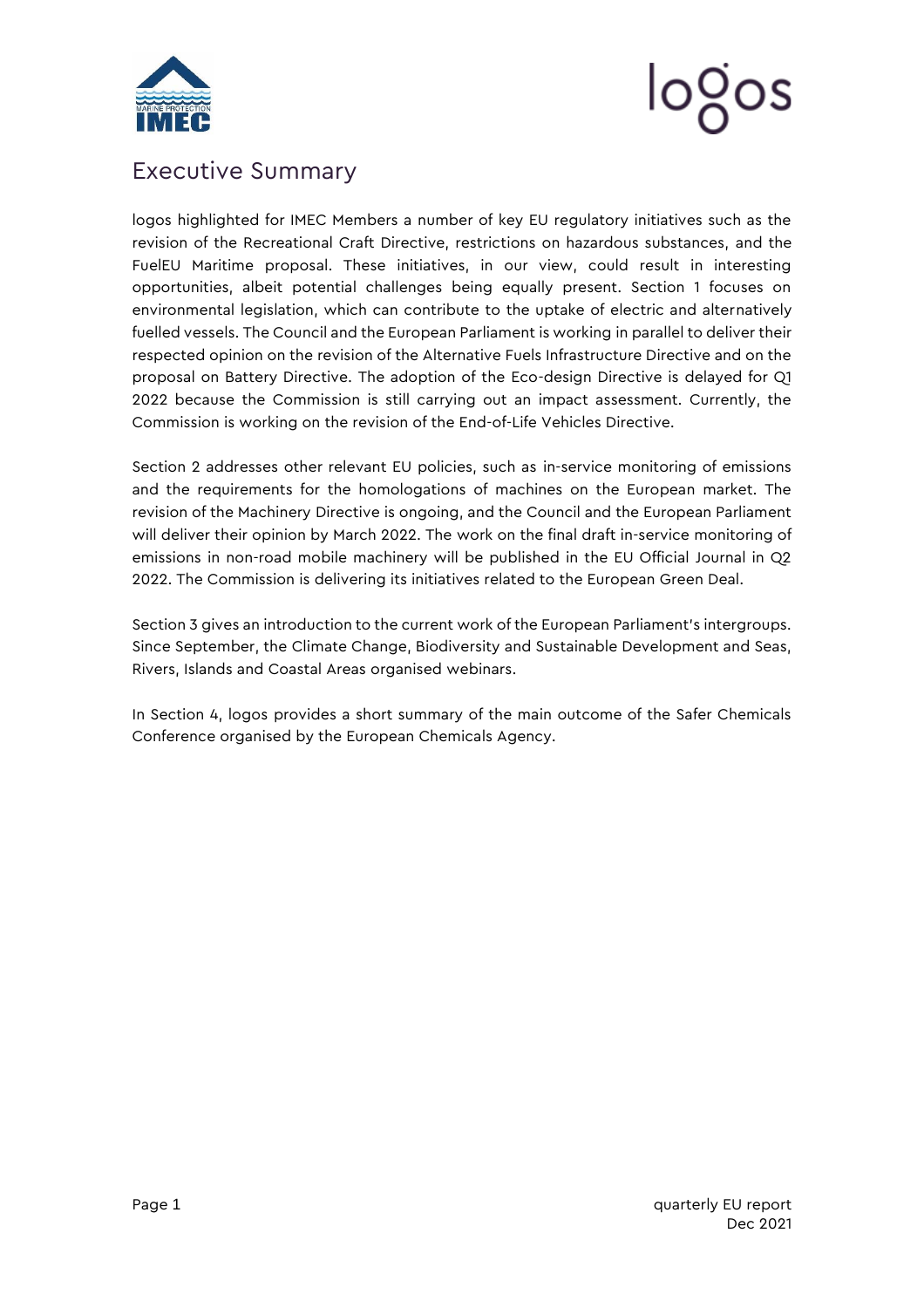



### <span id="page-2-0"></span>Key updates

The Commission published the [study](https://ec.europa.eu/growth/system/files/2021-11/Final%20Report%20Review%20Study%20on%20the%20Recreational%20Craft%20Directive%202013%2053%20EU.pdf) on the revision of the [Directive 2013/53](https://eur-lex.europa.eu/legal-content/EN/TXT/PDF/?uri=CELEX:32013L0053&from=EN) on the **recreational craft and personal watercraft.** The contractor recommended to set a permeation emissions limit of 15  $g/m^2$ /day for fuel hoses and lines, as this is the most costeffective option to reduce evaporative emissions in the recreational craft sector. This scenario has the shortest payback time (17 years) of all policy options considered. The study proposed the following amendments to the Directive:

- Design category A with up to and including 9 wind force and up to and including 7 significant wave height.
- Proposed revisions to the explanatory notes modification of note A and addition of notes E and F:
	- o A recreational craft given design category A is considered to be designed for a wind force up to and including 9 and significant wave height up to and including 7 m.
	- o Maximum average wind speeds for categories A, B, C and D are 24,4 m/s, 20,7 m/s, 13,8 m/s and 7,9 m/s respectively.
	- $\circ$  The significant wave height is the average height of the highest third of the waves, which is approximately the wave height estimated by an experienced observer. The maximum wave height can be twice the significant wave height.

Based on the study, the Commission would then finalise its report, which should be presented by 18 January 2022. The policy officer in charge of this dossier confirmed that the Commission is drafting the report for the Council and the European Parliament, which should be published in Q1 2022.

On 14 July 2021, the European Commission presented the Fit-for-55 Package. Its aim is to align the EU's legislation with the 55% emission target to be achieved by 2030 and to reduce the transport sector's dependence on fossil fuels. The revision of the **[Directive 2019/94/EU](https://eur-lex.europa.eu/legal-content/EN/TXT/PDF/?uri=CELEX:32019L0904&from=EN) on Deployment of Alternative Fuels Infrastructure (AFID), FuelEU Maritime, ReFuelEU Aviation** and the **extension of the ETS to maritime transport** were presented as part of the Fit for 55 Package.

The work on the revision of the Directive 2019/94/EU on **Deployment of Alternative Fuels Infrastructure (AFID)** is ongoing. On 9 December 2021, Member States Ministers exchanged views on the AFIR proposal during the Transport Council. The discussion was based on a progress report presented by the Slovenian Presidency of the Council on 22 November 2021. In parallel, the European Parliament's Transport and Tourism (TRAN) Committee (Lead) nominated German MEP Ismail as Rapporteur on the file, triggering the Committee's work on the proposal draft Report. In that regard, TRAN MEPs are provisionally expected to examine the forthcoming draft Report on 28 February 2022, before the Committee's adoption the week of 16 May 2022.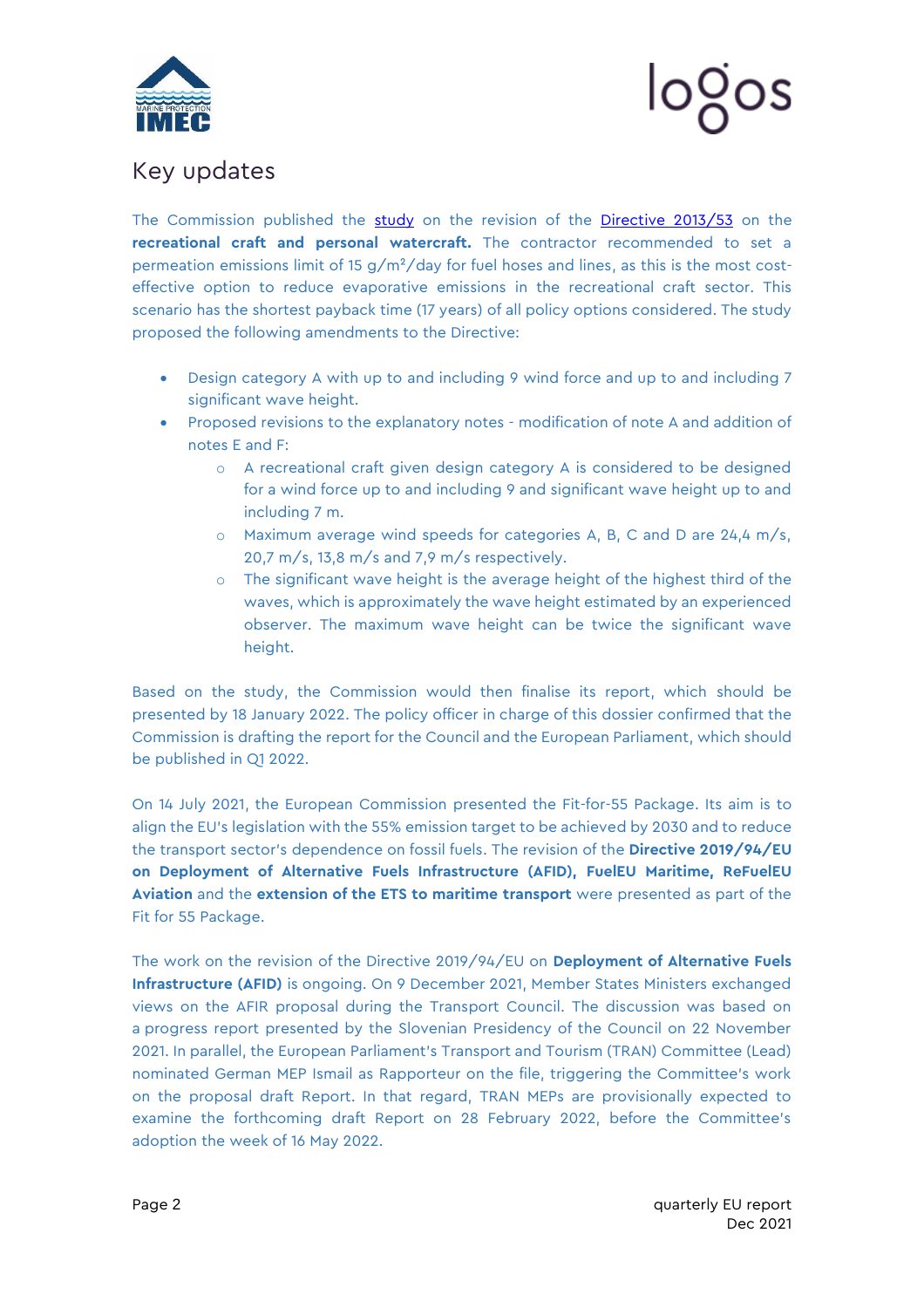



In a meeting of the Ambient Air Quality (AAQ) expert group on 2 December, the Commission debriefed member states experts on the implementation of Directive (EU) 2016/2284 (**NEC Directive**). In particular, the Commission focused on providing an update on emissions inventories, on National Air Pollution Control Programmes (NAPCPs) and on the monitoring and reporting of ecosystems impacts of air pollution.

The Commission has continued its action on the second **Circular Economy Action Plan (CEAP)**. The revision of the first action plan aims at establishing EU rules to make procedures responsible for providing more circular products and establishing mandatory labelling and disclosure of information. In the context of the CEAP, the Commission was expected to adopt the proposal for the revision of the eco-design Directive in mid-December 2021, but this has been delayed and is provisionally foreseen to be adopted during the first quarter of 2022. Moreover, the Commission's public consultation on the revision of the End-of-Life Vehicles Directive closed on 26 October 2021 and the proposal for the revised Directive is expected to be presented in the fourth quarter of 2022.

The work on the Commission proposal concerning **batteries and waste batteries**, repealing Directive 2006/66/EC is ongoing. On 9 December 2021, the European Parliament's Committee on the Internal Market and Consumer Protection (IMCO) adopted its Opinion on the file. In addition, the Committee on the Environment, Public Health and Food Safety (ENVI) is expected to vote on the draft Report and the tabled amendments during a Committee meeting provisionally foreseen to take place in January 2022. Once the Report has been finalised at the Committee level, the European Parliament would adopt its negotiating position in the plenary, which is provisionally foreseen for February 2022. In parallel, the Council will hold discussions, both at the technical and the political level, with a view to establishing its internal position. The Slovenian Presidency is expected to further consult the Council expert of the Working Party on the Environment (WPE) over the coming months to finalise its position.

On **REACH and chemical legislation**, the Commission [confirmed](https://mcusercontent.com/912d3a5b241130a8c7aac179c/files/c823a949-8c39-4e3e-a729-6db5fa7bc63c/29_JUN_21_Presentation_from_the_Commission_update_on_the_revision_fo_REACH_and_related_actions_under_the_CSS.pdf) the expected changes for the revision of the REACH Regulation. The Commission will launch the study on the revision in the coming months and 12-weeks public consultation in Q1 2022. The Commission aims to finalise the draft in summer 2022 and present the proposal by the end of 2022.

The work on the revision of the Directive 2011/65/EU on the **restriction of the use of certain hazardous substances in electrical and electronic equipment** [\(RoHS II\)](https://signedin.euissuetracker.com/Pages/Dossier/IssueManager.aspx?tn_id=1&ln_id=1&sn_id=1&id=2783) is ongoing. The Commission will present the outcome of the review of the RoHS II Directive, along with a proposal for a Directive or Regulation amending or replacing the Directive, in the fourth quarter of 2022.

In November, Commission Vice-President for Institutional Relations and Foresight Maroš Šefčovič presented to EU Ministers the Commission's [2022 Work Programme](https://app.euissuetracker.com/document/commission-work-programme-2022-making-europe-stronger-together/) and announced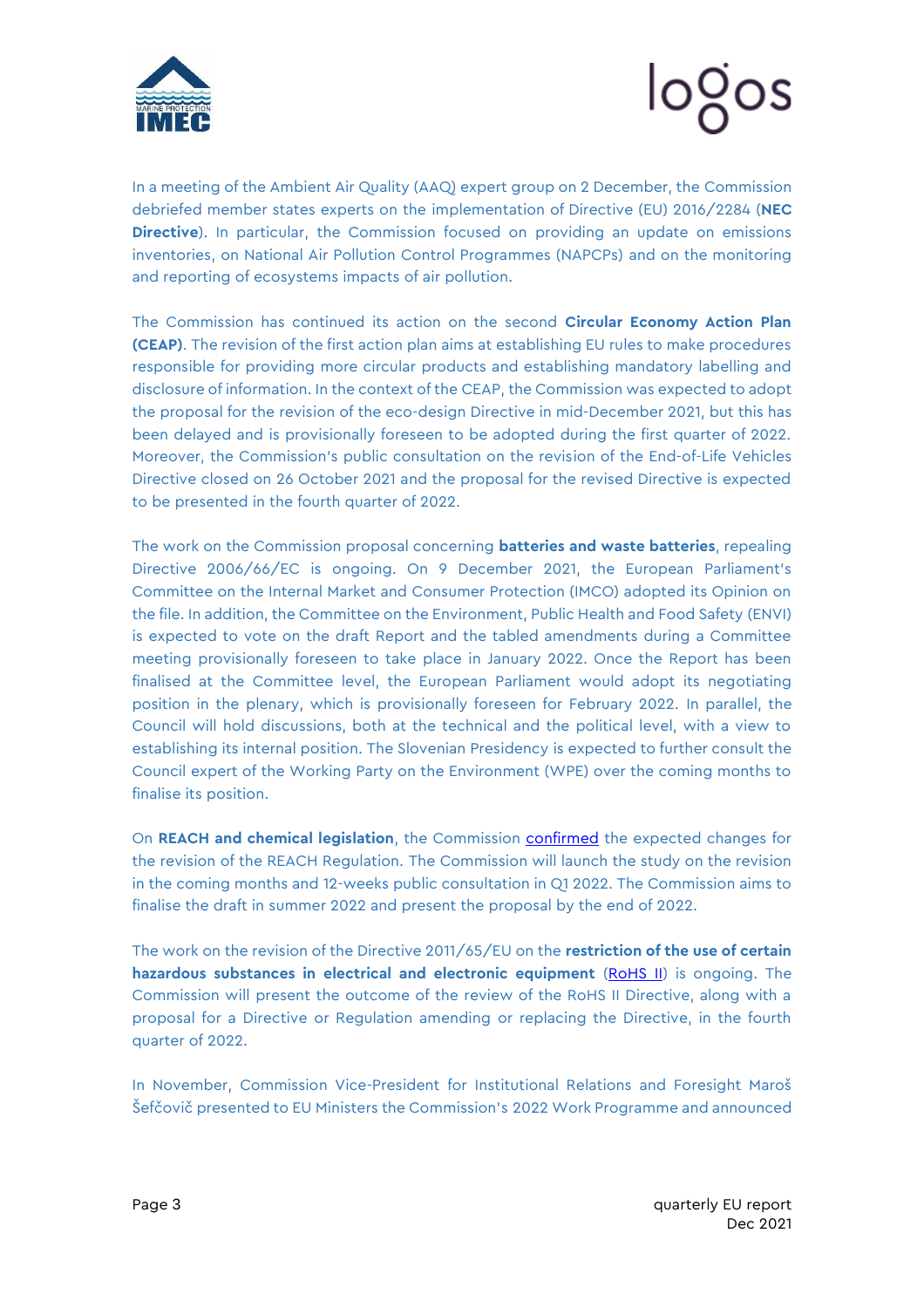



that the Commission will present a Joint Communication on **international ocean governance** (non-legislative) in the second quarter of 2022.

The work on the revision of the **Machinery Directive** is ongoing in the European Parliament, and the Council to deliver their respected opinion on the Commission's proposal in Q1 2022. The Slovenian Presidency is currently working on an initial draft proposal. The Internal Market and Consumer Protection Committee delivered the [draft report](https://www.europarl.europa.eu/doceo/document/IMCO-PR-697614_EN.pdf) and [amendments](https://www.europarl.europa.eu/doceo/document/IMCO-AM-699191_EN.pdf) on the proposal, which will be subject of a vote in February 2022. Based on the usual legislative process timeline, the file should be agreed upon by co-legislators during the Q3 of 2022.

The Commission's [public consultation](https://eur02.safelinks.protection.outlook.com/?url=https%3A%2F%2Fec.europa.eu%2Finfo%2Flaw%2Fbetter-regulation%2Fhave-your-say%2Finitiatives%2F13263-In-service-monitoring-of-non-road-mobile-machinery-engines-with-power-of-less-than-56-kW-or-more-than-560-kW_en&data=04%7C01%7Caliz.maletics%40logos-pa.com%7Cafcc2ce3db444217d41d08d9b8cccb8f%7Cac144e41800148f09e1c170716ed06b6%7C0%7C0%7C637744011990323633%7CUnknown%7CTWFpbGZsb3d8eyJWIjoiMC4wLjAwMDAiLCJQIjoiV2luMzIiLCJBTiI6Ik1haWwiLCJXVCI6Mn0%3D%7C3000&sdata=9nkQuReoz25CBH0eV3xUMn4KN3ZC1LxxM4EhrR9Gs6Y%3D&reserved=0) on the final In-Service Monitoring of Emissions in **nonroad mobile machinery** Regulation closed on 9 December 2021. The Member States experts will endorse the draft text in Q1 2022. The co-legislators (Council, European Parliament) will have a two-month scrutiny period. Finally, the new Delegated Regulation will be published in the EU Official Journal in Q2 2022.

In alignment with its **European Green Deal priorities**, the Commission published th[e Strategy](https://ec.europa.eu/transport/sites/transport/files/legislation/com20200789-annex.pdf)  [for Sustainable and Smart Mobility](https://ec.europa.eu/transport/sites/transport/files/legislation/com20200789-annex.pdf) (SSMS) to realise the transport-related greenhouse gas emission reduction of 90% by 2025. The European Parliament's Transport and Tourism (TRAN) Committee (Lead Committee) is expected to adopt its draft Resolution and the amendments tabled to it following the publication of the Opinion's Environment, Public Health and Food Safety (ENVI) Committee (Associated Committee) on Sustainable and Smart Mobility Strategy on 12 October 2021. The resulting text would then be formally adopted by the European Parliament during a plenary session to be held during the last quarter of 2021 or early 2022. In parallel, following its publication in the EU Official Journal on 9 July 2021, the [Regulation \(EU\) 2021/1119 establishing the framework required to achieve climate neutrality](https://eur-lex.europa.eu/legal-content/EN/TXT/?uri=uriserv%3AOJ.L_.2021.243.01.0001.01.ENG&toc=OJ%3AL%3A2021%3A243%3ATOC) (European Climate Law) entered into force on 29 July 2021. This Regulation is now binding in its entirety and directly applicable in all Member States.

At the **COP26** climate change conference, a coalition of 19 countries including Britain and the United States agreed on 10 November 2021 to create zero emissions shipping trade routes between ports to speed up the decarbonisation of the global maritime industry. The signatory parties involved in the 'Clydebank Declaration' committed to support the establishment of at least six green corridors by 2025, which will require developing supplies of zero emissions fuels, the infrastructure required for decarbonisation and regulatory frameworks. However, it remains unclear how the green corridor commitments would get to zero shipping emissions. From the European Union Member States, signatories are Belgium, Denmark, Finland, France, Germany, Republic of Ireland, Netherlands, and Sweden.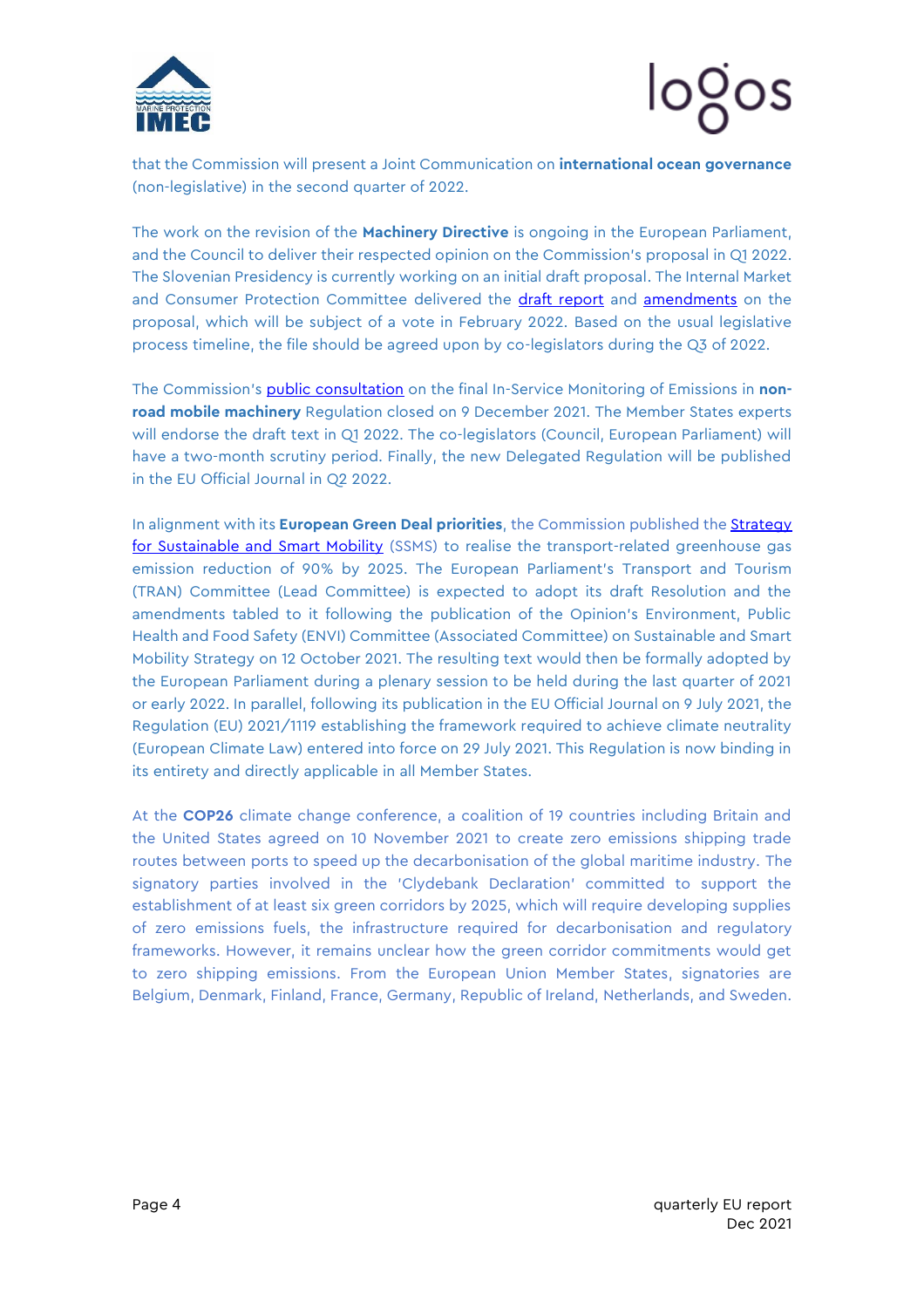

## <span id="page-5-0"></span>Upcoming Public Consultations

**Upcoming Public Consultations** on legislative acts, roadmaps or communications include:

- Delegated Regulation on [Chemicals classification and labelling](https://ec.europa.eu/info/law/better-regulation/have-your-say/initiatives/13211-Chemicals-classification-and-labelling-assignment-of-notes-to-certain-substances_en)  assignment of notes [to certain substances](https://ec.europa.eu/info/law/better-regulation/have-your-say/initiatives/13211-Chemicals-classification-and-labelling-assignment-of-notes-to-certain-substances_en)
- Joint Communication on Setting the course for a sustainable blue planet, an update [of the international ocean governance agenda](https://ec.europa.eu/info/law/better-regulation/have-your-say/initiatives/13219-Setting-the-course-for-a-sustainable-blue-planet-an-update-of-the-international-ocean-governance-agenda_en)
- Delegated Regulation on [Chemicals classification and labelling](https://ec.europa.eu/info/law/better-regulation/have-your-say/initiatives/13210-Chemicals-classification-and-labelling-updated-list-of-notes_en)  updated list of notes
- Directive on [Restriction of the use of hazardous substances in electronics](https://ec.europa.eu/info/law/better-regulation/have-your-say/initiatives/13137-Review-Restriction-of-the-use-of-hazardous-substances-in-electronics_en)
- Delegated Directive on Hazardous substances exemption for use lead to creating [superconducting magnet circuits in specific devices](https://ec.europa.eu/info/law/better-regulation/have-your-say/initiatives/12879-Hazardous-substances-exemption-for-use-of-lead-to-create-superconducting-magnet-circuits-in-specific-devices_en)
- Regulation on Microplastics pollution measures to reduce its impact on the [environment](https://ec.europa.eu/info/law/better-regulation/have-your-say/initiatives/12823-Microplastics-pollution-measures-to-reduce-its-impact-on-the-environment_en) (open between 30 November 2021 - 28 December 2021)
- Regulation on [Chemicals regulation](https://ec.europa.eu/info/law/better-regulation/have-your-say/initiatives/12100-Chemicals-regulation-update-of-EU-rules-for-test-methods_en)  update of EU rules for test methods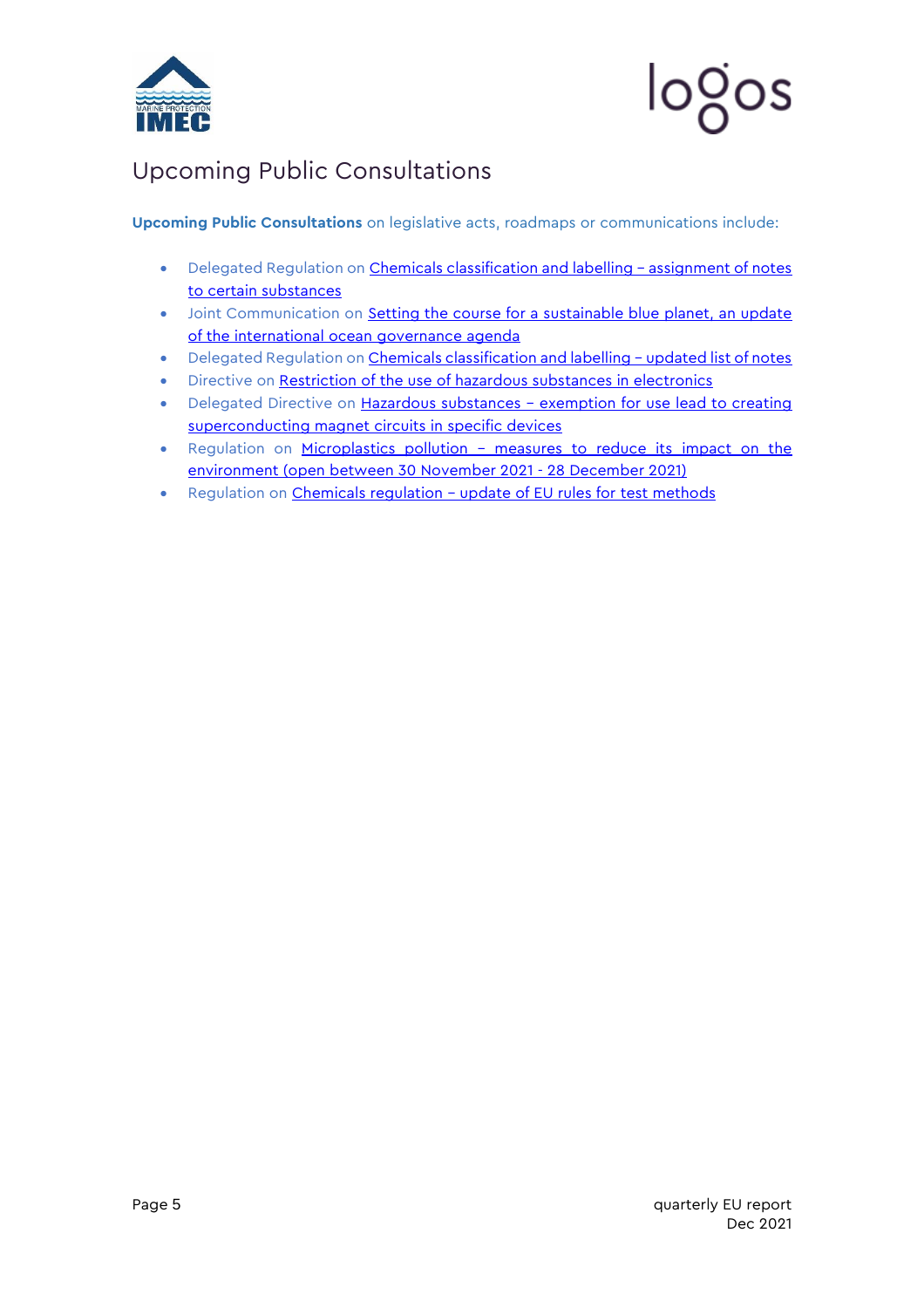



## **Table of Contents**

| 1.                                               | Directive 2014/94/EU on Alternative Fuels Infrastructure (AFID) 7     |  |  |
|--------------------------------------------------|-----------------------------------------------------------------------|--|--|
| 2.                                               | National Emissions Ceiling Directive (Directive 2016/2284) 16         |  |  |
| 3.                                               |                                                                       |  |  |
| 4.                                               |                                                                       |  |  |
| 5.                                               |                                                                       |  |  |
| 6.                                               |                                                                       |  |  |
| 7.                                               | Ocean Governance: EU contribution to responsible oceans stewardship35 |  |  |
|                                                  |                                                                       |  |  |
| 1.                                               |                                                                       |  |  |
| 2.                                               |                                                                       |  |  |
| 3.                                               |                                                                       |  |  |
| SECTION III - European Parliament Intergroups 63 |                                                                       |  |  |
|                                                  |                                                                       |  |  |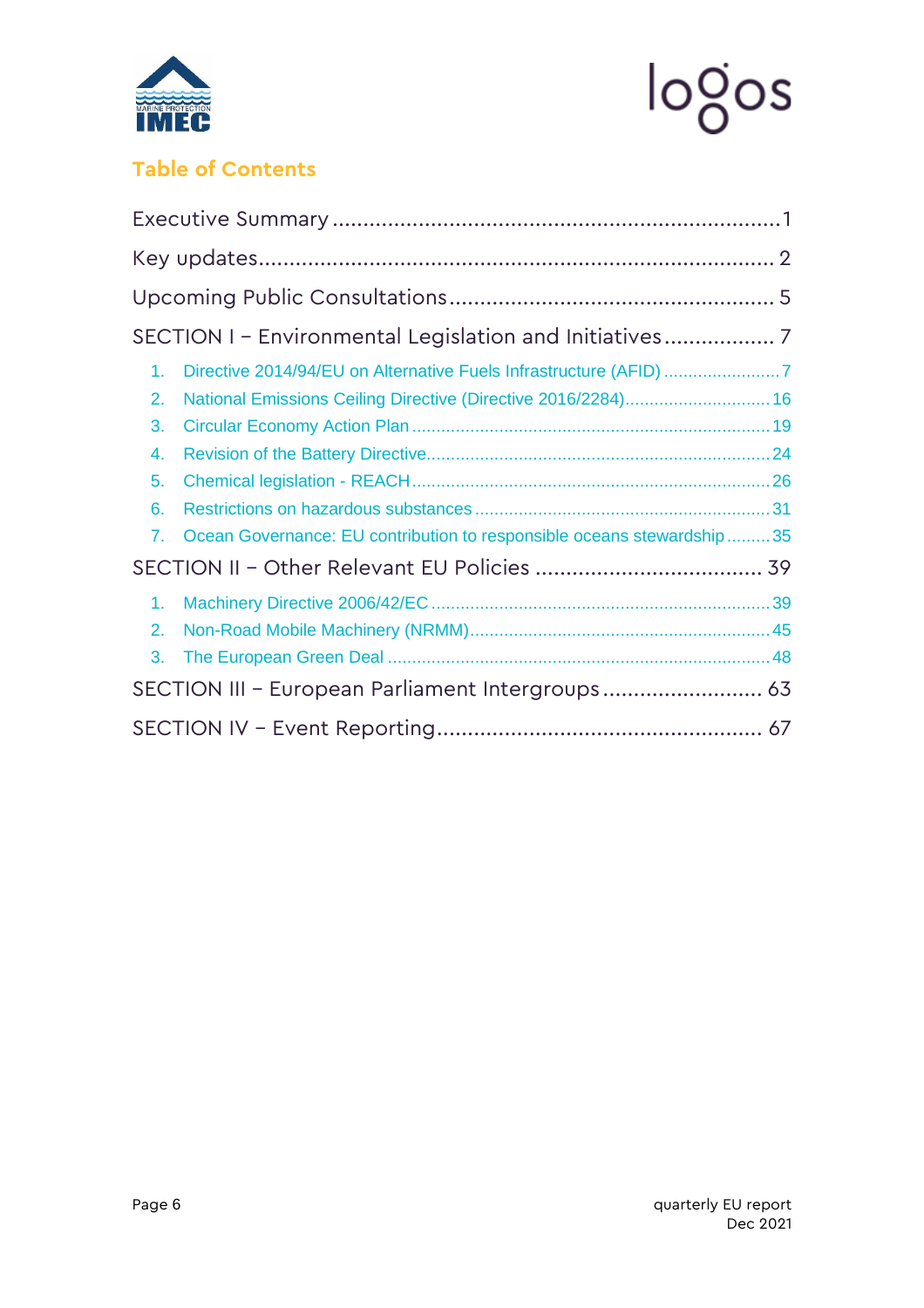

## <span id="page-7-0"></span>SECTION I – Environmental Legislation and Initiatives

### <span id="page-7-1"></span>**1. DIRECTIVE 2014/94/EU ON ALTERNATIVE FUELS INFRASTRUCTURE (AFID)**

#### **Relevance for marine sector**

Considering the scope of application of the Directive and its 'transformation' into a Regulation, it appears that the uptake of alternatively fuelled vessels – and more specifically, electric ones – will be encouraged even more. Therefore, IMEC Members should carefully follow developments in the field of alternative fuels.

Despite being watered down by Council and Parliament, AFID sent out a signal to the market and the industry, e.g., by setting up a common standard for recharging infrastructure for electric vehicles. The Commission regretted it, and in contrast to its Draft proposal, national binding targets will only have to be developed for CNG, LNG and electricity, while the Directive offers more flexibility to the Member States for developing hydrogen refuelling points. CNG and LNG will play a major role in Europe's fuel strategy.

As of today, all Member States have officially submitted their NPFs to the Commission, and it would be important for IMEC to monitor whether Member States have the intention to roll-out ambition plans. However, only 1/3 of the Member States have so far fully implemented the Directive. In this sense, notwithstanding the intentions to ensure the market uptake of a new generation of vessels powered with electricity or LNG, the precise impact on the sector is yet to be fully grasped. Nonetheless, although neither the Directive nor the European Parliament's Resolution directly mention crafts below 24 meters, it is safe to assume that this could represent a future industry trend, already observed for instance in one of Waterborne TP's reports on Future Global Trends. In this context, the renewed attention to the Delegated Regulation updating EU rules on recharging and refuelling points represents an effort to ensure the initial clarity and interoperability that the industry has been calling for.

#### **Latest developments**

On 9 December 2021, Member States Ministers exchanged views on the AFIR proposal during the Transport Council.

The discussion was based on a **discussion paper** shared by the Slovenian Presidency of the Council on 22 November 2021. Ministers were asked to share their views on road transport aspects of the proposal and did not directly touch upon maritime-related topics.

Nevertheless, there are still some general takeaways from this meeting that are of interest to the maritime industry. These include among other that the Slovenian Presidency opened the debate by stressing that the proposal still has to be discussed to overcome the dilemma currently hampering the shift to greener fuels: on the one hand, limited infrastructure puts many people off from buying vehicles powered with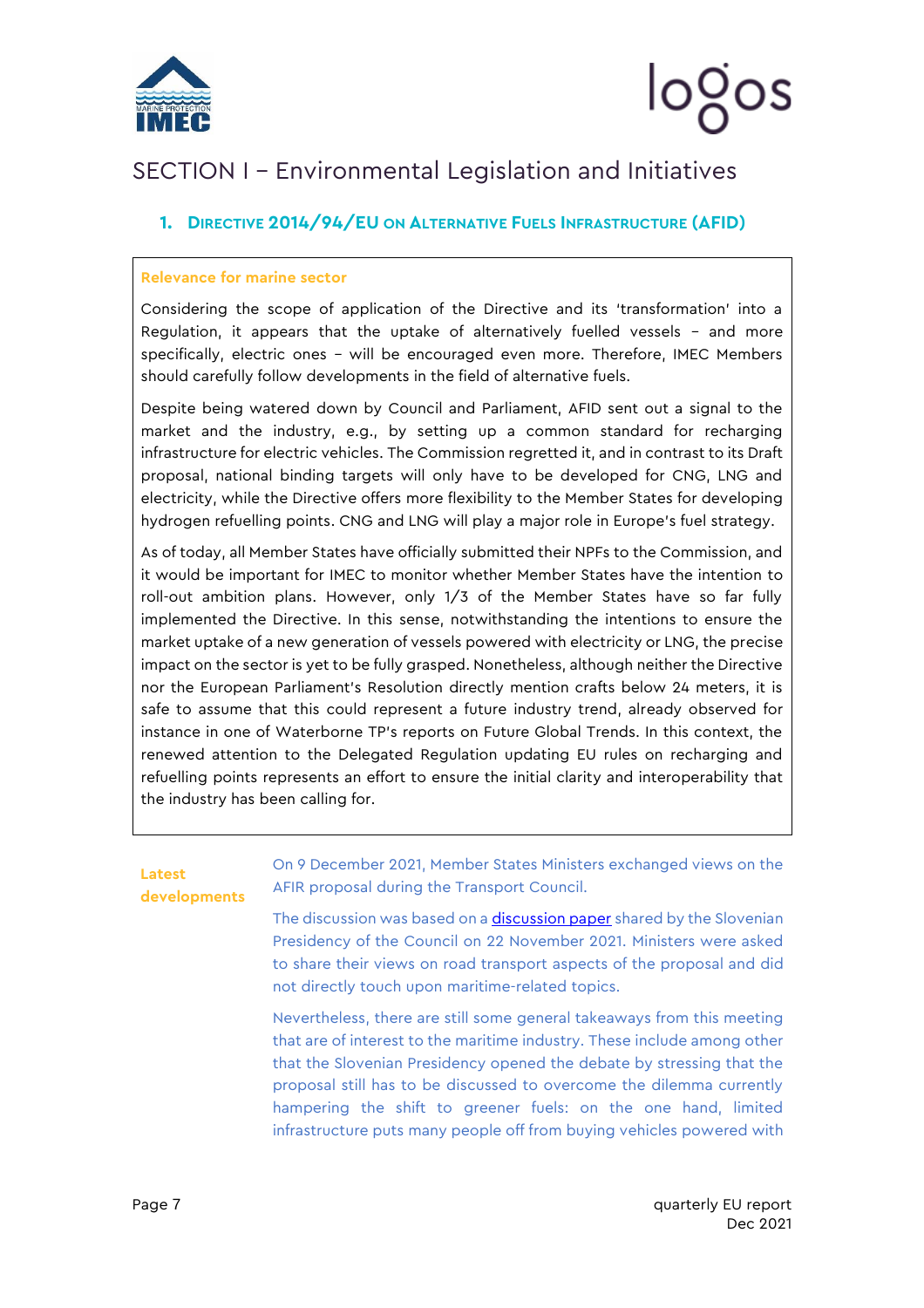



alternative fuels; on the other hand, there is not enough progress in building the infrastructure out of fear of ending up with a stranded investment.

In addition, the Presidency underlined that interoperability and userfriendliness are key aspects of the proposals that should also be further considered for consumer confidence and intra-EU mobility.

During the discussion, the EU Commissioner for Transport, Ms Adina Vălean noted that there are still slightly diverging opinions as regards the level of ambition on the minimum recharging and refuelling infrastructure for the Trans-European Transport (TEN-T) core network.

Overall, during the debate, Ministers expressed broad support for the objectives and approach of the proposal.

Following the Member States interventions, Commissioner Vălean noted the support for the need to quickly build up the required recharging and refuelling infrastructure across the EU.

The Commissioner also admitted that some flexibility on the targets may be required for the very low-traffic density parts of the TEN-T comprehensive network.

Finally, Commissioner Vălean stressed that a compromise can be found under the incoming French Presidency.

The Slovenian Presidency closed the exchange of views expressing the Presidency gratitude for the Member States' overall support of the proposal.

The Presidency noted the importance of technological neutrality, funding and of general flexibility while also taking into account the request from some Member States to use transitional alternative fuels that can also contribute to reducing emissions.

Finally, the Presidency stressed that work would continue on the file with the aim to always take into account the specificities of each Member State.

On 14 July 2021, the Commission presented its [proposal](https://ec.europa.eu/info/sites/default/files/revision_of_the_directive_on_deployment_of_the_alternative_fuels_infrastructure_with_annex_0.pdf) to revise the Directive 2014/94/EU on the deployment of alternative fuels infrastructure for transport and to turn it into a regulation (AFIR). The proposal is part of the Fit for 55 legislative package, which aims to decrease the EU's greenhouse gas (GHG) emissions by 55% by 2030.

The Commission proposal sets out mandatory national targets for the deployment of sufficient alternative fuels infrastructure in the Union for road vehicles, vessels and stationary aircraft.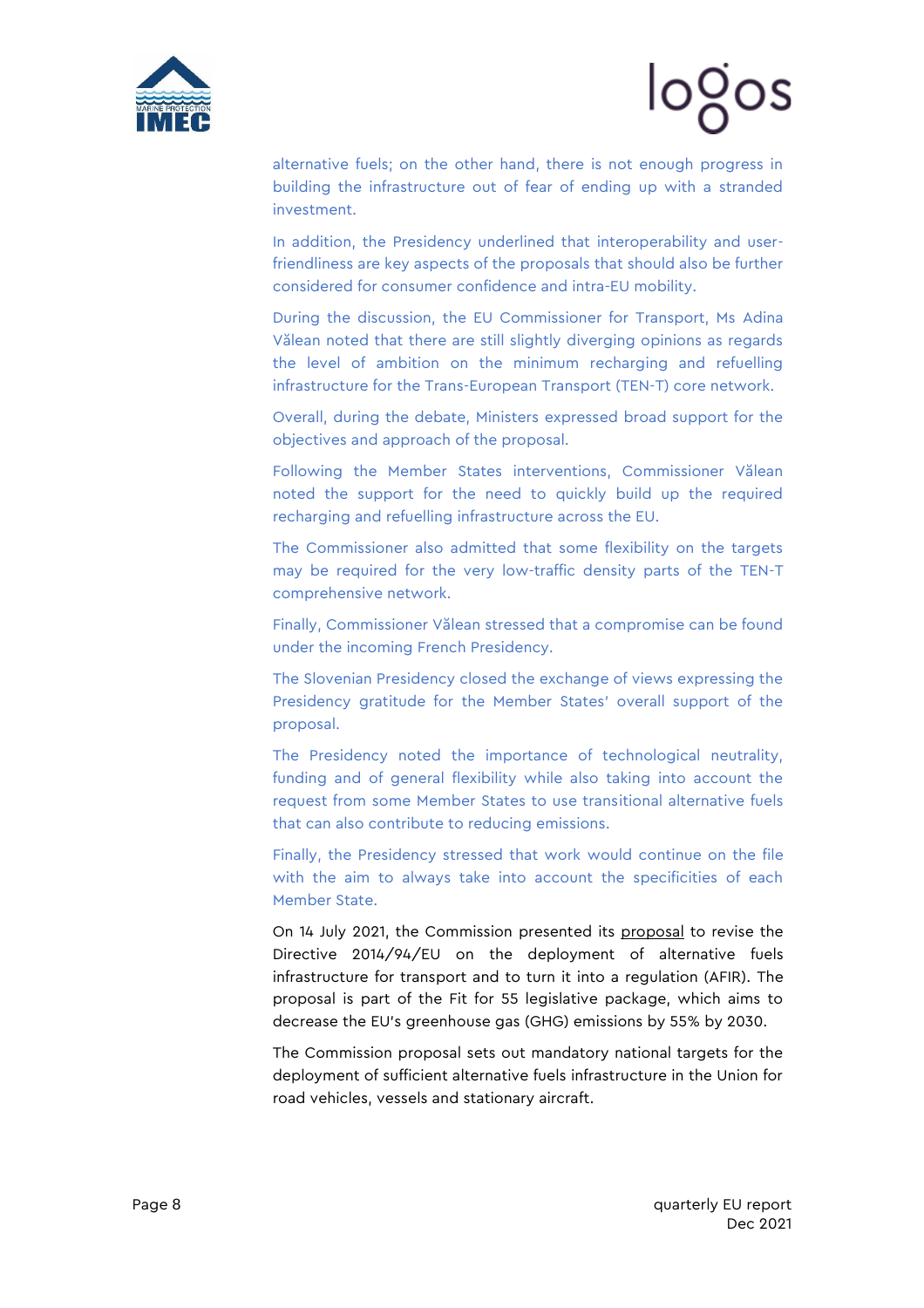



The proposal also lays down common technical specifications and requirements on user information, data provision and payment requirements for alternative fuels infrastructure.

In addition, it also proposes rules for the national policy frameworks to be adopted by the Member States and for the reporting of progress on the development of the charging infrastructure network.

Articles 9 to 11 from the proposal elaborates on targets for shore-side electricity and LNG supply in maritime and inland waterway ports.

As regards short-side electricity supply for maritime ports, the proposal calls on the Member States to ensure that by 1 January 2030:

- TEN-T core and TEN-T comprehensive maritime ports whose average annual number of port calls over the last three years by seagoing container ships above 5000 gross tonnes, in the previous three years, is above 50 have sufficient shore-side power output to meet at least 90% of that demand;
- TEN-T core and TEN-T comprehensive maritime ports whose average annual number of port calls over the last three years by seagoing ro-ro passenger ships and high-speed passenger craft above 5000 gross tonnes, in the previous three years, is above 40 have sufficient shore-side power output to satisfy at least 90% of that demand;
- TEN-T core and TEN-T comprehensive maritime ports whose average annual number of port calls over the last three years by passenger ships other than passenger ships and high-speed passenger craft above 5000 gross tonnes, in the previous three years, is above 25 have sufficient shore-side power output to meet at least 90% of that demand.

As regards inland waterway ports, the proposal calls for:

- at least one installation providing a shore-side electricity supply to inland waterway vessels is deployed at all TEN-T core inland waterway ports by 1 January 2025;
- at least one installation providing a shore-side electricity supply to inland waterway vessels is deployed at all TEN-T comprehensive inland waterway ports by 1 January 2030.

Finally, regarding LNG supply, Member States would have to ensure that an appropriate number of refuelling points for LNG are put in place at TEN-T core maritime ports to enable seagoing ships to circulate throughout the TEN-T core network by 1 January 2025.

**Next steps** As the European Parliament's Transport and Tourism (TRAN) Committee nominated German MEP Ismail Ertug (S&D) as its Rapporteur on the file,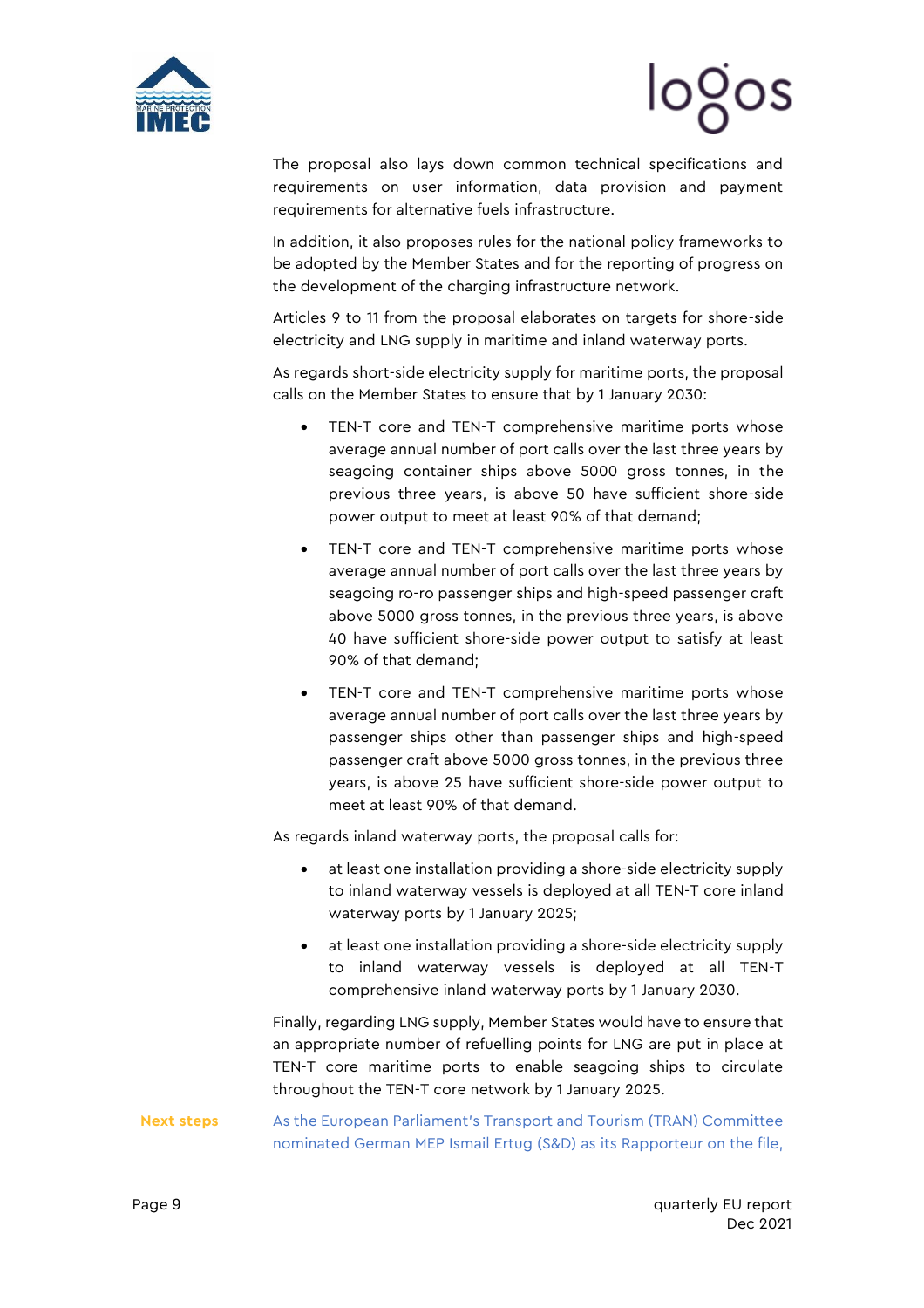

the Committee will now begin working on its draft Report on the proposal.

In particular, TRAN MEPs are provisionally expected to examine the forthcoming draft Report on 28 February 2022.

The deadline for the tabling of amendments to the draft Report has been set for 4 March 2022, while the examination of the amendments is expected to take place during the week of 18 April 2022.

The TRAN Committee is then expected to adopt the Report during the week of 16 May 2022.

Finally, the EP plenary vote on the final Parliamentary Report has been provisionally set between 4 and 7 July 2022.

In parallel, Council experts are also expected to meet over the coming months and examine the proposal in order to prepare the Council's internal position (General Approach).

**stakeholders** The most relevant Commission staff for this initiative are: **DG MOVE, Dir B — Investment, Innovative and Sustainable Transport,** 

- **Unit 4. Sustainable and Intelligent Transport**
	- Kristian HEDBERG Head of Unit
	- Kai TULLIUS Policy Officer
	- Saki GERASSIS DAVITE Policy Officer
	- Dario DUBOLINO Policy Officer
	- Alexander VERDUYN Policy Officer

**Key** 

**Background** In 2014, the [Directive on the development of alternative fuels](http://eur-lex.europa.eu/legal-content/EN/TXT/?uri=CELEX:32014L0094)  [infrastructure for transport \(AFID\)](http://eur-lex.europa.eu/legal-content/EN/TXT/?uri=CELEX:32014L0094) was adopted. The purpose of the Directive is to foster the deployment of infrastructure for the supply of these alternative energies for road and waterway transport.

> The directive requires Member States to adopt national policy frameworks to develop the market for alternative fuels and to ensure that minimum infrastructure is set up for their supply in water-borne transport. Each Member State should ensure that ports should be equipped with shore-side electricity supply for vessels by 2025, LNG supply should be available for navigation along the core Trans-European Transport (TEN-T) network in maritime ports (by end-2025) and inland ports (by end-2030).

> The **[Delegated Regulation updating EU rules on recharging and](https://eur-lex.europa.eu/legal-content/GA/ALL/?uri=OJ%3AL%3A2018%3A114%3ATOC)  [refuelling points](https://eur-lex.europa.eu/legal-content/GA/ALL/?uri=OJ%3AL%3A2018%3A114%3ATOC)** was published in the EU Official Journal on 4 May 2018, but has only applied since 24 May 2020. The Delegated Regulation sets technical specifications for both the recharging points for L-category motor vehicles and refuelling points LNG for waterborne transport, which was previously object of another measure.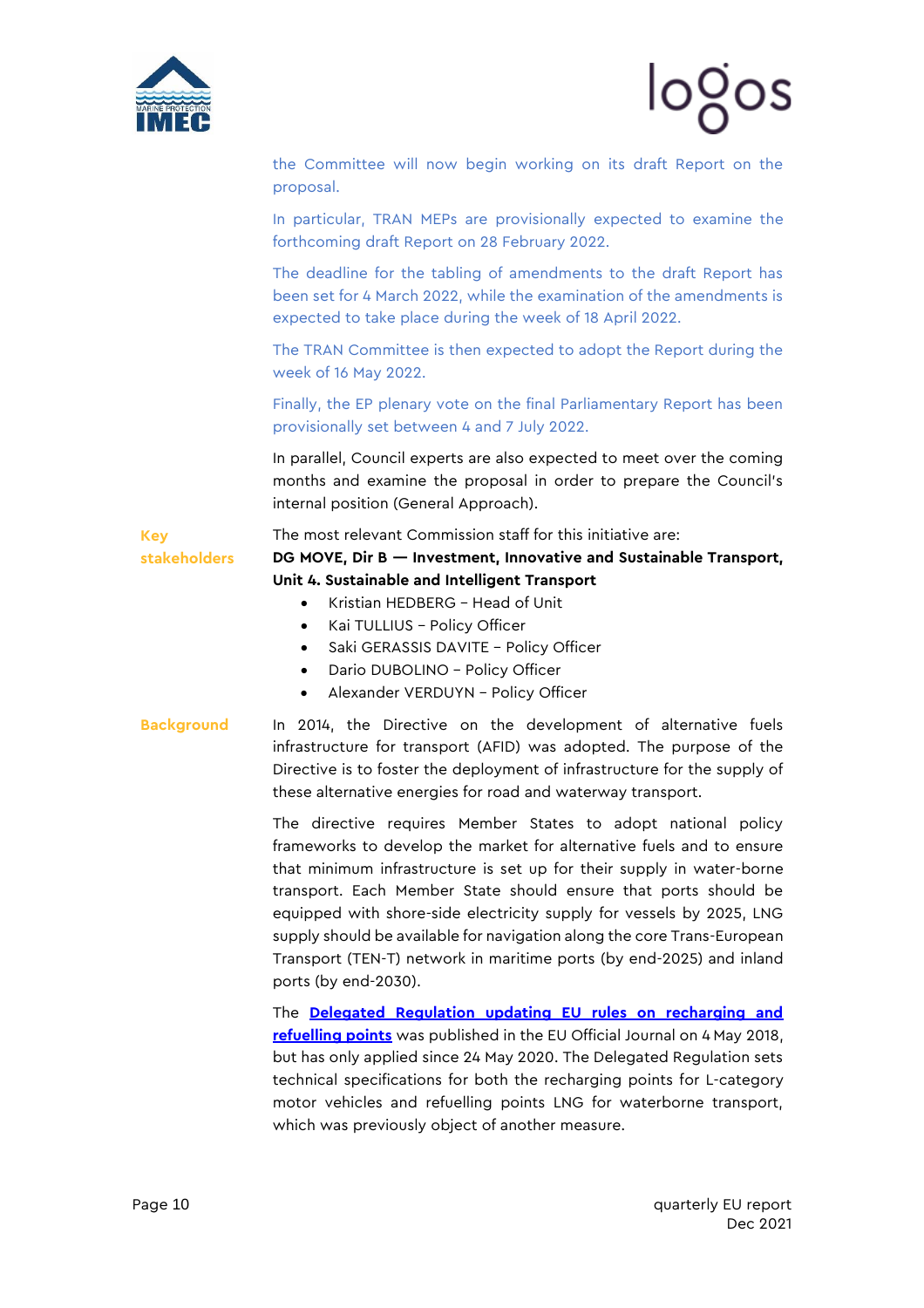



After the adoption on 25 October 2018 of the European Parliament's [Resolution](http://www.europarl.europa.eu/sides/getDoc.do?pubRef=-//EP//NONSGML+TA+P8-TA-2018-0438+0+DOC+PDF+V0//EN) calling for the revision of the Directive, the Commission has started the long process that would lead to its revision.

The Commission presented a **Report** on the exercise of the power to adopt delegated acts under the Alternative Fuels Infrastructure Directive on 19 November 2019. The Report is intended to inform the European Parliament and the Council about all the delegated acts that the Commission has adopted to properly 'enact' the Directive. As such, the Commission has adopted the following:

- [Commission Delegated Regulation \(EU\) 2018/674,](https://eur-lex.europa.eu/legal-content/EN/TXT/?uri=uriserv%3AOJ.L_.2018.114.01.0001.01.ENG) supplementing Directive 2014/94/EU of the European Parliament and of the Council as regards recharging points for L-category motor vehicles, shore-side electricity supply for inland waterway vessels, refuelling points for LNG for waterborne transport;
- [Commission Delegated Regulation \(EU\) 2019/1745](https://eur-lex.europa.eu/legal-content/GA/TXT/?uri=CELEX:32019R1745) on recharging points for L-category motor vehicles and waterborne transport and repealed Commission Delegated Regulation (EU) 2018/674.

On 15 January 2020, the European Parliament adopted a [Resolution](https://www.europarl.europa.eu/doceo/document/B-9-2020-0044_EN.pdf) on the European Green Deal Communication. In the non-legislative report, the European Parliament welcomed the Commission's intention to review the Alternative Fuels Infrastructure Directive.

On 4 May the public consultation on the [roadmap](https://mcusercontent.com/912d3a5b241130a8c7aac179c/files/2a6e59bb-839e-4054-9b93-5d33f5169f15/090166e5cde47130_2_.pdf) for the revision of AFID closed. Among the feedback submitted, the following are the highlights:

- **European Sea Ports Organisation (ESPO)** highlighted that the revised Directive might allow the uptake of a variety of clean fuels, rather than prescribing specific fuels for shipping. It called for a technology-neutral, goal-based approach with emission reduction standards. It asked for a roadmap, which is developed for every individual port.
- **World Shipping Council** mentioned that the revised Directive needs to be fully cognizant of uncertainties regarding possible alternative fuels in the maritime sector. The revised Directive should avoid catalysing the development of alternative fuel infrastructure that may have a very brief lifespan.

On 29 June 2020, the public consultation on the [evaluation](https://ec.europa.eu/info/law/better-regulation/have-your-say/initiatives/2111-Evaluation-of-the-Alternative-Fuels-Infrastructure-Directive) and on the [impact assessment for the revision](https://ec.europa.eu/info/law/better-regulation/have-your-say/initiatives/12251-Revision-of-Alternative-Fuels-Infrastructure-Directive) of the Alternative Fuels Infrastructure Directive (AFID) closed. The submitted feedbacks by stakeholders are not publicly available.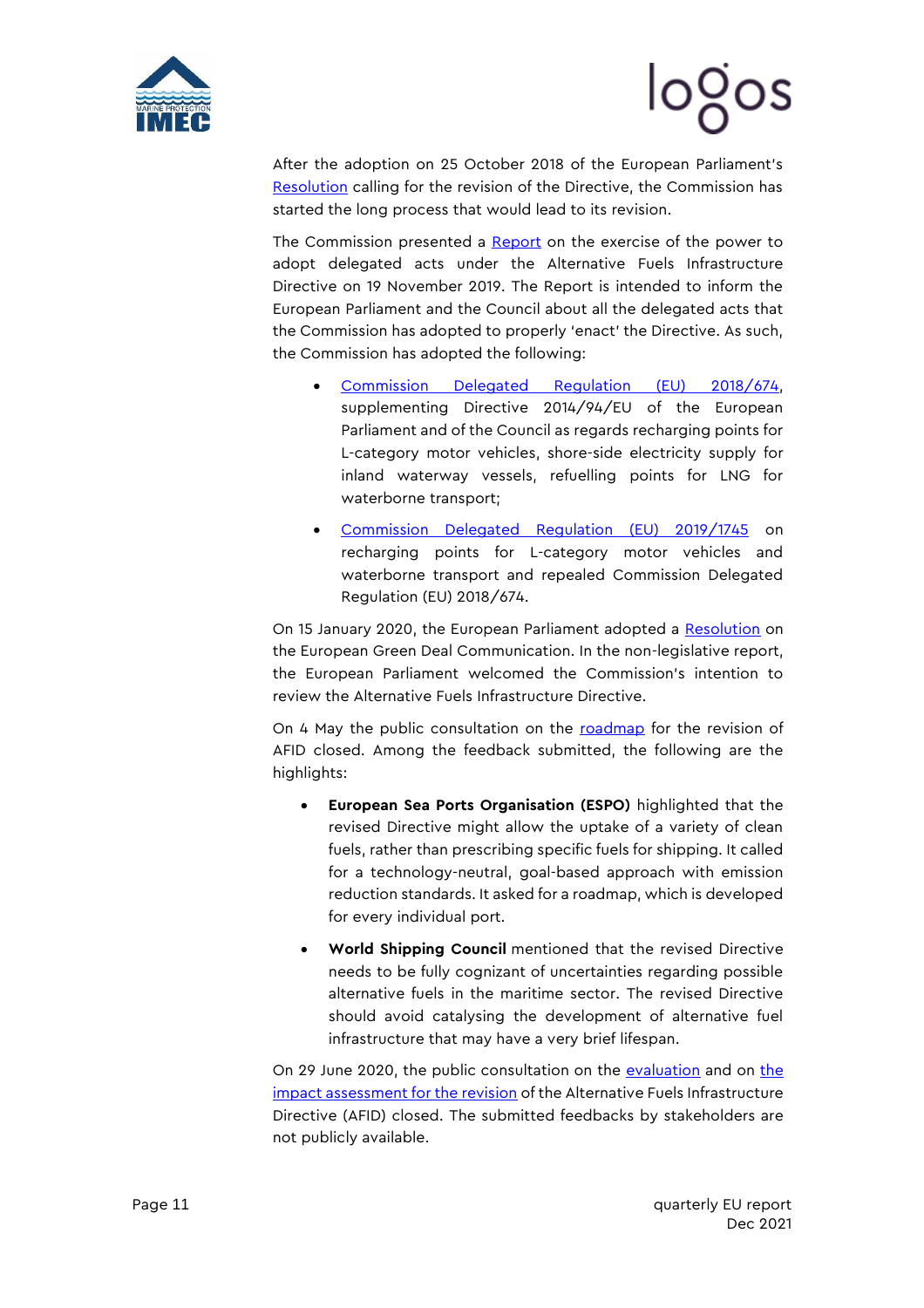



In the context of the AFID, the Commission announced the FuelEU maritime legislative proposal in the [European Green Deal](https://ec.europa.eu/info/sites/info/files/european-green-deal-communication_en.pdf)  [Communication](https://ec.europa.eu/info/sites/info/files/european-green-deal-communication_en.pdf) to boost the production and uptake of sustainable alternative fuels for the different transport modes, including maritime sector. The Commission considered the FuelEU maritime initiative essential from the view of the recovery. On 24 April 2020, the public consultation on the [roadmap](https://ec.europa.eu/info/law/better-regulation/have-your-say/initiatives/12312-CO2-emissions-from-shipping-encouraging-the-use-of-low-carbon-fuels) closed. The feedback on the roadmap can be accessed [here.](https://ec.europa.eu/info/law/better-regulation/have-your-say/initiatives/12312-FuelEU-Maritime-/feedback?p_id=7658088) Between July 2020 and September 2020 the Commission held a [12-weeks public consultation](https://ec.europa.eu/info/law/better-regulation/have-your-say/initiatives/12312-FuelEU-Maritime-/feedback?p_id=7658088) to collect views from citizens and stakeholders. The Commission aims to reduce the CO2 emissions from ship traffic and ports in the EU. At the same time, the Commission aims to increase the use of sustainable alternative fuels in European shipping and ports by addressing market barriers hampering their use and addressing the uncertainty about which technical options are market ready.

On 9 December 2021, Member States Ministers exchanged views on the FuelEU proposal during the Transport Council.

The discussion was based on [a discussion paper](https://mcusercontent.com/912d3a5b241130a8c7aac179c/files/bb02bab5-31b9-a1ca-0a5f-be7855deaa26/22_NOV_21_Council_discussion_paper_on_FuelEU_proposal.pdf) shared by the Slovenian Presidency of the Council on 22 November 2021.

In particular, Ministers were asked to share their views as regards the following aspects of the proposal:

a) the way the two main measures regarding the limit to the yearly greenhouse gas intensity of the energy used on-board by a ship and the use of on-shore power supply or zero-emission energy at berth are built, including the international dimension and implications;

b) the overall governance to apply and enforce the proposed regulation (e.g., monitoring and reporting activities, verification procedures, penalties, etc.).

The Slovenian Presidency opened the debate by stressing that the main goal of the proposal is to increase demand for renewable and lowcarbon fuels and to ensure their consistent application in the maritime sector, while providing uninterrupted maritime transport and preventing internal market distortions.

Similarly, the EU Commissioner for Transport, Ms Adina Vălean, added that the proposal aims at setting a minimum use of green fuels in the energy mix used by ships. She added that the proposal follows a goalbased approach, thus allowing operators to use the best technology for their businesses and vessels.

Ms Vălean also noted that using on-shore power or zero-emissions technology for ships would be mindful of the ports situated in coastal areas and for the whole environment.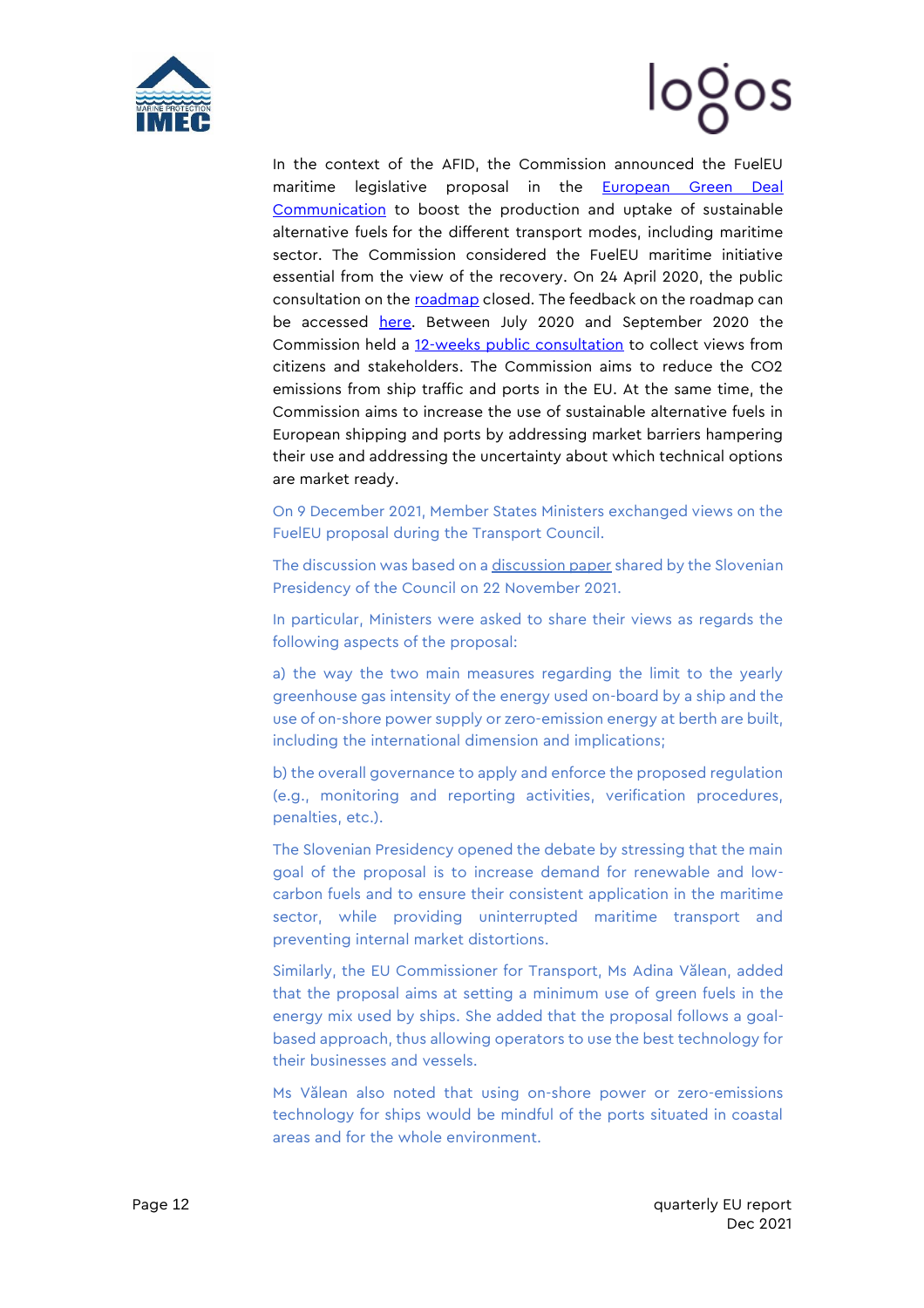



Moreover, the Commissioner added that the monitoring and reporting system of the proposal could be further refined, especially regarding the control of port authorities, while admitting that there is also the need to further harmonise the role of sanctions and penalties across the EU.

Finally, the Commissioner reiterated that in any event, the Commission foresees a revision clause to reassess the future situation.

With regard to the Member States' positions on the proposal, overall, all Ministers welcomed the proposal as a necessary step to decarbonise the sector while arguing that there are points still to be improved.

Ministers stressed that the proposal should go hand in hand with the proposal for a revision of the Alternative Fuels Infrastructure Directive (AFIR) in order to ensure that the proper infrastructure is in place in all the EU.

On governance and penalties, all Member States noted that provisions need to be further clarified, in order to ensure legal certainty, flexibility and a level playing field.

Finally, Member States added that the proposal should not put too much burden on islands and thus negatively impact their businesses.

On emissions targets, Germany notably asked to increase 2025 and 2030 targets as they are not ambitious enough to make a real impact on the decarbonisation of the sector.

This point was quoted by the Netherlands in view of increasing the reduction targets and introducing specific measures to support the use of alternative fuels.

Commissioner Vălean intervened again at the end of the exchange of views to stress that it is important to maintain the architecture of the proposal. However, the Commissioner admitted that there can be common solutions to the issues raised, for instance, by considering a more active role of public authorities in the verification phases and further discussing the scope of liability.

The Slovenian Presidency closed the debate by pointing out the need to further address the international dimension aspect in order to maintain internal competitiveness, the structure of governance architecture, the questions of fines and financial support and the coordination with AFIR and RED proposals.

The Regulation would lay down uniform rules imposing: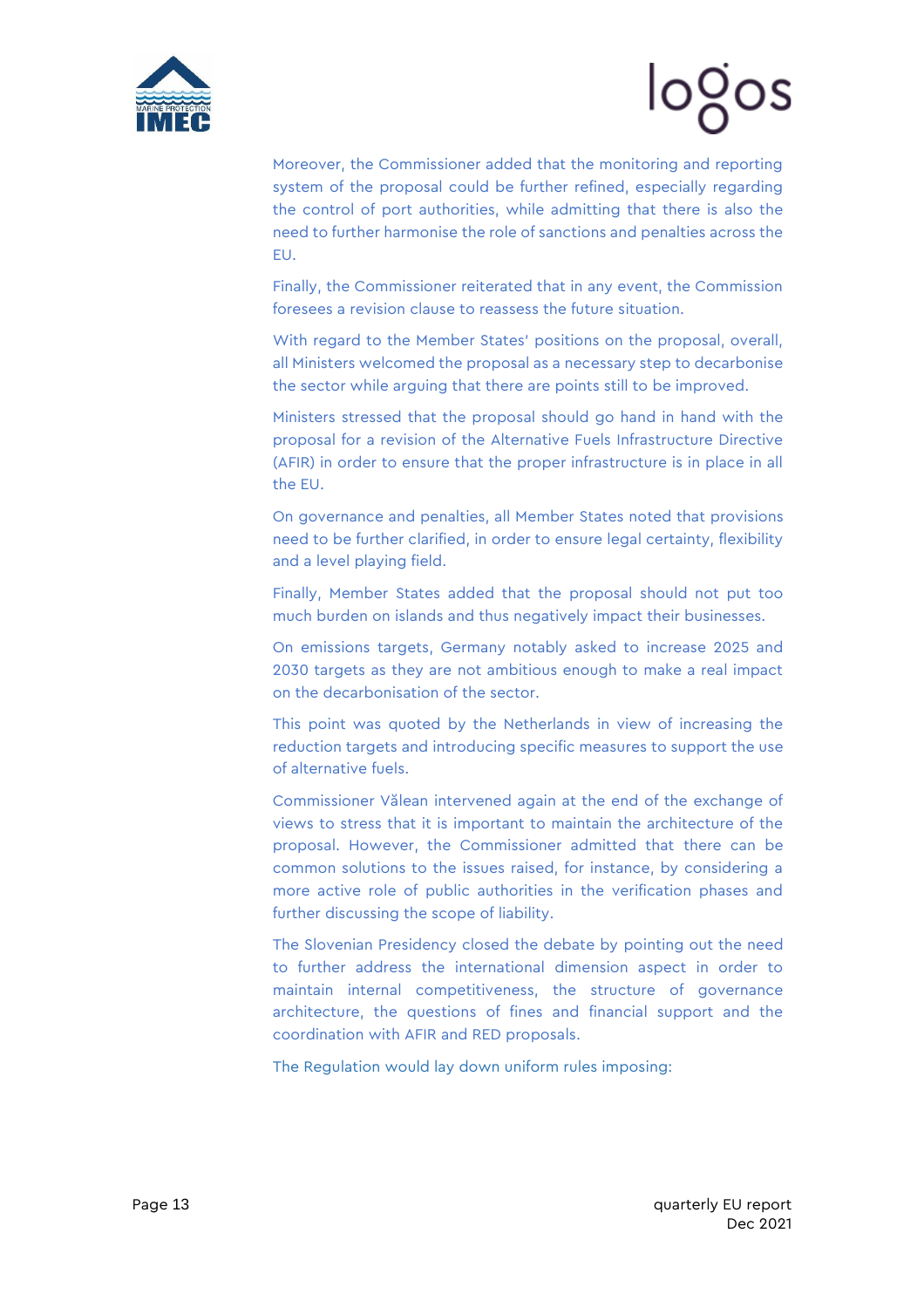



(a) the limit on the greenhouse gas ('GHG') intensity of energy used onboard by a ship arriving at, staying within or departing from ports under the jurisdiction of a Member State;

(b) the obligation to use on-shore power supply or zero-emission technology in ports under the jurisdiction of a Member State.

The Regulation would apply to all ships above a gross tonnage of 5000, regardless of their flag in respect to:

(a) the energy used during their stay within a port of call under the jurisdiction of a Member State;

(b) the entirety of the energy used on voyages from a port of call under the jurisdiction of a Member State to a port of call under the jurisdiction of a Member State;

(c) a half of the energy used on voyages departing from or arriving to a port of call under the jurisdiction of a Member State, where the last or the next port of call is under the jurisdiction of a third country.

On the other hand, the Regulation would not apply to warships, naval auxiliaries, fish-catching or fish-processing ships, wooden ships of a primitive build, ships not propelled by mechanical means, or government ships used for non-commercial purposes.

The European Parliament's TRAN Committee (Lead) will meet between 31 January and 3 February 2022 to exchange views on the proposal in preparation for the drafting of its Report.

The consideration of the draft Report has been provisionally set between 19 and 21 April 2022, with the deadline for tabling amendments to the Report set for 26 April 2022.

The Committee will then examine the amendments between 16 and 19 May 2022 and vote on the draft Report between 11 and 14 July 2022.

The EP plenary vote on the final Parliamentary Report has been provisionally set between 12 and 15 September 2022.

In parallel, Council experts are also expected to meet over the coming months and examine the proposal, in order to prepare the Council's internal position (General Approach).

Once both the European Parliament's Committee and the Council have finalised their position on the proposal, informal negotiations with the aim of reaching a first reading agreement on the proposal are then expected to begin.

Any resulting compromise would need to be approved by the European Parliament and by the Council.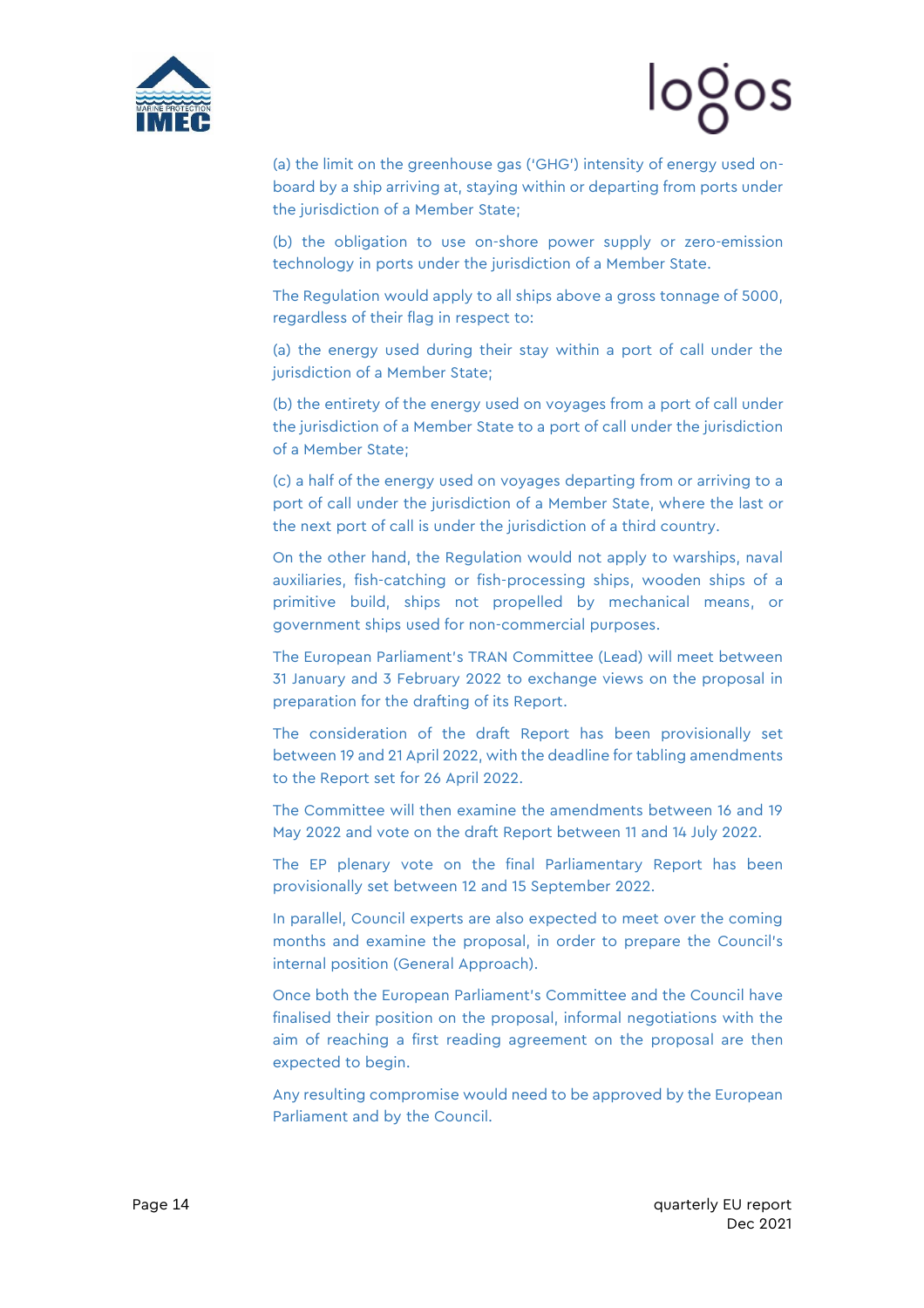



Once adopted, the Regulation would enter into force on the twentieth day following that of its publication in the EU Official Journal. However, it would apply from 1 January 2025.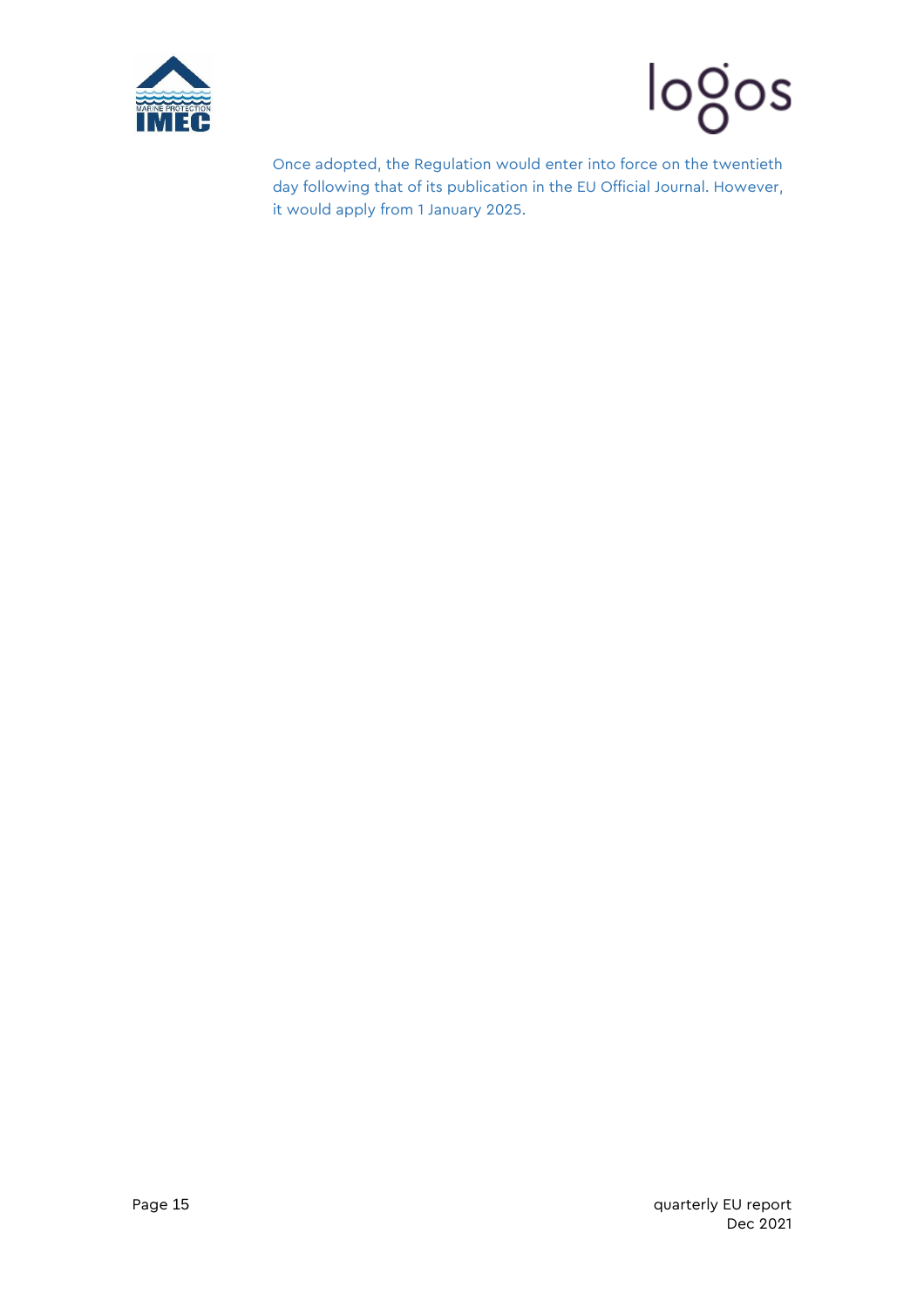

# logos

### <span id="page-16-0"></span>**2. NATIONAL EMISSIONS CEILING DIRECTIVE (DIRECTIVE 2016/2284)**

#### **Relevance for marine sector**

Member States are entitled to decide on the measures to adopt in order to comply with the emission reduction commitments set out in the NEC Directive. Generally, this goes in the direction of reducing emissions from anthropogenic sources and introducing national air pollution control programmes applicable to all relevant sectors, including energy, industry, road transport, inland shipping, and the use of NRMM, among others. Theoretically, setting national emissions ceilings for these sectors could have an impact on the emissions coming from recreational craft engines as well as on production processes of engines and equipment/machinery, not only in the EU.

## **Latest**

**developments** a presentation on the Implementation of the National Emissions Ceilings The Ambient Air Quality (AAQ) expert group met on 2 December 2021. In Directive (NECD), the Commission debriefed member states experts on the implementation of Directive (EU) 2016/2284. In particular, the Commission focused on the following key elements:

#### • **Emissions inventories update**

For the NECD inventory review 2022, the focus will be on an in-depth review of national emission inventories of SO2, NOx, PM2.5, PM10, NH3 and NMVOC and in general on the review of all 2022 NECD adjustment applications. The major novelty of the NECD inventory review 2022 will be that the threshold of significance for technical corrections and revised estimates will be 0.5% (instead of 2%) on the national total in one of the reported years under review. In particular, revised estimates for other pollutants by Member States will only be treated as so if they are above the threshold of significance. According to the provisional timetable for the NECD Review 2022, Member States will provide answers to review questions in the first half of June, then the centralized review is expected for late June, and the final Review reports will be sent to the Member States in November.

#### • **National Air Pollution Control Programmes (NAPCPs) update**

Overall, all Member States reported the majority of the mandatory content required by the NECD, even though some gaps were identified. In particular, gaps were more commonly identified where common format / EEA-PaM Tool was not used. An analysis found out that additional descriptions of Policy and Measures (PaMs) often lacked information on PaM design and focus, and that there are discrepancies between NAPCP and information reported via the EEA-PaM tool. Recommendations on reporting suggested to: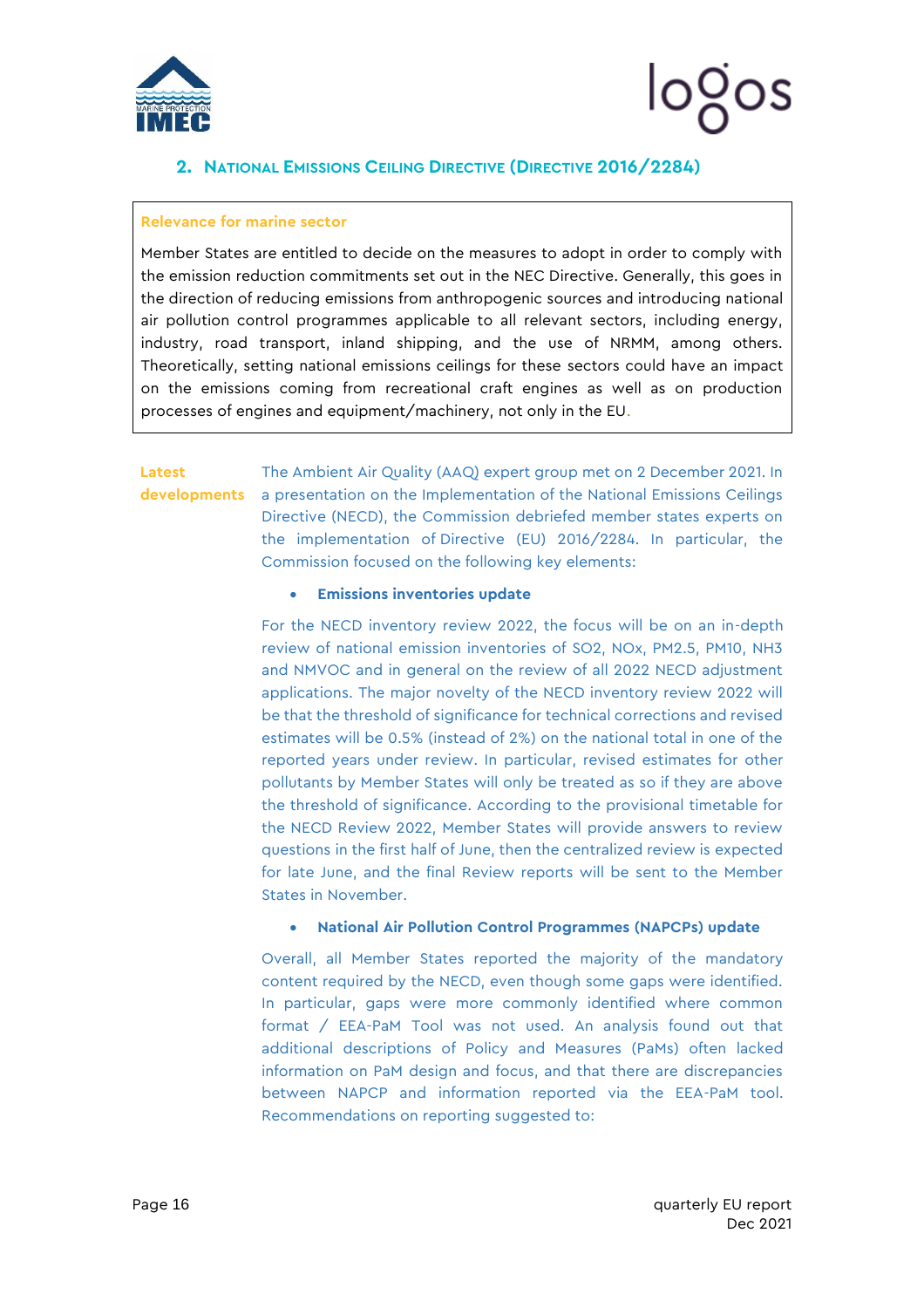



#### i) use the NAPCP common format and EEA-PaM tool;

ii) provide more detailed descriptions of the PaMs;

iii) ensure that implementation of all PaMs already adopted and being implemented are included in the WM scenario;

iv) report more optional content; and

v) include descriptions of the current PaMs in the NAPCPs.

• **Monitoring and reporting of ecosystems impacts of air pollution**

Reports are expected for monitoring and reporting of ecosystems impacts of air pollution in July 2022 (report information on monitoring sites) and July 2023 (report data on ecosystem impacts of air pollution). These reports will provide an analysis of trends in reported data, preliminary information on the effect of the NEC Directive, inform EU biodiversity policy, inform the analysis of the achievement of the Zero Pollution Action Plan (ZPAP) target to reduce by 25% the EU ecosystems where air pollution threatens biodiversity.

**Next steps** The Commission is expected to carry out a review of the NEC Directive by 2025. The support study on the evaluation and implementation of air quality and emission policies to be finalised in early 2023 is likely to feed into the reviewing process. At this stage of the procedure, it is not yet known which legal form this initiative may take. The results of the review may be presented in the form of a Staff Working Document (SWD) or a Commission Report. Based on the results of this review, the Commission may present a legislative proposal for emission reduction commitments for the period after 2030.

**Key stakeholders** The relevant staff in the Commission pertains to DG ENVI – Directorate C Quality of Life – Unit C.3 Clean Air:

- Francois WAKENHUT Head of Unit
- Viviane ANDRE -Team Leader
- Background [Directive \(EU\) 2016/2284](http://eur-lex.europa.eu/legal-content/EN/TXT/?uri=uriserv%3AOJ.L_.2016.344.01.0001.01.ENG) (NEC Directive) sets ceilings for each Member State of the maximum emissions of certain pollutants allowed. The proposal was presented on 18th of December 2013 as part of a package of measures on the EU air policy review, which included a Commission Communication on a Clean Air Programme for Europe and a proposal on combustion installations below 50 MW. According to Article 13 of the Directive (EU) 2016/2284 (NEC Directive), the Commission is required to carry out a review of EU rules on the reduction of national emissions with a view to safeguarding progress towards EU air quality.

The overall ambition level of the national emission commitments is estimated to reduce the health impact of air pollution by 49.6% by 2030 (compared to 2005). The Directive covers the emissions of five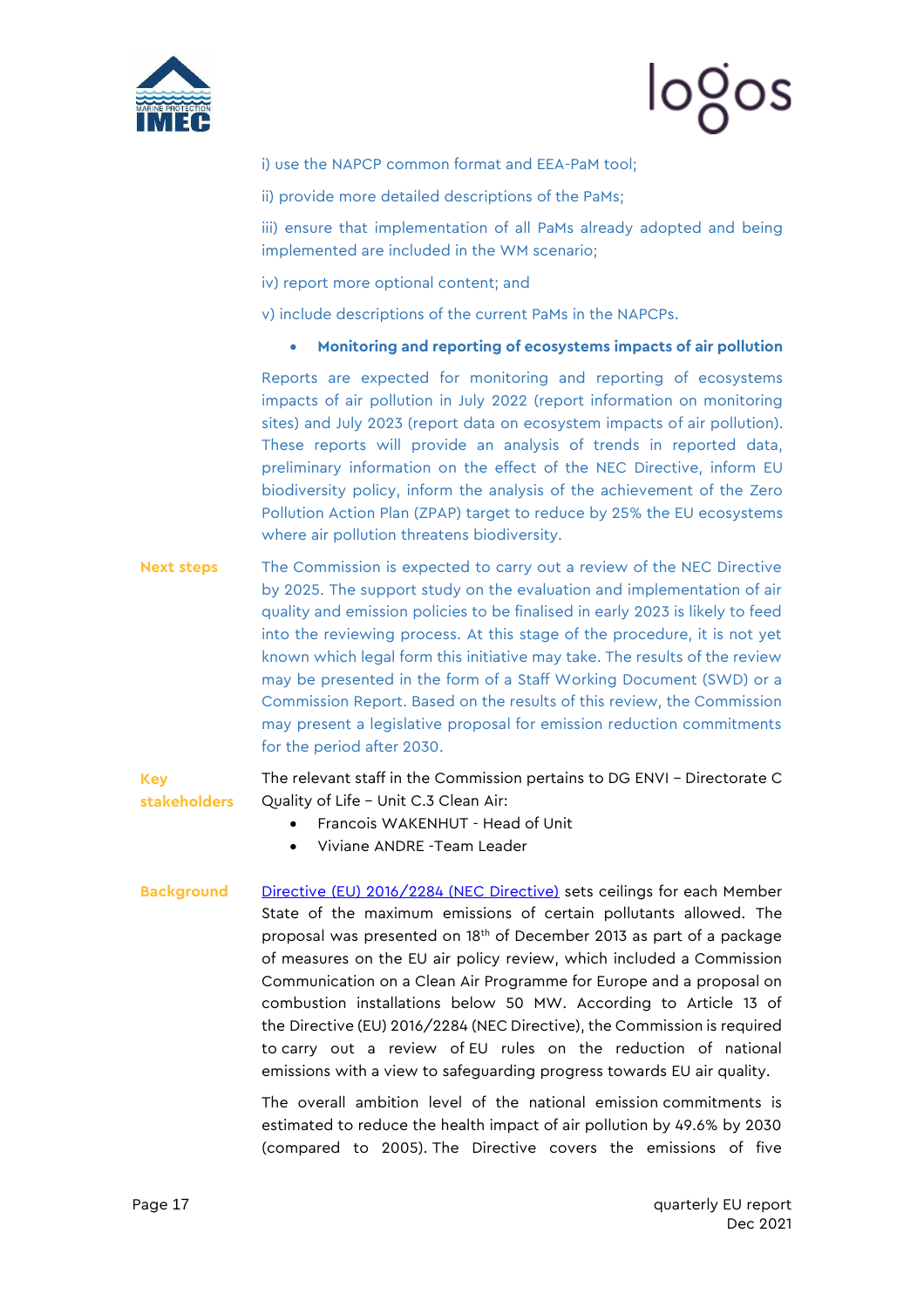



pollutants: sulphur dioxide, nitrogen oxides, non-methane volatile organic compounds, ammonia, and fine particulate matter. The European Parliament and the Council reached an informal agreement on the revised NEC Directive on 30 June 2016 which entered into force on 31 December 2016. It was published in EU Official Journal on 19 December 2016. Member States were required to transpose the new rules into national legislation by 1 July 2018.

On 21 April 2020, the Commission's public [consultation](https://ec.europa.eu/info/law/better-regulation/have-your-say/initiatives/12306-EU-rules-on-industrial-emissions-revision) on its inception [impact assessment](https://mcusercontent.com/912d3a5b241130a8c7aac179c/files/f1510748-ead3-48ed-b717-169c29efefe6/Revision_of_the_Industrial_Emissions_Directive_Inception_Impact_Assessment.pdf) regarding a proposal revising the Industrial Emissions Directive closed. An overview of the submitted feedback can be accessed [here.](https://ec.europa.eu/info/law/better-regulation/have-your-say/initiatives/12306-EU-rules-on-industrial-emissions-revision/feedback?p_id=7651303) As the next step, the Commission held a consultation on the possible policy options between December 2020 and March 2021. By the end of 2021, the Commission will publish a proposal for revision.

However, a range of stakeholders, including the Confederation of Swedish Enterprise, Enel, the international association representing the District Heating and Cooling (Euroheat & Power), the Federation of German Industries (BDI) and Jernkontoret, pointed out that since many provisions under the Directive have not yet been implemented, the Directive's performance and potential have not yet been fully assessed. These stakeholders concluded that it would be premature to revise it.

On 26 June 2020, the European Commission adopted its [Report](https://ec.europa.eu/environment/air/pdf/reduction_napcp/1_EN_ACT_part1_v7.pdf) on the progress made on the implementation of Directive (EU) 2016/2284 on the reduction of national emissions of certain atmospheric pollutants. The Report assessed the progress made by the Member States towards meeting their national emissions commitments set by the Directive. While the latest data reflected is from 2018, one of the conclusions is that Ammonia emissions remain an exception to overall improvements to date.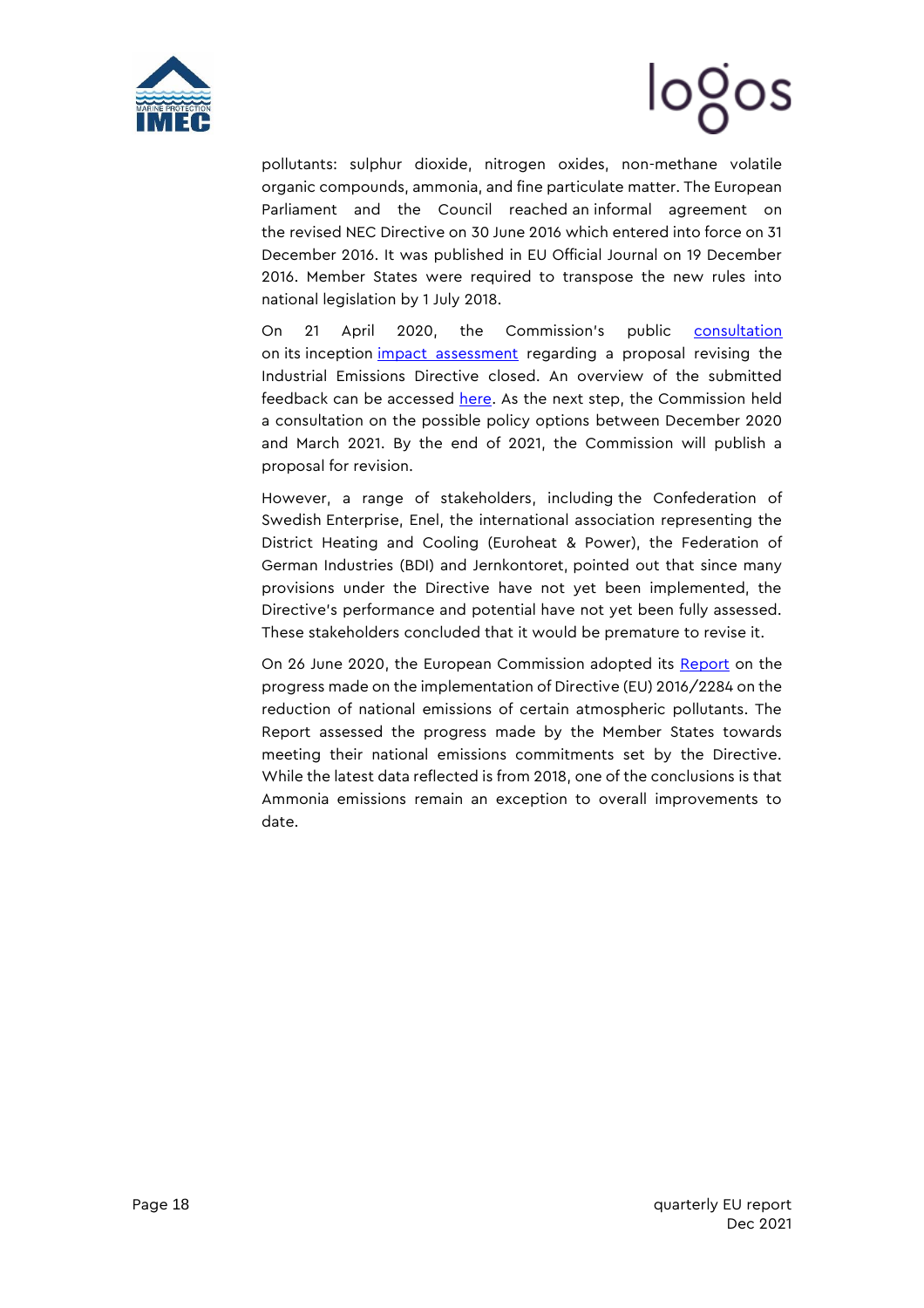

### <span id="page-19-0"></span>**3. CIRCULAR ECONOMY ACTION PLAN**

#### **Relevance for marine sector**

The guidelines aim to ensure the uniform application of the rules across the EU as well as to ensure a harmonised transposition into national law. The Commission provides guidelines on key definitions of the Directive and examples of products to be considered as falling within or outside its scope. These examples are non-exhaustive and serve only to provide illustration on how to interpret certain definitions and relevant requirements of the Directive in the context of the specific single-use plastic products.

#### **Latest developments**

The action plan announces initiatives along the entire life cycle of products. It targets how products are designed, promotes circular economy processes, encourages sustainable consumption, and aims to ensure that waste is prevented, and the resources used are kept in the EU economy for as long as possible. The following legislative measures may be of special interest to IMEC members:

#### **Eco-design Directive**

The commission was expected to adopt the proposal for the revision of the eco-design Directive in mid-December 2021, but this has been delayed and is provisionally foreseen to be adopted during the first quarter of 2022. No further details on the sustainable products initiative, which may incorporate a revision of the eco-design directive, are available at this stage, as the form and the content will depend on the impact assessment to be carried out by the Commission in the coming months.

#### **End-of-Life Vehicles Directive**

The Commission's public consultation on the revision of the End-of-Life Vehicles Directive closed on 26 October 2021. In particular, the open public consultation targeted 2 groups of stakeholders: i) citizens with general interest and ii) stakeholders with a specific interest. They were invited to respond via an online questionnaire consisting of two main parts: aimed at gathering information about the respondent, including the level of familiarity with the ELV Directive and the interest in the ELV sector, and both general questions, addressed to the general public, as well as more specific questions targeting stakeholders that are familiar with the ELV Directive. The proposal is expected to be presented in the fourth quarter of 2022. The Directive's aim is to promote more circular business models by linking design issues to end-of-life treatment, considering rules on mandatory recycled content for certain materials of components, and improving recycling efficiency.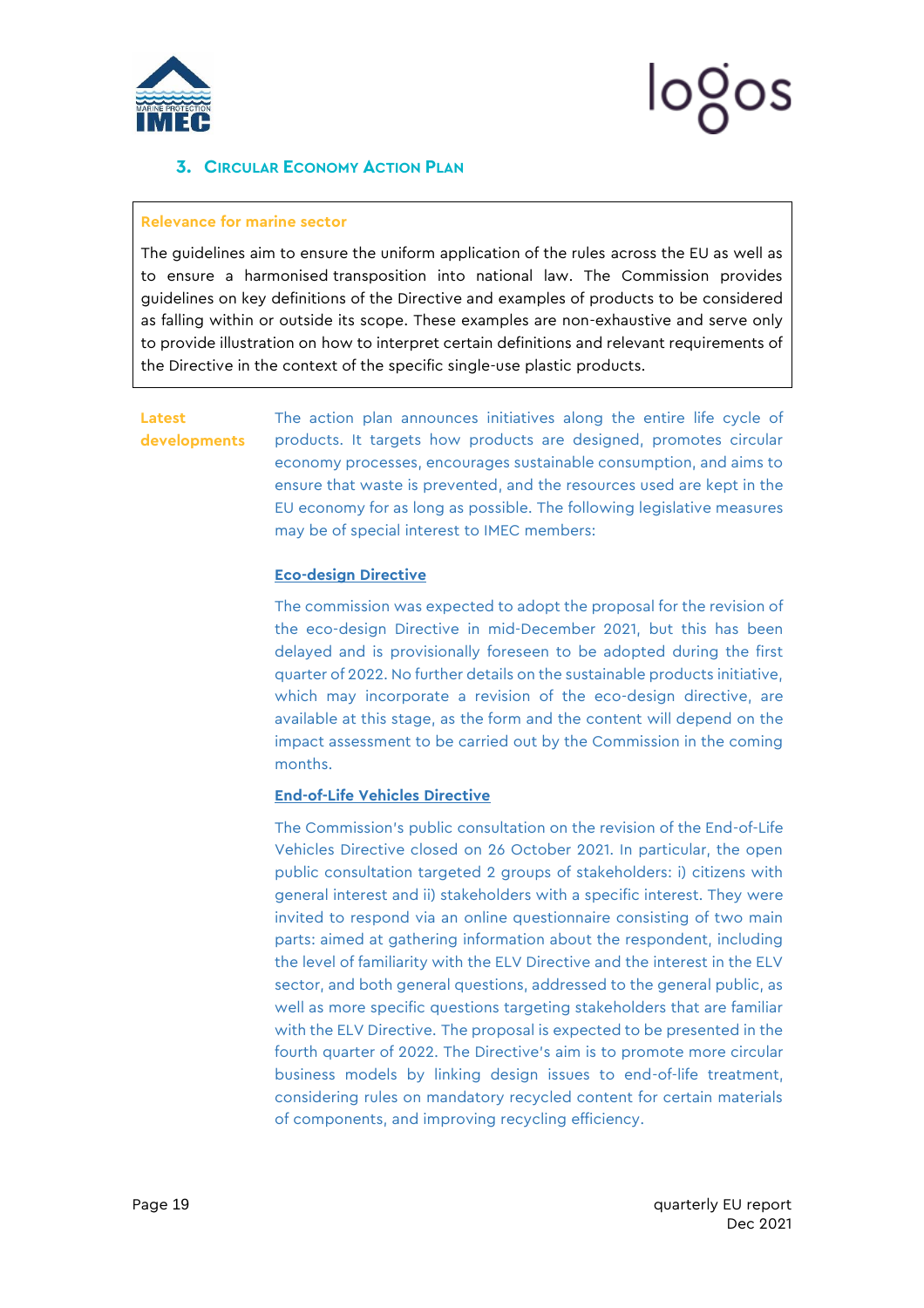



**Key stakeholders** The relevant staff in the Commission is part of DG ENVI - Directorate B Circular Economy and Green Growth - Unit B.3. Waste Management and Secondary Materials:

- Mattia PELLEGRINI (Head of Unit)
- Silvija AILE (Deputy Head of Unit)
- Rana PANT (Policy Officer Single Use Plastics (SUP) & country responsibilities on Waste Management
- **Background** The Commission adopted a new [Circular Economy Action Plan](https://ec.europa.eu/environment/circular-economy/pdf/new_circular_economy_action_plan.pdf) (CEAP) on 11 March 2020. The Commission's CEAP proposes a range of measures and initiatives to reinforce and extend the current circular economy principles of reducing, reuse, recycle to current and new sectors, representing one of the main building blocks of the Green Deal. The very first sentence sets the tone: "*There is only one planet Earth, yet by 2050, the world will be consuming as if there were three*" and shows how the EU plans to lead the way on a global level.

Moving away from the linear model of production, the three main objectives are to:

- strengthen the competitiveness of European industry and make sustainable products the norm in the EU;
- empower consumers by providing them with reliable information on issues such as reparability and durability of products to help them make environmentally sustainable choices;
- protect the environment by reducing pressure on natural resources.

At the heart of the plan is the Sustainable Product Policy Framework, which will include several legislative and non-legislative measures to ensure that products are designed to last longer and are easier to repair, reuse and recycle and are not falsely advertised as environmentally friendly (the focus is put on prevention rather than simply relying on consumers to make more sustainable choices).

In this sense, the Commission also wants to strengthen producers' responsibility for the use-phase of their products, including for repairing and incentivising products-as-a-service or other models where producers keep the ownership of the product (e.g. a consumer buys 100 washes instead of a washing machine).

The Commission focuses on the sectors that use the most resources and where the potential for circularity is high and concrete actions will be launched: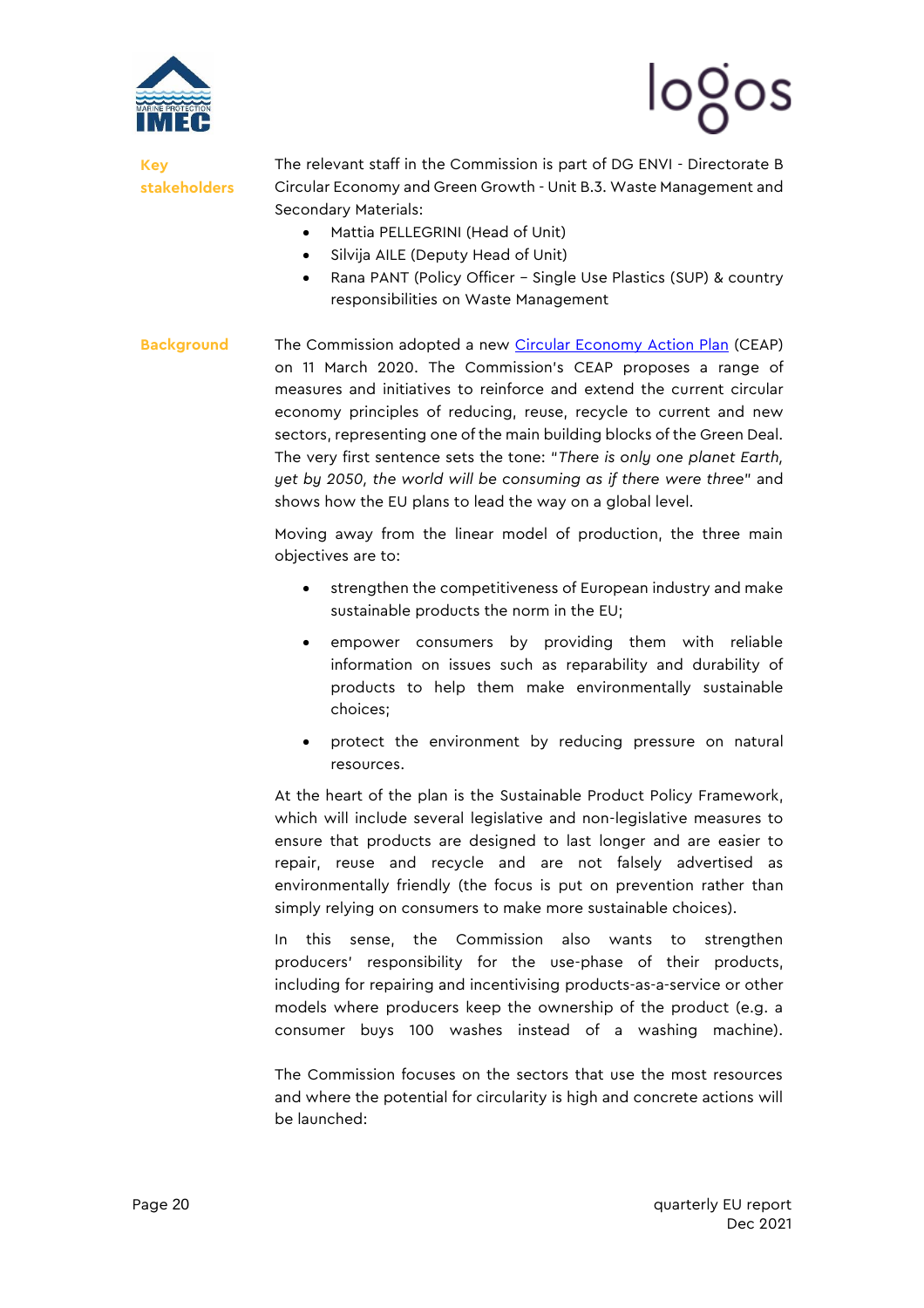



- Electronics and ICT the Commission will present regulatory initiatives under the [Eco-design](https://eur-lex.europa.eu/legal-content/EN/TXT/?uri=CELEX:02009L0125-20121204) Directive for items such as mobile phones, tablets, and laptops. The precise timeline for these initiatives will be clarified under the expected Ecodesign Working Plan (2020 - 2024), to be presented in the first quarter of 2022. Furthermore, the Action Plan notes that electronics and ICT products will be the main pillar of the implementation of the '*right to repair'*. With regards to these products, the Commission would also review the [Directive](https://eur-lex.europa.eu/legal-content/EN/TXT/?uri=CELEX%3A32011L0065) on restrictions of hazardous substances in electrical and electronic equipment by Q4 2022 . Finally, it will present a common charger initiative and an EU-wide take-back scheme to return or sell back old mobile phones, tablets, and chargers;
- Batteries and vehicles with the intention to promote the production and the uptake of sustainable batteries, the Commission presented a **[legislative proposal](https://eur-lex.europa.eu/legal-content/EN/TXT/?uri=CELEX%3A52020PC0798)** setting clear rules on recycled content for batteries in December 2020. It would also set to improve the collection and recycling rates of all batteries and, most of all, ensure the recovery of valuable materials and provide guidance to consumers.;
- Packaging with the revision o[f existing rules](https://eur-lex.europa.eu/legal-content/en/TXT/?uri=CELEX:31994L0062) on packaging, the Commission will set new mandatory requirements on what would be allowed on the EU market, including the reduction of (over-) packaging, by Q1 2022 ;
- $Plastics in order to foster the uptake of received plastics, the$ Commission intends to propose mandatory requirements on recycled plastic content and plastic waste reduction measures for key products, including packaging, construction materials and vehicles. In addition, the Commission would restrict intentionally added microplastics and present measures on labelling, standardisation, certification, and regulatory measures on the unintentional release of microplastics. Finally, the Commission is expected to present a policy framework for bio-based plastics and biodegradable or compostable plastics by the second quarter of 2022;
- Textiles a new '*[EU Strategy for Textiles](https://ec.europa.eu/growth/industry/sustainability/textiles_en)*' to strengthen competitiveness and innovation in the sector and boost the EU market for textile reuse;
- Construction and buildings a comprehensive '*Strategy for a Sustainably Built Environment*' promoting circularity principles for buildings;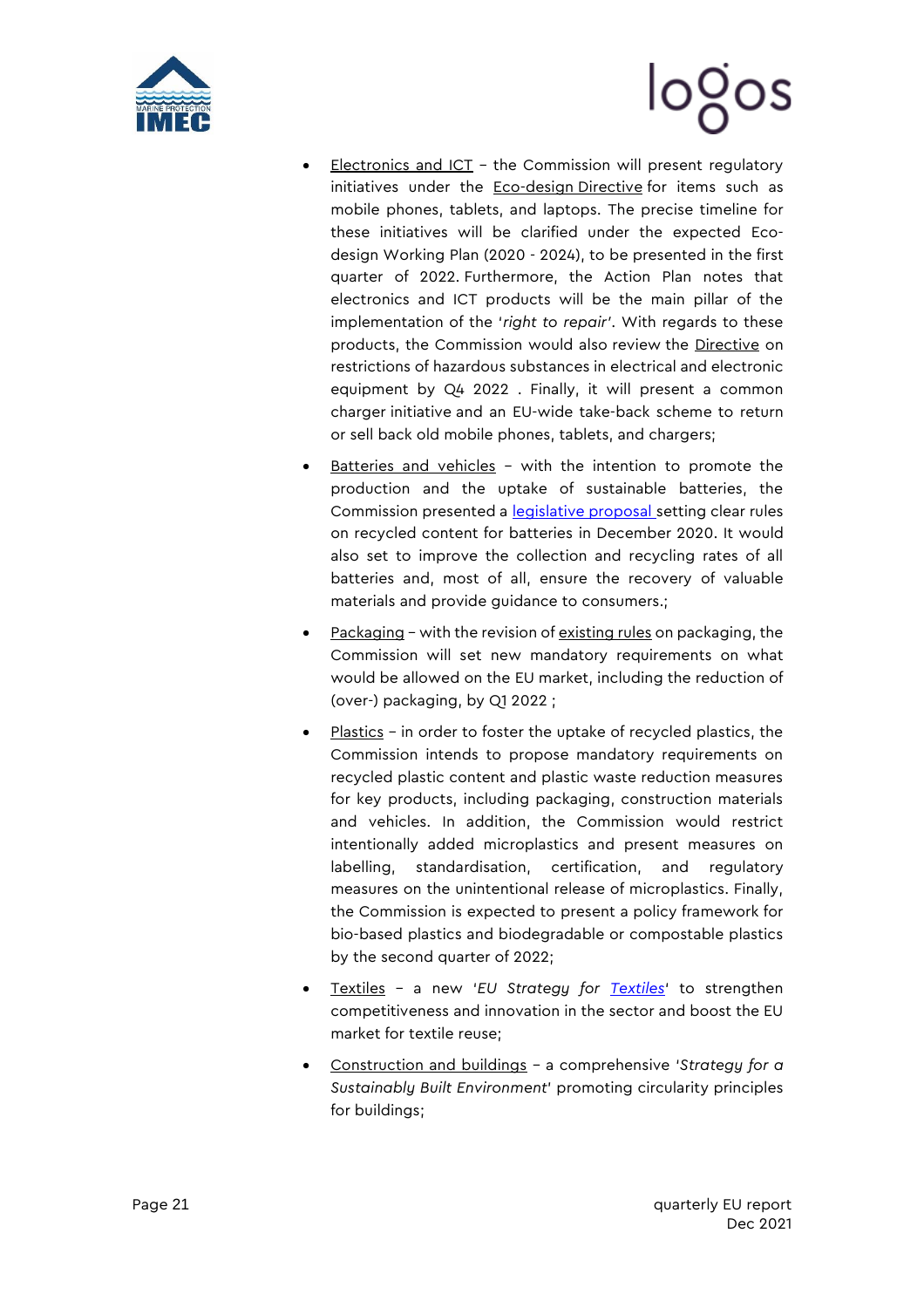



Biodiversity - the Commission commented on the importance that biodiversity has as an underlying principle for strengthening circularity and mentions the link with the 2030 Biodiversity Strategy several times. In this sense, the Commission declares that it will (a) encourage circular approaches to water reuse in agriculture via the Water Reuse Regulation; (b) developing an Integrated Nutrient Management, with the aim of ensuring sustainability in the application and recovery of nutrients; and (c) review directives on wastewater treatment (by Q1 2022) and sewage sludge (in 2023) in order to maximise its contribution to the circular economy and soil protection.

The European Parliament's Committee on the Environment, Public Health and Food Safety (ENVI) discussed the Circular Economy Action [Plan](https://ec.europa.eu/environment/circular-economy/pdf/new_circular_economy_action_plan.pdf) on 12 May 2020, in the presence of the Commissioner for Environment, Oceans and Fisheries, Virginijus Sinkevičius.

In his presentation, the Commissioner underlined the consequences caused by the ongoing COVID-19 pandemic, especially for people's health, healthcare systems, and the global economy. He emphasised the opportunities that the current crisis offers to rethink and redesign the economy, with direct mention of the reduction of resource use and society's carbon footprint. The Commissioner also highlighted that a series of priority actions had been identified in key sectors such as plastics, cement, steel, and aluminium to reduce emissions.

Finally, he pointed out that the Chemicals Strategy for Sustainability and the Zero Pollution Action Plan are complementary to the Action Plan and the Biodiversity Strategy and will contribute to economic recovery through clean technologies and job creation.

**Report on Critical Raw Materials in the context of the Circular Economy**

The Commission's **[Action Plan](https://eur-lex.europa.eu/legal-content/EN/TXT/PDF/?uri=CELEX:52020DC0474&from=EN)** on critical raw materials was published on 3 September 2020. It contains the 2020 EU list of critical raw materials and addresses challenges for a secure and sustainable supply of critical raw materials and actions. At the same time, a [foresight study](https://ec.europa.eu/docsroom/documents/42881/attachments/1/translations/en/renditions/native) on critical raw materials for strategic technologies and sectors in the EU was presented. The Action Plan underlines the need to ensure the EU's open strategic autonomy and warns that the planned transition to climate neutrality can replace reliance on fossil fuels with one on raw materials. The Action Plan emphasises the need to reinforce the EU's strategic autonomy in critical raw materials by focusing on diversified and undistorted access to global markets. The 2020 EU critical raw materials list contains 30 materials, out of which Bauxite, Lithium, Titanium and Strontium were added to the list for the first time.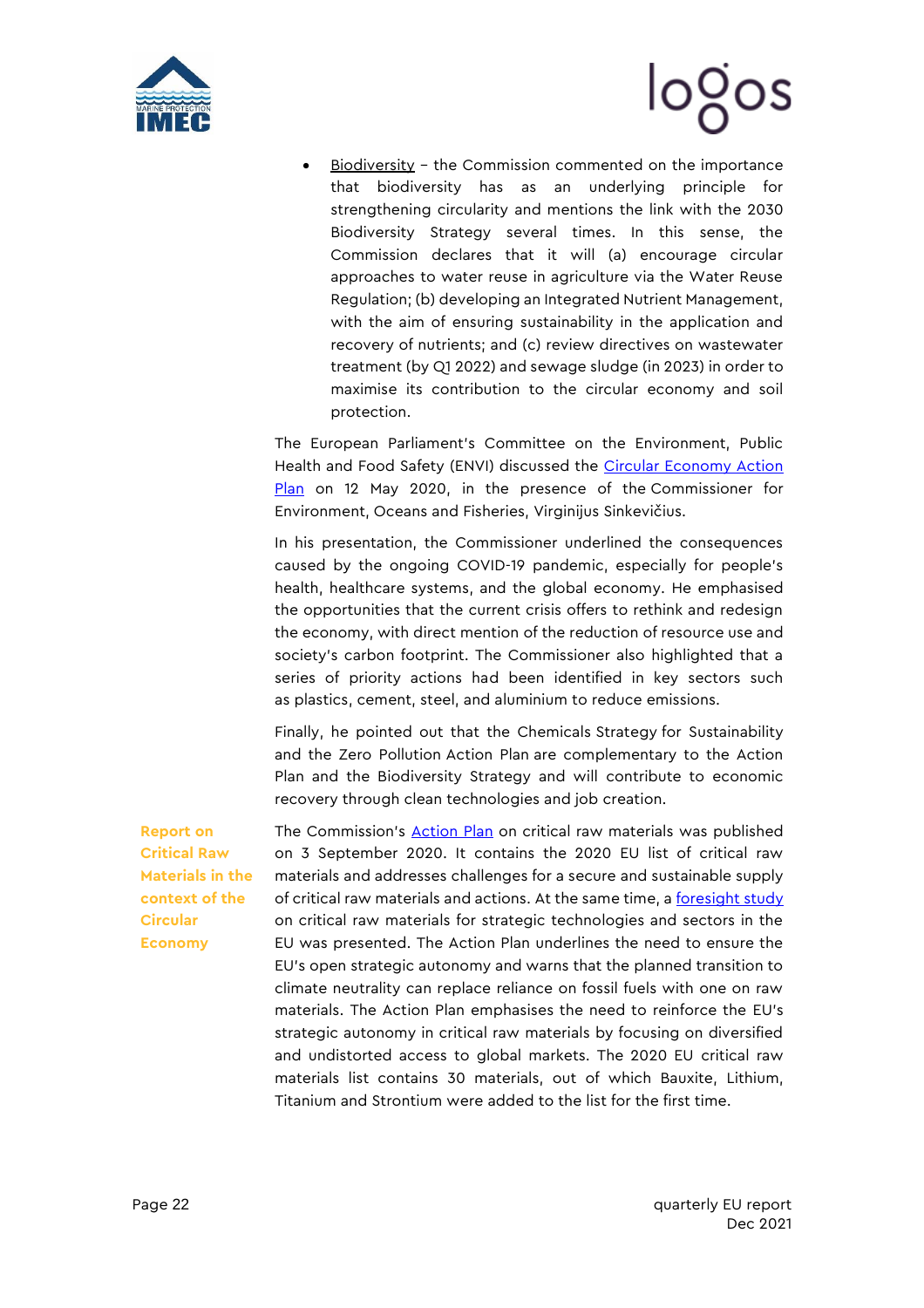



**Proposal revising the Drinking Water Directive (DWD)**

The Commission presented a proposal revising the Drinking Water [Directive \(DWD\)](https://ec.europa.eu/environment/water/water-drink/pdf/revised_drinking_water_directive.pdf) on 1<sup>st</sup> February 2018. The proposal would revise the DWD and recast its previous amendments in one single legal act for the purpose of clarity and simplification. It was presented together with a Staff Working Document including the Commission's impact assessment on the proposal [\(here,](https://eur-lex.europa.eu/LexUriServ/LexUriServ.do?uri=SWD:2017:0448:FIN:EN:PDF) [here](https://eur-lex.europa.eu/LexUriServ/LexUriServ.do?uri=SWD:2017:0449:FIN:EN:PDF) and [here\)](https://eur-lex.europa.eu/LexUriServ/LexUriServ.do?uri=SWD:2017:0451:FIN:EN:PDF). The Commission is expected to evaluate the Drinking Water Directive 2020/2184 by 2035.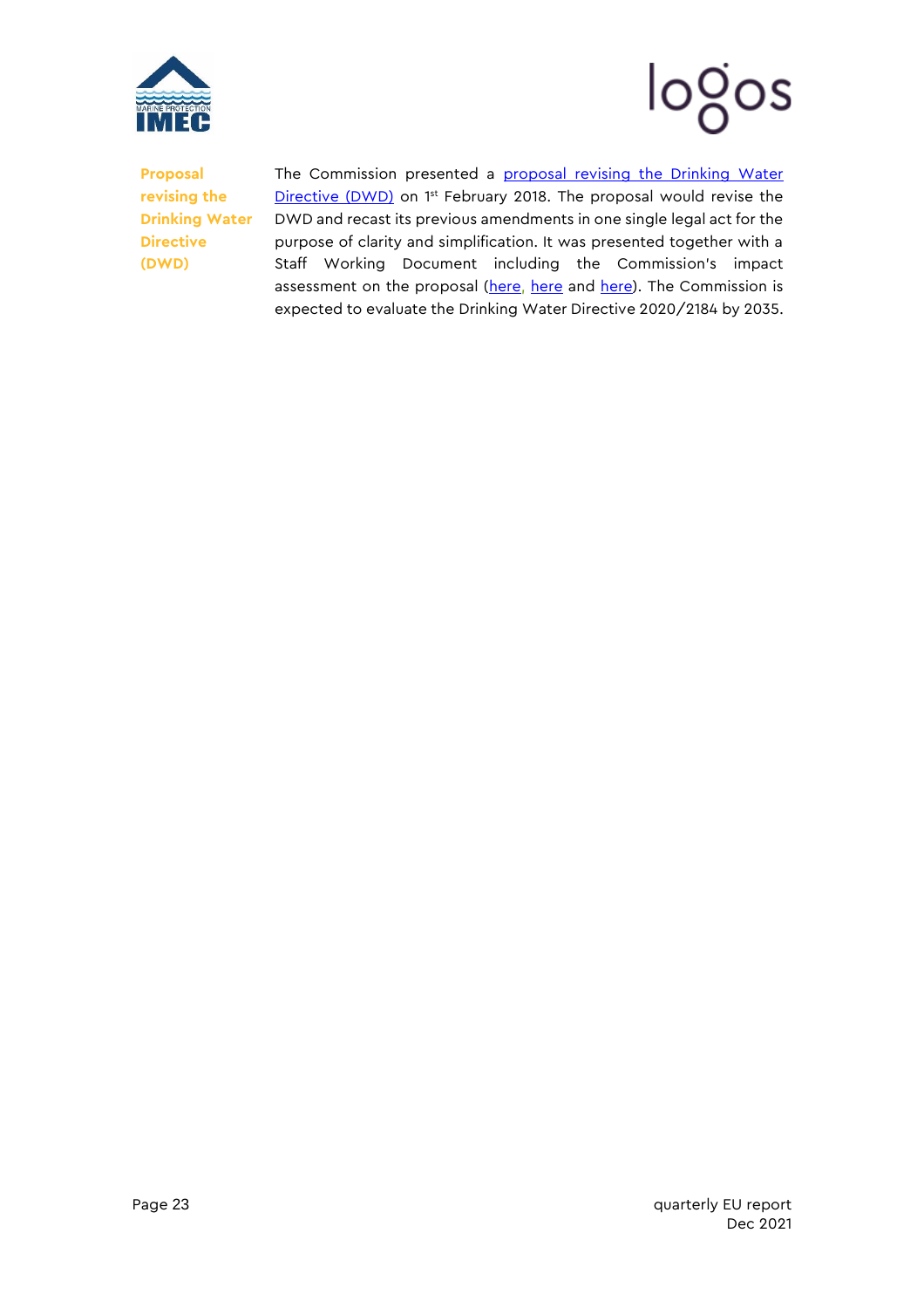

#### <span id="page-24-0"></span>**4. REVISION OF THE BATTERY DIRECTIVE**

#### **Relevance for marine sector**

The revision aims to modernise the EU's legislative framework for batteries. The Commission considers batteries for recreational boating, coastal vessels, and ferries as part of the possible solutions to meet emissions targets. Therefore, the ongoing work needs to be carefully monitored and relevant information communicated to IMEC members.

**Latest developments**  On 9 December 2021, the European Parliament's Committee on the Internal Market and Consumer Protection (IMCO) MEPs voted on 12 compromise amendments (not yet available) tabled to the draft [Opinion](https://www.europarl.europa.eu/doceo/document/IMCO-PA-695236_EN.pdf) of Rapporteur's Antonius Manders (EPP, Netherlands).The Committee adopted the resulting text as its Opinion on the same day. As the compromise amendments and the text adopted have not yet been published, the content of the final Opinion remains uncertain. The European Parliament is expected to publish the Committee Opinion, or the list of compromise amendments adopted in the near future.

> This comes on the back of the Committee on Industry, Research and Energy (ITRE)'s adoption of its [Opinion](https://mcusercontent.com/912d3a5b241130a8c7aac179c/files/82653d59-81fa-9dc8-0738-e75063847fba/29_SEPT_21_Opinion_of_ITRE_Committee_for_ENVI_Committee_on_the_proposal_for_a_Regulation_on_batteries_and_waste_batteries.pdf) on 27 September 2021.

**Next steps** The Committee on the Environment, Public Health and Food Safety (ENVI) is expected to vote on the [draft Report](https://mcusercontent.com/912d3a5b241130a8c7aac179c/files/9df7017b-aa10-bf96-0b23-eb3778e413c6/15_SEP_21_Draft_Report_on_proposal_for_a_Regulation_concerning_batteries_and_waste_batteries.pdf) and the tabled amendments during a Committee meeting provisionally foreseen to take place in January 2022.

> At the end of the process, the European Parliament will have established its position on the proposal. The ENVI Committee (Lead) will have to accept without a vote the amendments proposed by an Associated Committee (ITRE and IMCO) on the topics which fall within the exclusive competence of that Associated Committee.

> Once the Report has been finalised at the Committee level, the European Parliament would adopt its negotiating position in the plenary. This is provisionally foreseen for February 2022.

> In parallel, the Council will hold discussions, both at the technical and the political level, with a view to establishing its internal position. The Slovenian Presidency is expected to further consult the Council expert of the Working Party on the Environment (WPE) over the coming months to finalise its position.

> The progress report would then be presented to the Environment Council to take place on 20 December 2021.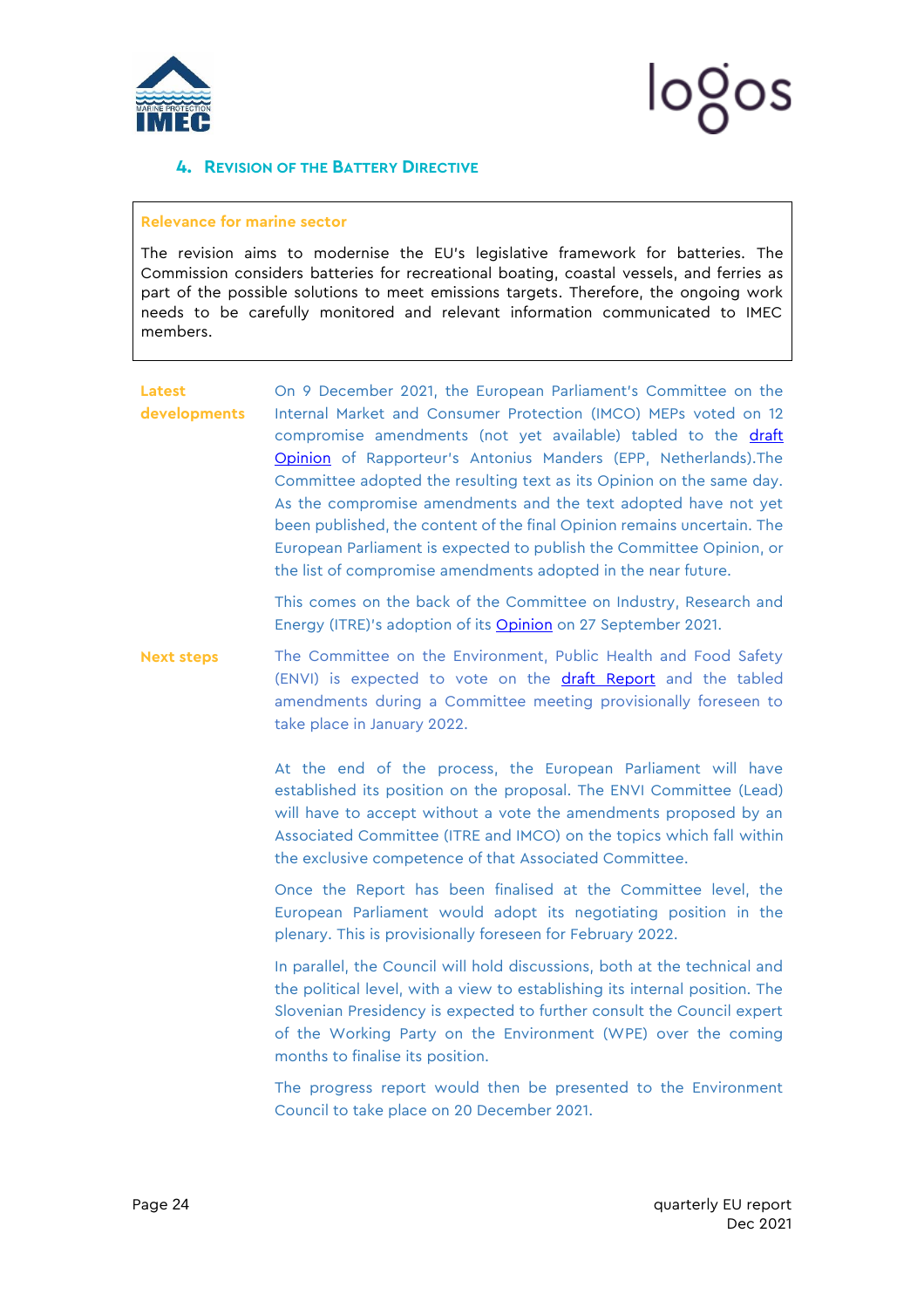

**Key** 

**stakeholders**



Once the Council and the European Parliament have finalised their positions on the proposal, informal trilogue negotiations are expected to begin.

The relevant staff in the Commission is part of DG ENVI - Directorate B - Circular Economy and Green Growth, Unit B.3 - Waste Management and Secondary Materials:

- Mattia PELLEGRINI Head of Unit
- Jose RIZO MARTIN Senior Expert
- **Background** On 10 December 2020, the Commission published its [proposal](https://eur-lex.europa.eu/legal-content/EN/TXT/?uri=CELEX%3A52020PC0798) on the revised Batteries Regulation, which replaced the current Batteries Directive (2006/66/EC) and launched the [consultation](https://ec.europa.eu/info/law/better-regulation/have-your-say/initiatives/12399-Modernising-the-EU-s-batteries-legislation) on the proposal, which was open until 1 March 2020. You can find the feedback [here.](https://ec.europa.eu/info/law/better-regulation/have-your-say/initiatives/12399-Modernising-the-EU-s-batteries-legislation/feedback?p_id=7925105) The revision of the Battery Directive aims at minimising batteries' harmful effects on the environment and include rules on their life cycle, ranging from production and design to reuse and recycling. In line with sustainability-related policies, like the Green Deal, the Commission aims to ensure that batteries placed on the market are produced sustainably and can be recycled easily.

The batteries cannot contain hazardous substances such as mercury and cadmium. From 1 January 2027, batteries shall be labelled in a visible, legible, and indelible manner to provide information necessary for the identification of batteries and of their main characteristics. The Regulation sets mandatory recycled content targets for cobalt, lead, lithium, and nickel, which should be met by 2030. For cobalt, lithium and nickel, increased targets are established by 2035. From 1 January 2030, batteries need to contain a minimum 12% cobalt, 85% lead, 4% lithium and 4% nickel. These numbers will increase from 1 January 2035: 20% cobalt; 85 % lead, 10% lithium and 12% nickel. The Commission will assess the phase-out of non-rechargeable batteries by 31 December 2030.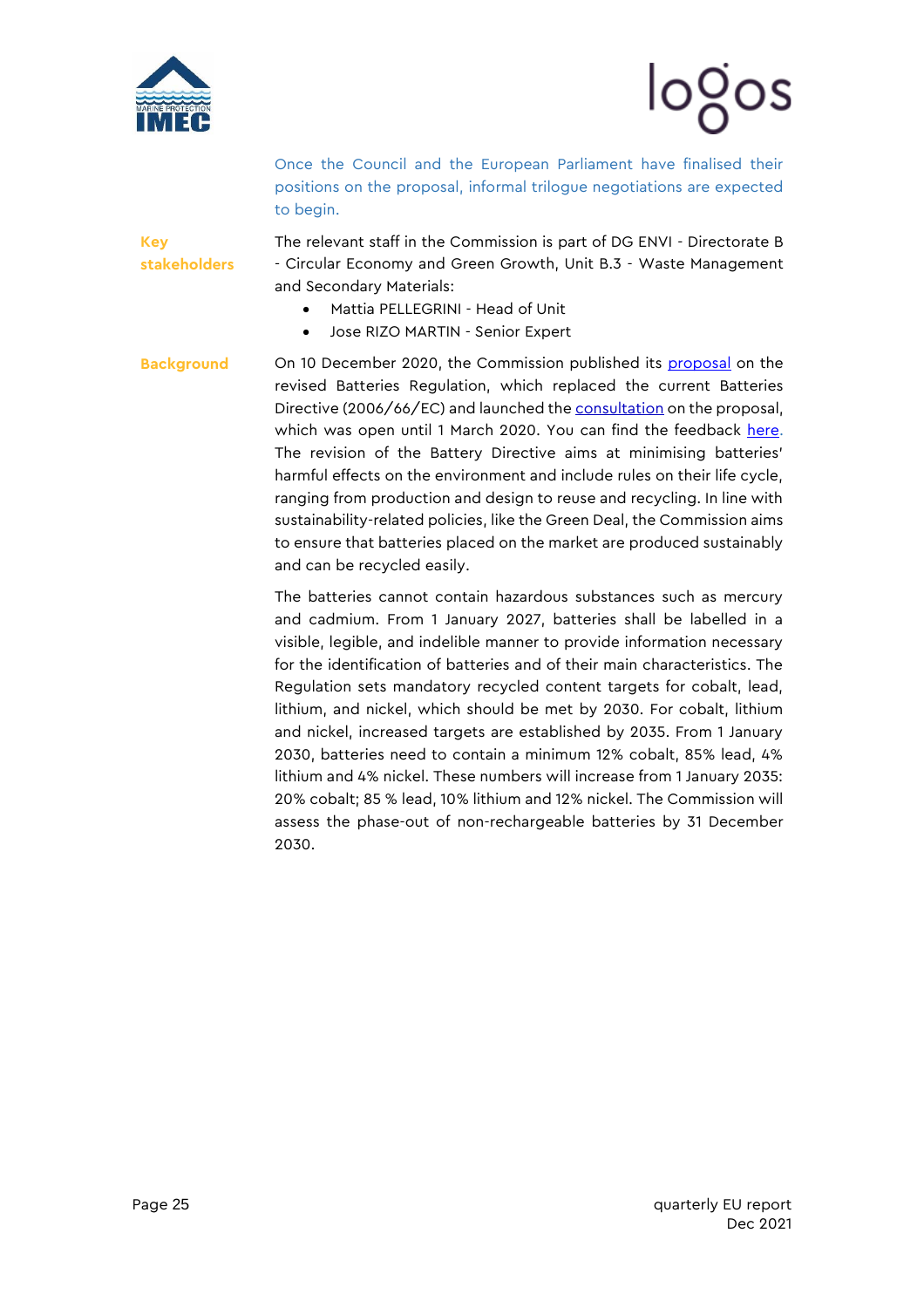

### <span id="page-26-0"></span>**5. CHEMICAL LEGISLATION - REACH**

#### **Relevance for marine sector**

The legislation applies to substances (a chemical element and its compounds in the natural state or obtained by any manufacturing process, including any additive necessary to preserve its stability and any impurity deriving from the process used, but excluding any solvent which may be separated without affecting the stability of the substance or changing its composition) manufactured or imported into the EU in quantities of 1 tonne per year or more. Generally, it applies to all individual chemical substances on their own, in preparations or in articles (if the substance is intended to be released from an article under normal and reasonably foreseeable conditions of use). Some substances are specifically excluded, such as radioactive substances, substances under customs supervision, transport of substances, non-isolated intermediates, waste, or some naturally occurring low-hazard substances. Some substances, covered by more specific legislation, have tailored provisions, including human and veterinary medicines, food and foodstuff additives, plant protection products and biocides, isolated intermediates or substances used for research and development.

Thus, it is quite evident that all manufacturing industries are strongly affected by REACH, including the sectors in which IMEC is involved. LOGOS, therefore, recommends IMEC to carefully monitor the developments regarding specific chemicals that are needed for the daily work of its members.

## **Latest**

**developments** the identification of the addition of four potential substances as The European Chemicals Agency (ECHA) closed a public consultation on "Substances of Very High Concern" (SVHCs) under the EU's Chemicals Regulation 'REACH' under 9th th Update of Annex XIV on 18 October 2021.

> The consultation concerns proposals submitted to ECHA by Austria, Belgium, and Denmark on the following substances:

> (a)(±)-1,7,7-trimethyl-3-[(4 methylphenyl)methylene]bicyclo[2.2.1]heptan-2-one covering any of the individual isomers and/or combinations thereof (4-MBC);

(b) 6,6'-di-tert-butyl-2,2'-methylenedi-p-cresol (DBMC);

(c) S-(tricyclo[5.2.1.0'2,6]deca-3-en-8(or 9)-yl) O-(isopropyl or isobutyl or 2-ethylhexyl) O-(isopropyl or isobutyl or 2-ethylhexyl) phosphorodithioate;

(d) tris(2-methoxyethoxy)vinylsilane;

If identified as SVHC, these substances could be prioritised for eventual inclusion in the REACH Authorisation List.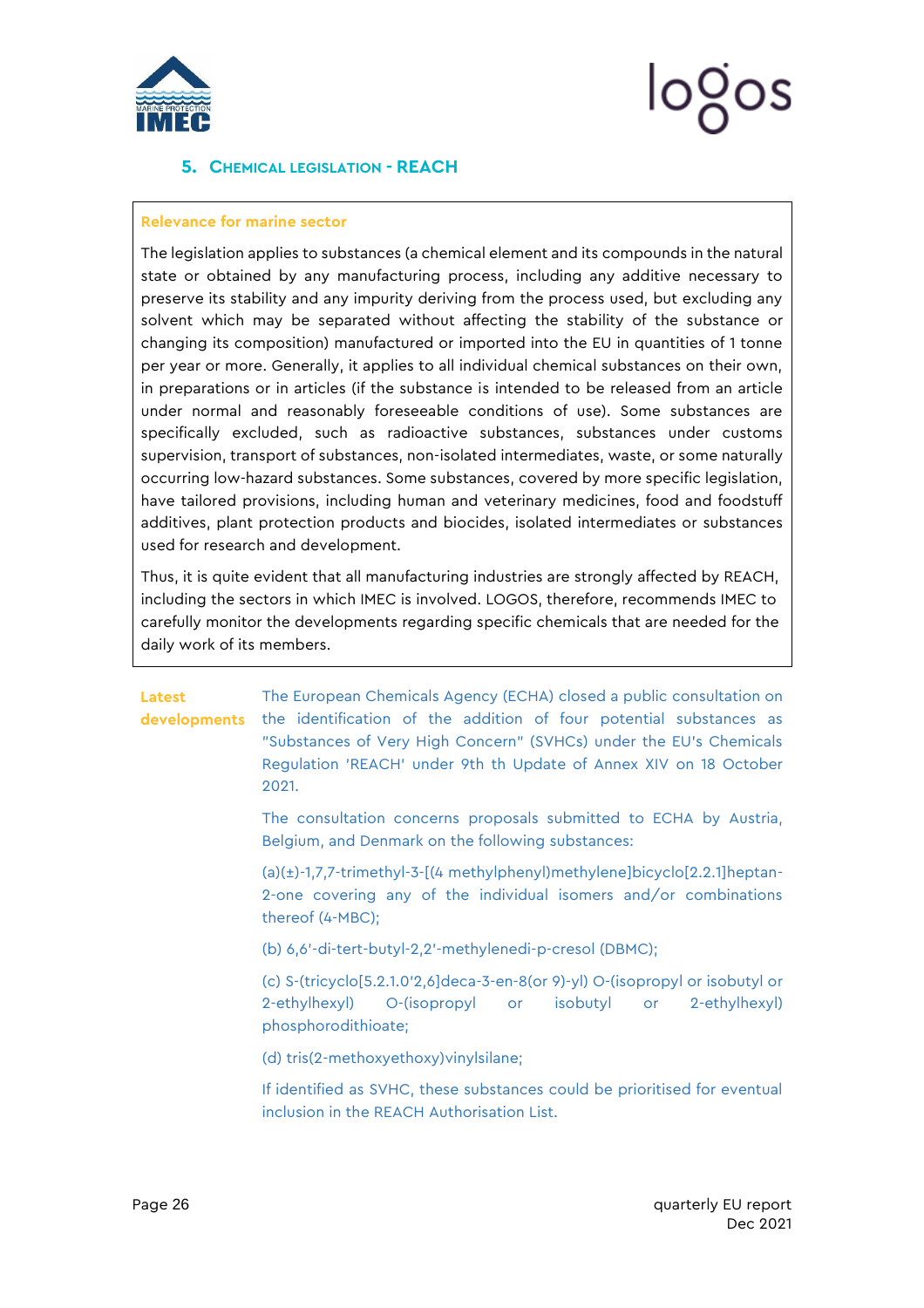



Further ECHA consultations are expected to be carried out to expand the REACH Regulation. ECHA will select priority substances from the Candidate List for their eventual inclusion in Annex XIV.

In parallel, following the positive vote of the REACH Regulatory Committee on the 7th general update to draft measure, the text has been to the Council and the Parliament for examination. The co-legislators have until 10 February 2022 to raise objections on the update to draft Commission Regulation amending Annex XIV to the EU's Chemicals Regulation "REACH".

**Next steps** The Commission will launch the study on the revision in the coming months and 12-weeks public consultation in Q1 2022. The Commission aims to finalise the draft in summer 2022 and present the proposal by the end of 2022.

**Key stakeholders** The responsible staff in the Commission is part of DG GROW - Directorate F - Ecosystems I: Chemicals, Food, Retail - Unit F1 REACH

- Giuseppe CASELLA Head of Unit
- Harrie TEMMINK Deputy Head of Unit
- Ana Maria BLASS RICO Policy Officer Chemicals
- Aurora DE BUSTOS Legal Officer Chemicals

DG ENV – Several officers of Directorate B on Circular Economy and Green Growth are also dealing with REACH:

- Cristina DE AVILA Head of Unit
- Valentina BERTATO Policy Officer Chemicals in particular REACH Regulation and international
- Mateo GALLEGO Policy Officer Chemicals in particular REACH
- Juergen HELBIG Senior Expert Chemicals / in particular International
- **UK news** As of 1 January, UK-based businesses procuring chemical substances directly from EU REACH-registered suppliers are considered importers under UK REACH.

To ensure continued access to the UK market, UK importers must complete notification to the HSE on the UK REACH information technology system. The substance must be registered within the applicable timeframe, which is 300 days plus two, four, or six years from the end of the transition period, depending on the tonnage and hazard profile of the imported substances.

EU REACH Article 9 exemptions for substances imported or manufactured in GB for purposes of the product(s), and process-oriented research and development will be grandfathered into UK REACH if basic information is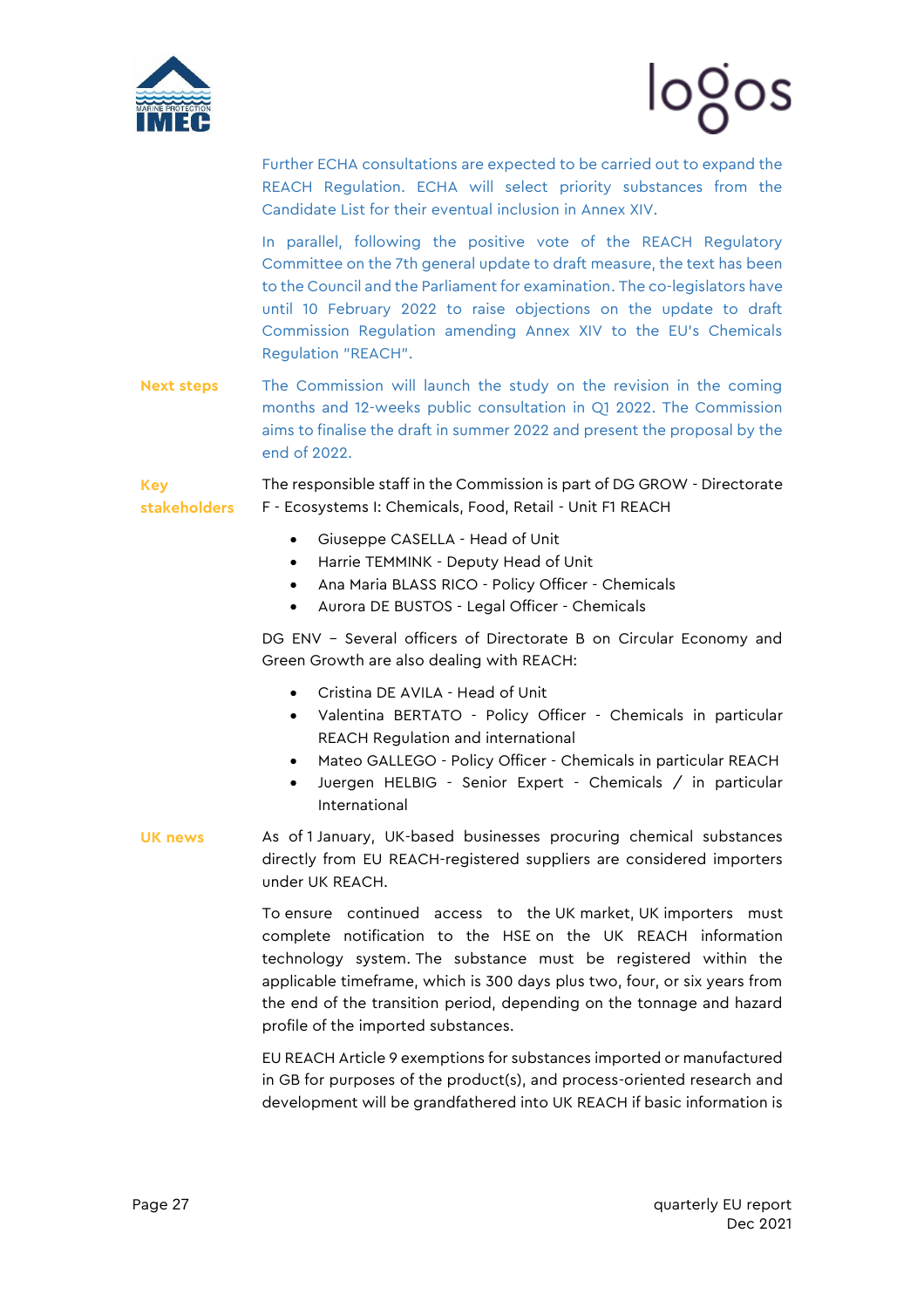



provided to the HSE within 120 days (by 30 April), and they will be subject to the same conditions imposed by ECHA.

**Background** REACH [\(EC 1907/2006\)](http://eur-lex.europa.eu/legal-content/EN/TXT/?uri=CELEX:32006R1907) is a Directive that was published in 2006 by the European Commission. It aims to improve the protection of human health and the environment through better and earlier identification of the intrinsic properties of chemical substances. This is done by the four processes of REACH, namely the **registration, evaluation, authorisation,** and restriction of chemicals. The text places responsibility on the industry to manage the risks from chemicals and to provide safety information on the substances. Manufacturers and importers are required to gather information on the properties of their chemical substances, which will allow their safe handling, and to register the information in a central database in the European Chemicals Agency (ECHA) in Helsinki. The Regulation also calls for the progressive substitution of the most dangerous chemicals (referred to as "substances of very high concern" or SVHCs) when suitable alternatives have been identified.

> In February 2020, the European Parliament published a [resolution](https://mcusercontent.com/912d3a5b241130a8c7aac179c/files/d6003f82-6d85-40c4-b4d0-549c727473ac/European_Parliament_resolution_of_12_February_2020_on_the_draft_Commission_Regulation_amending_Annex_XVII_to_Regulation.pdf) objecting the draft Commission [Regulation](https://mcusercontent.com/912d3a5b241130a8c7aac179c/files/6711ba3f-b19d-439d-9cc9-bf7738d1cbd2/Draft_Regulation_amending_Annex_XVII_to_Regulation_EC_No_1907_2006_of_the_European_Parliament_and_of_the_Council.pdf) restricting the use of lead and its compounds in PVC articles under REACH. The Commission has made its [reply](https://mcusercontent.com/912d3a5b241130a8c7aac179c/files/720abb8c-cce0-463c-ae05-8e04b31943e2/4_JUN_20_Follow_up_to_the_European_Parliament_non_legislative_resolution.pdf) available. In its statement, the Commission explained it had not taken an official decision on whether to present a new draft measure to the REACH Regulatory Committee, prepare a legislative proposal under the ordinary legislative procedure, or abandon the restriction proposal. Member State experts were therefore not expected to discuss the objection. Due to the objection, the Commission cannot adopt the draft measure and might decide to present a revised draft measure.

> The Commission is currently not considering working towards a proposal on a restriction of **carcinogenic, mutagenic, and repro-toxic substances** (CMRs) in sports equipment under REACH. However, the Commission may decide to resume its intention and work towards such an amendment.

#### **Revision of REACH Regulation:**

During a meeting on 3-4 March 2020 with the Competent Authorities for REACH, the Commissio[n confirmed](https://mcusercontent.com/912d3a5b241130a8c7aac179c/files/03a62670-e3b6-4a91-8ea2-a91eb707c829/3_MAR_21_Presentation_from_the_Commission_Which_revisions_of_REACH_are_we_looking_at_.pdf) the expected changes for the revision of the REACH Regulation. The Commission intends to:

- request chemical safety assessment for substances imported or manufactured on volumes of 1 to 10 tonnes per year (1-10 tpa substances);
- introduce a Mixtures Assessment Factor in Annex I of REACH and Derived Minimal Effect Level for non-threshold substances with a dose-response relationship;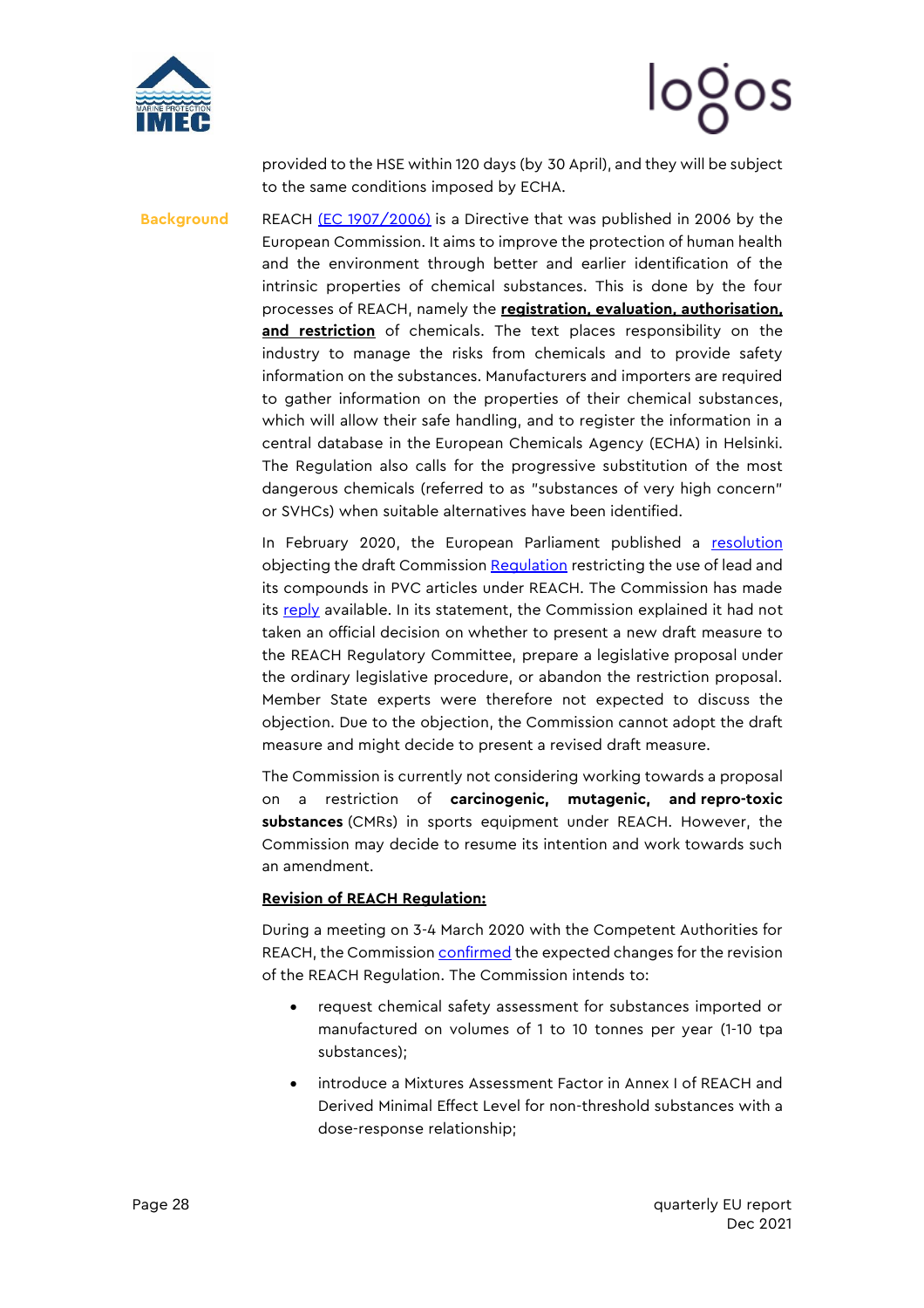



- revise requirements for supply chain communication and eSDS;
- extend the definition of Substances of Very High Concern in Article 57 and add endocrine disruptors, persistent, mobile and toxic, very persistent, very mobile substances as stand-alone categories;
- reform the authorization and restriction processes;
- extend the use of the generic approach to risk management through the introduction of endocrine disruptors, bioaccumulative and toxic (PBT), very persistent and very bioaccumulative (vPvBs);
- reform the REACH authorisation and restriction processes;
- introduce a system of derogations based on the concept of the essential use.

On 4 May, the [public consultation o](https://ec.europa.eu/info/law/better-regulation/have-your-say/initiatives/12959-Chemicals-legislation-revision-of-REACH-Regulation-to-help-achieve-a-toxic-free-environment_en)n the [Inception Impact Assessment](https://mcusercontent.com/912d3a5b241130a8c7aac179c/files/d2c9ab32-1667-00f2-5dac-1b7ad4eed7c4/090166e5dcaea5bc_1_.pdf)  on the revision of the REACH Regulation opened. The Commission is considering several policy options for the revision:

- revision of the registration requirements for manufacturers and importers;
- introduction of a Mixtures Assessment Factor (MAF) in Annex I;
- revision of the provisions for dossier and substances;
- integrating the REACH authorisation and restriction systems into one and improving the interface with other pieces of legislation;
- extending the generic risk approach to restrictions to endocrine disruptors, PBT/vPvB substances, immunotoxicants, neurotoxicants, respiratory sensitisers and substances that affect specific organs;
- establishing minimum requirements for national controls and enforcement, including stricter border controls.

The consultation closed on 1 June and the key highlights of the **feedback** includes:

- [Cefic](https://ec.europa.eu/info/law/better-regulation/have-your-say/initiatives/12959-Chemicals-legislation-revision-of-REACH-Regulation-to-help-achieve-a-toxic-free-environment/F2331456_en) called for coherence between REACH and product policies such as ROHS and Eco-design Directive. Furthermore, it highlighted the need to develop a robust and proportionate approach for the registration of certain polymers.
- [European Environmental Bureau \(](https://ec.europa.eu/info/law/better-regulation/have-your-say/initiatives/12959-Chemicals-legislation-revision-of-REACH-Regulation-to-help-achieve-a-toxic-free-environment/F2332996_en)EBB) underscored that the manufacturing and use of substances of very high concern (SVHCs) must be more burdensome for companies so that sustainable alternatives are incentivised. It called the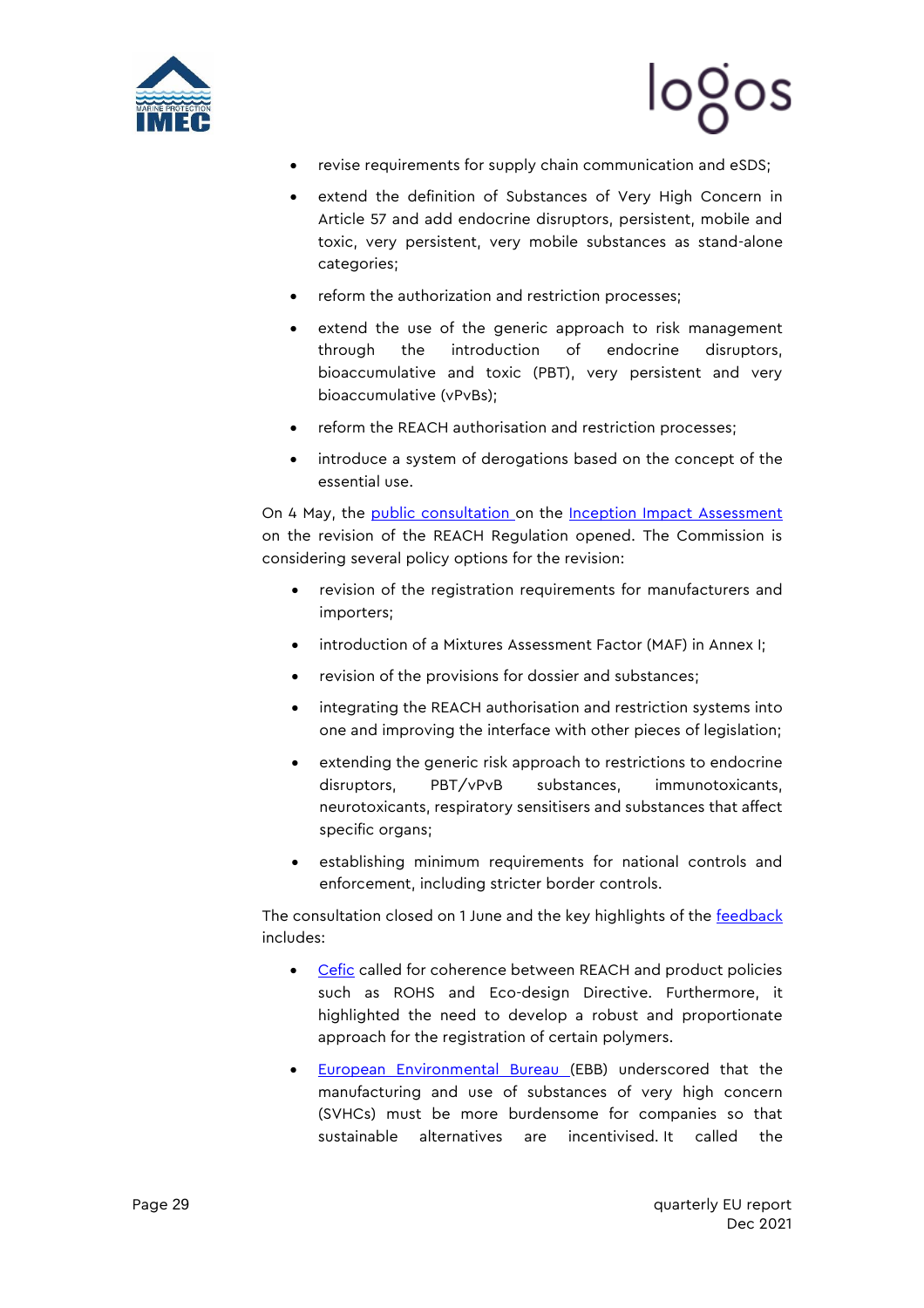

# logos

Commission to strongly consider implementing the polluter pays principle and to apply the precautionary principle to increase transparency.

The restriction on the use and the placing on the market of **diisocyanates (EU [2020/1149\)](https://eur-lex.europa.eu/legal-content/EN/TXT/PDF/?uri=CELEX:32020R1149&from=EN) entered into force on 24 August 2020.** The measure supplements Annex XVII with a new entry restricting the use of diisocyanates (O=C=N-R-N=C=O, with R an aliphatic or aromatic hydrocarbon unit of unspecified length). More specifically, the act introduces two sets of restrictions, one on the use of the substance and the other on its placing on the market.

The ECHA is expected to submit a restriction on articles that contain lead chromate under Annex XVII to REACH by 9 April 2021. Once published, a six-month public consultation on the restriction will start. Based on the ECHA opinion, the Commission may draft an amendment to restrict articles that contain lead chromate under the REACH Regulation in 2023.

On 8 July 2021, the ECHA has updated its [candidate list](https://echa.europa.eu/it/-/candidate-list-updated-with-eight-hazardous-chemicals) of substances of very high concern, which now contains 219 chemicals. The additions include 2-(4-tert-butylbenzyl) propionaldehyde and its individual stereoisomers, Orthoboric acid, sodium salt, 2,2 bis(bromomethyl)propane1,3-diol (BMP), 2,2-dimethylpropan-1-ol, tribromo derivative/3-bromo-2,2-bis(bromomethyl)-1-propanol (TBNPA), 2,3-dibromo-1-propanol (2,3-DBPA), Glutaral, Medium-chain chlorinated paraffins, Phenol, alkylation products, 1,4-dioxane, 4,4'-(1 methylpropylidene) bisphenol.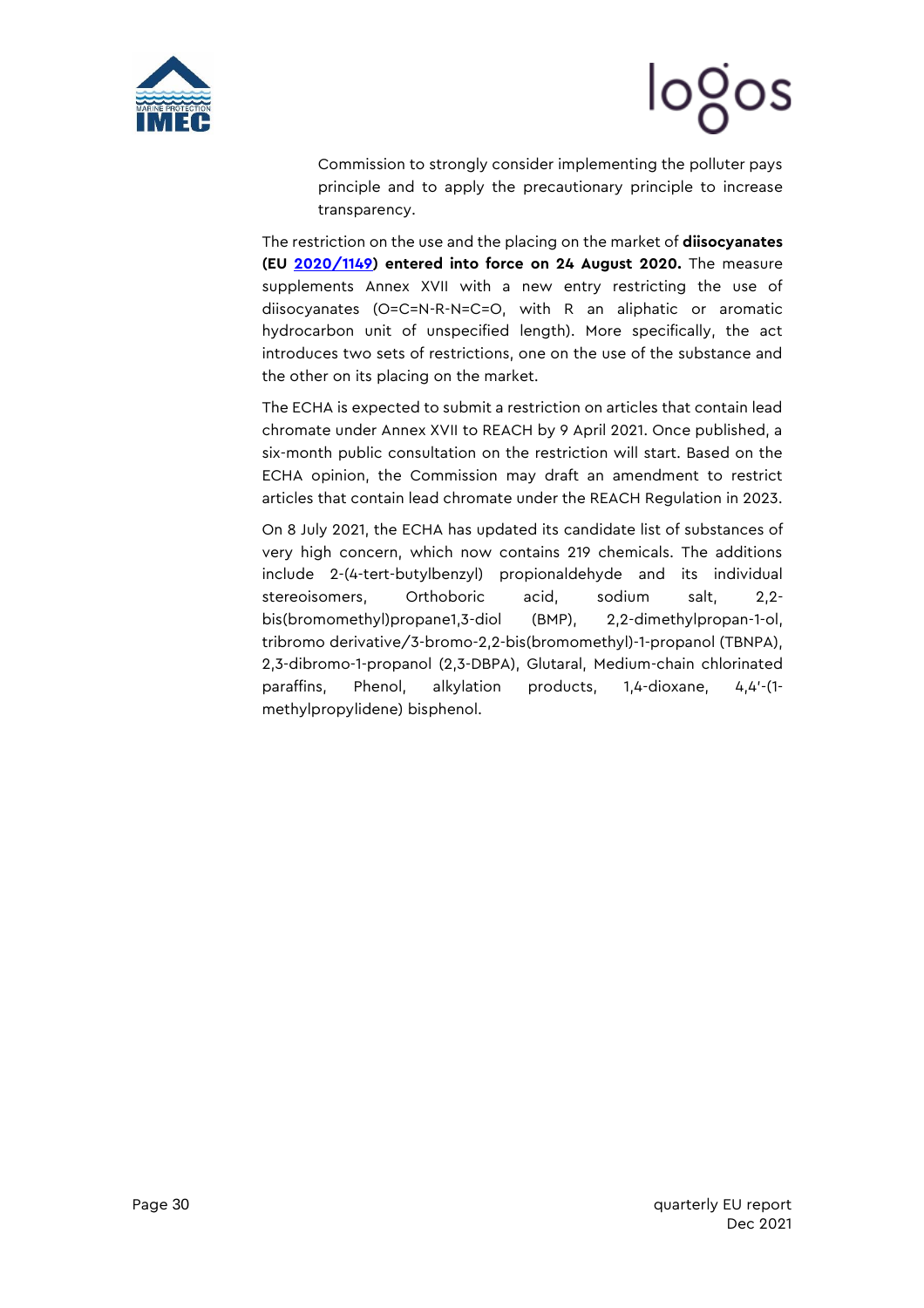

#### <span id="page-31-0"></span>**6. RESTRICTIONS ON HAZARDOUS SUBSTANCES**

#### **Relevance for marine sector**

Since the measure aims at substituting hazardous substances as well as waste prevention, this could have an impact on the marine sector. Prohibited substances may therefore not be used in production and must be replaced by less harmful and hazardous substances. Moreover, the aspect of waste prevention may lead to further restrictions. Currently, the measure only applies to non-road machinery for professional use. However, the revision and possible publication of a revised measure could include an extended scope.

### **Latest developments** The final Report of the Commission's study in support of the evaluation of the Directive 2011/65/EU on the restriction of the use of certain hazardous substances in electrical and electronic equipment will feed into an Inception Impact Assessment, which the Commission will publish in the coming months. Following its publication, the inception impact assessment is expected to be submitted to a Better Regulation public consultation. In line with the 2021 [Better Regulation Communication,](https://mcusercontent.com/912d3a5b241130a8c7aac179c/files/26afd817-9a2a-d3e2-7f34-973e045f5f29/29_APR_21_Commission_Communication_on_the_Better_Regulation_Joinging_Forces_to_Make_Better_Laws_81534.pdf) the consultation could last for three months and include a questionnaire. The Commission is expected to publish a stand-alone Staff Working Document presenting the results of the evaluation pursuant to the [2018](https://mcusercontent.com/912d3a5b241130a8c7aac179c/files/d7df6b2d-3d66-05f0-16e9-15acfa31f808/14_SEP_18_Evaluation_Roadmap_57970.pdf)  [Roadmap](https://mcusercontent.com/912d3a5b241130a8c7aac179c/files/d7df6b2d-3d66-05f0-16e9-15acfa31f808/14_SEP_18_Evaluation_Roadmap_57970.pdf) in the coming months. The results of the evaluation will feed into the General Report on the Review, which the Commission would present in the fourth quarter of 2022, together with a legislative proposal to revise or replace the RoHS II Directive in order to further prevent waste, promote safer waste streams and ensure high-quality recycling. The evaluation will also feed into the development of a guidance document to foster alignment with other pieces of EU legislation, including the EU's Chemicals Regulation 'REACH' and the Directive 2009/125/EC on ecodesign requirements for energy-using products [\(Ecodesign Directive\)](https://mcusercontent.com/912d3a5b241130a8c7aac179c/files/42f50c0e-f965-1385-34f8-fc6463829dae/21_OCT_09_Directive_2009_125_EC_establishing_a_framework_for_the_ecodesign_requirements_for_energy_related_products_13396.pdf). **Next steps** According to its **[work programme](https://mcusercontent.com/912d3a5b241130a8c7aac179c/files/9f9a25af-b34c-3305-da6a-a7c9e69f57bd/19_OCT_21_Annexes_to_Commission_Communication_on_2022_Commission_Work_Programme_Making_Europe_stronger_together.pdf)** for 2022, the Commission will present the outcome of the review of the RoHS II Directive, along with a proposal for a Directive or Regulation amending or replacing the Directive, in the fourth quarter of 2022.

A [public consultation](https://ec.europa.eu/info/law/better-regulation/have-your-say/initiatives/13137-Review-Restriction-of-the-use-of-hazardous-substances-in-electronics_en) regarding the roadmap of the revision of the Directive on the restriction of the use of certain hazardous substances in electrical and electronic equipment (RoHS II) is expected to be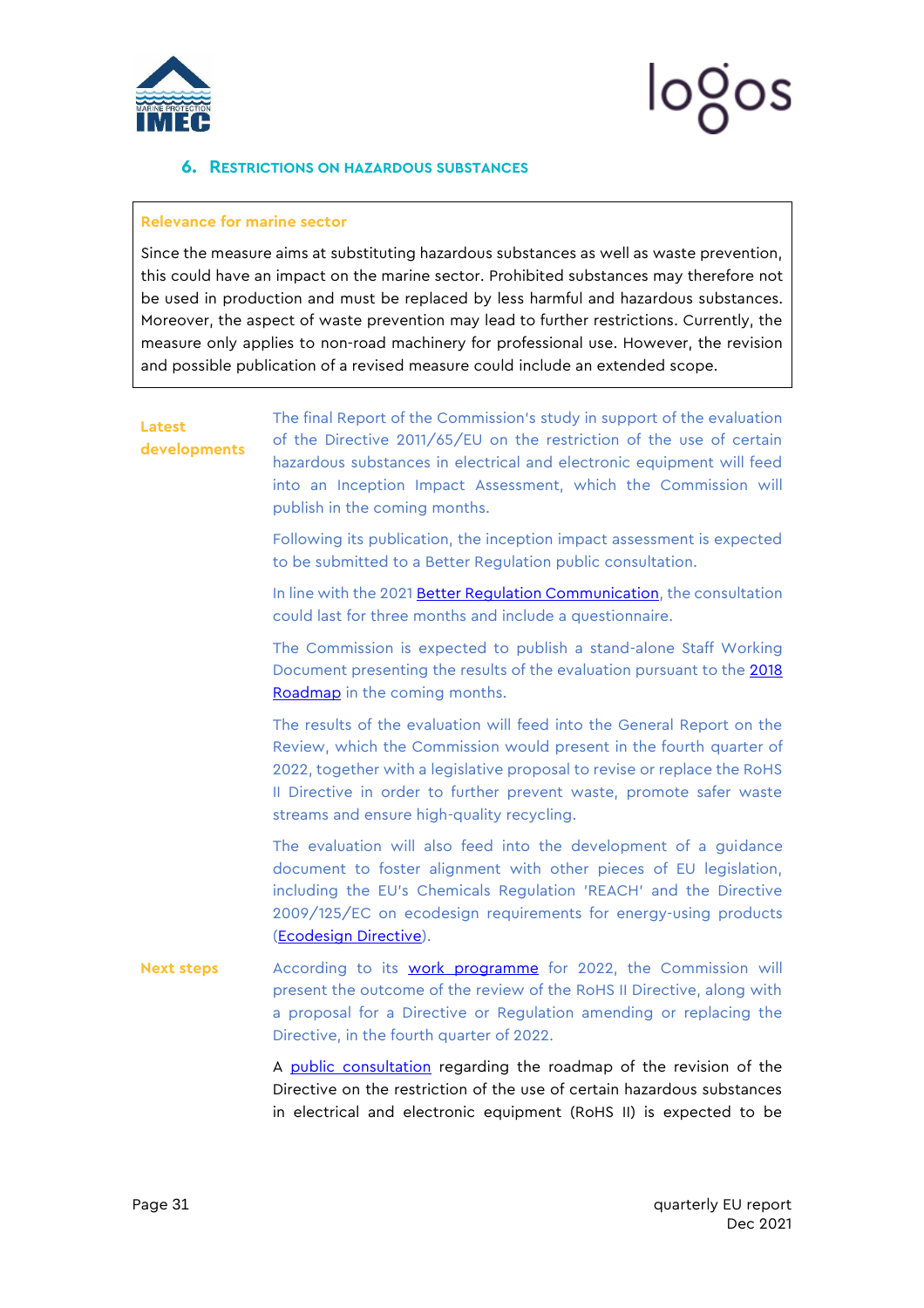



launched in the coming weeks. A second public consultation is expected to be launched in the fourth quarter of 2021.

**Key stakeholders** The relevant staff in the Commission is part of DG ENV - Directorate C - Quality of Life – Unit C3 Clean Air:

- Francois Wakenhut Head of Unit
- Thomas Henrichs Deputy Head of Unit

**UK news** In Great Britain and Northern Ireland, many types of EEE are regulated to control the levels of certain hazardous substances and chemicals they contain to protect human and animal health.

> Since 1 January, there have been differences in the rules for placing EEE on the market in the UK. Individual products must have a type, batch or serial number and show the manufacturer's name or trademark and address. Manufacturers must also declare conformity with all relevant legislation by affixing the UKCA mark in the case of EEE being placed on the market in GB and /or the CE mark, in the case of EEE being placed on the market in NI. The CE marking will be accepted in the UK until 1 January 2022. The UKCA marking must be ready to be used from 1 January 2022 at the latest.

> Until 1 January 2023, it is possible to affix the UKCA mark by means of a label, or similar, to the product, packaging, or documents, as required. After 1 January 2023, the UKCA mark should be directly affixed to the product.

**Background** The [Directive](https://eur-lex.europa.eu/legal-content/EN/TXT/PDF/?uri=CELEX:32011L0065&from=EN) on the restriction of hazardous substances in electrical and electronic goods entered into force on 21 July 2011. The objective of this measure is to promote the collection and recycling of such items. Furthermore, the restricted use of hazardous substances in electrical and electronic equipment aims at contributing to the protection of human health and the environment. In 2011 the directive was recast to take into account the increasing waste stream from electrical and electronic equipment. In addition, the Directive requires certain substances to be substituted by safer alternatives.

Currently, the directive restricts the use of the following substances:

- Lead
- Cadmium
- **Mercury**
- Hexavalent Chromium
- Polybrominated biphenyls
- Polybrominated diphenyl ethers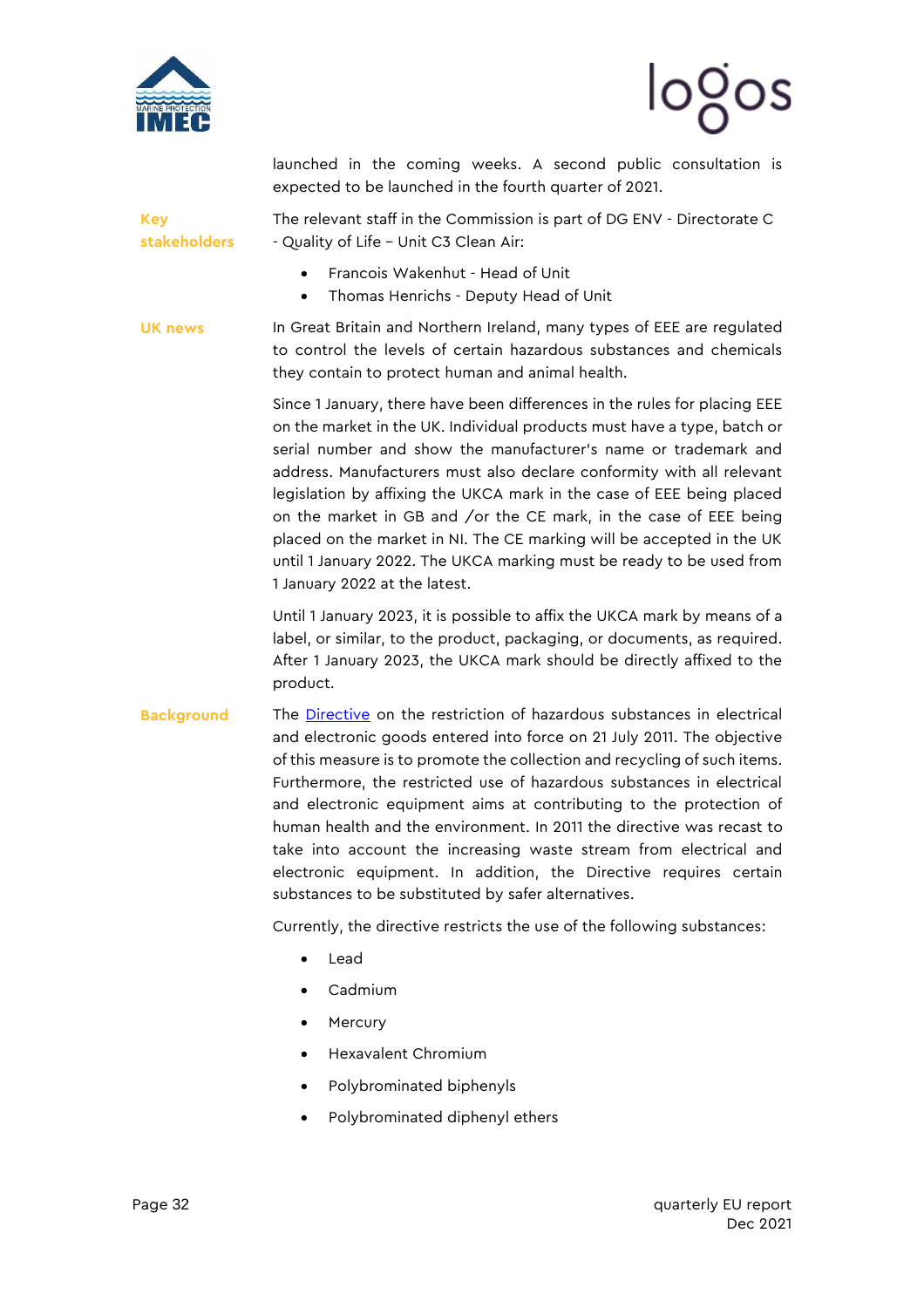

$$
\log_{\text{OS}}
$$

- Bis (2 ethylhexyl) phthalate
- Butyl benzyl phthalate
- Dibutyl phthalate
- Diisobutyl phthalate

The new Directive (EU) 2017/2102 entered into force on 11 December 2017 and had to be transposed by Member States by 12 June 2019.

On 5 March 2020, three delegated Acts regarding exemptions request under Directive 2011/65/EU on the restriction of the use of certain hazardous substances in electrical and electronic equipment were published in the **Official Journal of the EU:** 

- Delegated Act renewing the exemption for lead as a thermal stabiliser in polyvinyl chloride in certain in-vitro diagnostic [medical devices](https://signedin.euissuetracker.com/Pages/Dossier/IssueManager.aspx?tn_id=1&ln_id=1&sn_id=1&id=20368) [\(2020/366\)](https://eur-lex.europa.eu/legal-content/EN/TXT/PDF/?uri=CELEX:32020L0366&from=EN)
- Delegated Act renewing the exemption for [lead in solders and](https://signedin.euissuetracker.com/Pages/Dossier/IssueManager.aspx?tn_id=1&ln_id=1&sn_id=1&id=20254)  [termination finishes used in certain hand-held combustion](https://signedin.euissuetracker.com/Pages/Dossier/IssueManager.aspx?tn_id=1&ln_id=1&sn_id=1&id=20254)  [engines](https://signedin.euissuetracker.com/Pages/Dossier/IssueManager.aspx?tn_id=1&ln_id=1&sn_id=1&id=20254) [\(2020/365\)](https://eur-lex.europa.eu/legal-content/EN/TXT/PDF/?uri=CELEX:32020L0365&from=EN)
- Delegated Act renewing the exemption for [lead in platinised](https://signedin.euissuetracker.com/Pages/Dossier/IssueManager.aspx?tn_id=1&ln_id=1&sn_id=1&id=20255) [platinum electrodes used for certain conductivity](https://signedin.euissuetracker.com/Pages/Dossier/IssueManager.aspx?tn_id=1&ln_id=1&sn_id=1&id=20255)  [measurements](https://signedin.euissuetracker.com/Pages/Dossier/IssueManager.aspx?tn_id=1&ln_id=1&sn_id=1&id=20255) [\(2020/360\)](https://eur-lex.europa.eu/legal-content/EN/TXT/PDF/?uri=CELEX:32020L0360&from=EN).

Since March 2020, all five exemptions covered under Pack 14 project have been published in the Official Journal, and the Commission is currently not expected to publish further measures under this umbrella.

During the WebEx meeting of 27 April 2020, the content of the 7 ROHS substance files, the draft final [evaluation](https://mcusercontent.com/912d3a5b241130a8c7aac179c/files/ceed564c-4e79-4d50-afc2-e60f7cf5962e/_23_APR_20_Draft_Report_on_the_Identification_and_Prioritisation_of_Substances_for_Inclusion_in_the_List_of_Restricted_Substances.pdf) of the list "high priority substances", as well as their assessment of two [exemption](https://mcusercontent.com/912d3a5b241130a8c7aac179c/files/ffbd2325-9aaf-4e57-b09d-62028968da97/Exemption_evaluation_methodology.pdf) requests for cadmium, the external consultants would finalise and forward the final draft Report of the Pack 15 study to the Commission. The seven files include:

- **[Beryllium](https://mcusercontent.com/912d3a5b241130a8c7aac179c/files/afdf71d6-cb90-404c-8eaa-c94a1d256295/_25_MAR_20_Final_RoHS_II_Dossier_for_beryllium_and_its_.pdf)**
- [Indium phosphide](https://mcusercontent.com/912d3a5b241130a8c7aac179c/files/bb279f47-dcff-46e2-9b9c-c3f333ae1d0c/25_MAR_20_Final_RoHS_II_Dossier_for_indium_phosphide.pdf)
- [Nickel sulphate and nickel sulfamate](https://mcusercontent.com/912d3a5b241130a8c7aac179c/files/a91b5f23-df9a-4d33-95e0-54358d713014/26_MAR_20_Final_RoHS_II_Dossier_for_nickel_sulphate_and_nickel_sulfamate.pdf)
- **[Cobalt](https://mcusercontent.com/912d3a5b241130a8c7aac179c/files/d9bd001c-8913-492b-a2b3-ca0d101bb795/26_MAR_20_Final_RoHS_II_Dossier_for_5_Cobalt_substances.pdf)**
- [MCCP](https://mcusercontent.com/912d3a5b241130a8c7aac179c/files/762220d1-1c1a-416f-8b87-1d790f44014e/_25_MAR_20_Final_RoHS_II_Dossier_for_MCCPs.pdf)
- [TBBP-A](https://mcusercontent.com/912d3a5b241130a8c7aac179c/files/9db2ba44-ddd4-4f9d-a135-14ee14e3b5b4/27_MAR_20_Final_RoHS_II_Dossier_for_TBBP_A.pdf)
- [ATO](https://mcusercontent.com/912d3a5b241130a8c7aac179c/files/3082a240-0207-4e67-938a-a91221cf74dd/30_MAR_20_Final_RoHS_II_Dossier_for_ATO.pdf)

The final [report](https://mcusercontent.com/912d3a5b241130a8c7aac179c/files/b8289479-6a61-4b91-99cb-ae5f6d65a87c/16_NOV_20_RoHS_Pack_15_Task_5_final_Assessing_three_exemption_requests_for_the_use_of_cadmium_in_quantum_dot_applications_i.01.pdf) of the Oeko Institut and Fraunhofer IZM was published at the end of 2020. The report recommends that an exemption for the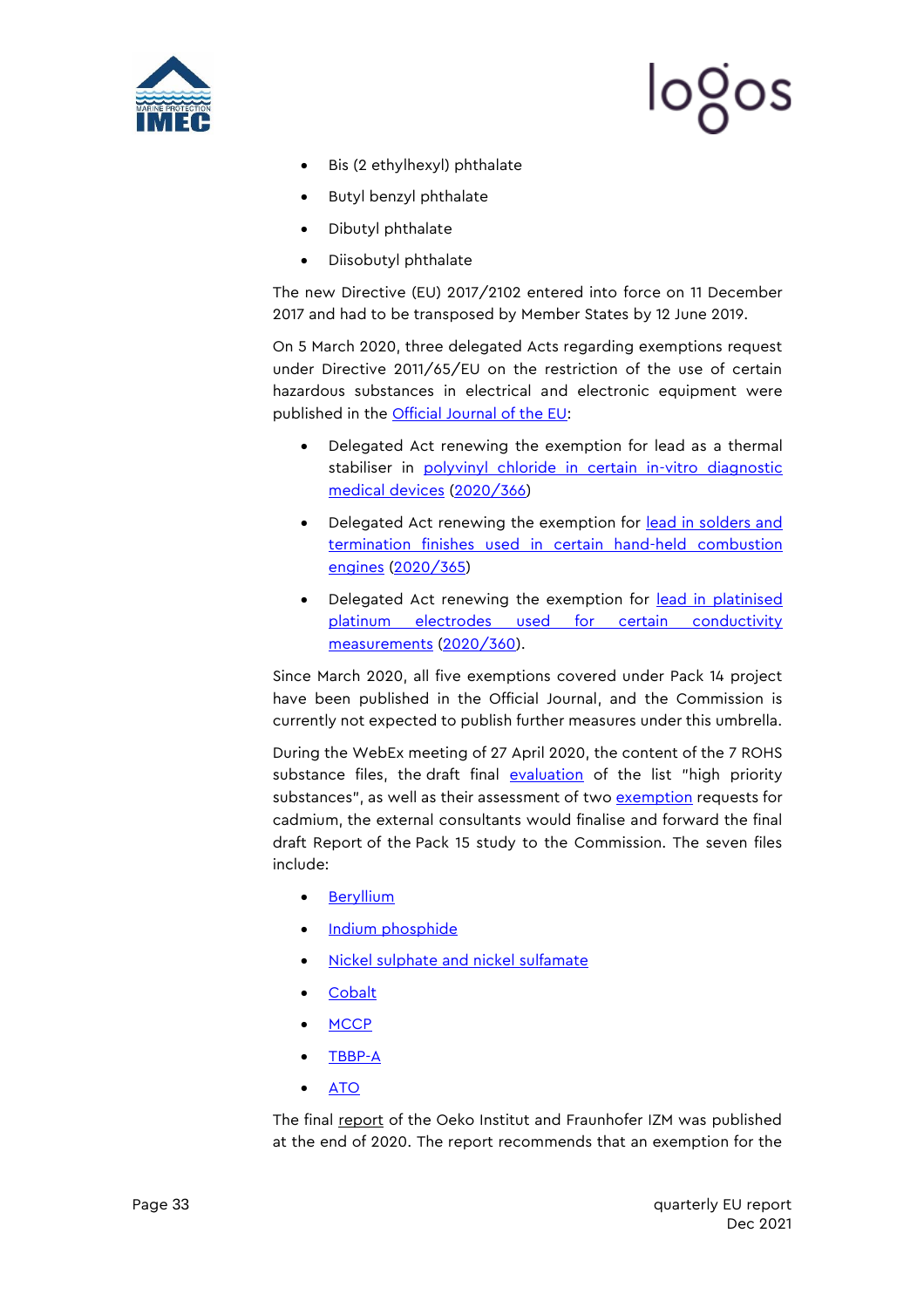

# looos

use of cadmium in downshifting semiconductor nanocrystal quantum dots in display, projection and lighting applications should be granted.

The external consultants recommended to add a new exemption in Annex III of the RoHS II Directive addressing both exemption requests listed above, with a review period of five years.

On 15 January 2021, the [Delegated Directive](https://mcusercontent.com/912d3a5b241130a8c7aac179c/files/f1fe0e1b-8057-48c1-b5d3-c47f3c2794a2/090166e5d84249cf.pdf) (and [Annex\)](https://mcusercontent.com/912d3a5b241130a8c7aac179c/files/0570283b-4b51-4630-a523-37c6d3fd44c9/090166e5d11151b7_1_.pdf) on amending, for the purposes of adapting to scientific and technical progress, Annex III to Directive 2011/65/EU of the European Parliament and of the Council as regards an exemption for the use of certain lead and hexavalent chromium compounds in electric and electronic initiators of explosives for civil (professional) use was published. Annex III to Directive 2011/65/EU of the European Parliament and of the Council as regards an exemption for the use of certain lead and hexavalent chromium compounds in electric and electronic initiators of explosives for civil (professional) use was published.

On 14 April 2021 the *final report* to support the evaluation of Directive 2011/65/EU on the restriction of the use of certain hazardous substances in electrical and electronic equipment [\(RoHS II\)](https://signedin.euissuetracker.com/Pages/Dossier/IssueManager.aspx?tn_id=1&ln_id=1&sn_id=1&id=2783) was published. The report's aim is to assist the Commission in the evaluation of the RoHS II Directive, by assessing the effectiveness, efficiency, relevance, coherence and EU added value of the directive.

The report underlined that the Directive reached its objective of reducing hazardous substances in electrical and electronic equipment (EEE) in the EU. The Directive has contributed to the harmonisation and functioning of the internal market by setting standards and providing a level playing field for manufacturers. Although the exemptions process is considered relevant and important to maintain, industry representatives pointed to delays in the assessment and approval of exemptions. The EU's renewed commitment to the transition to a circular economy and a specific focus on electronic equipment as a "key product value chain" may lead to a reassessment of some key mechanisms of the RoH.

More specifically, on the question of scope and applicability, the reports outlined that the key difference with RoHS I lies in the broadening of the scope of the Directive. In particular, RoHS II further adds new substance restrictions on phthalates and the addition of three new categories, namely Category 8 (medical devices), Category 9 (monitoring and control instruments) and Category 11 (all other EEE). However, at this stage, it remains unclear whether RoHS II may include marine engines, PWC and recreational craft. To better assess the proposal's details, the publication of the Commission's Inception Impact Assessment in the coming months is needed.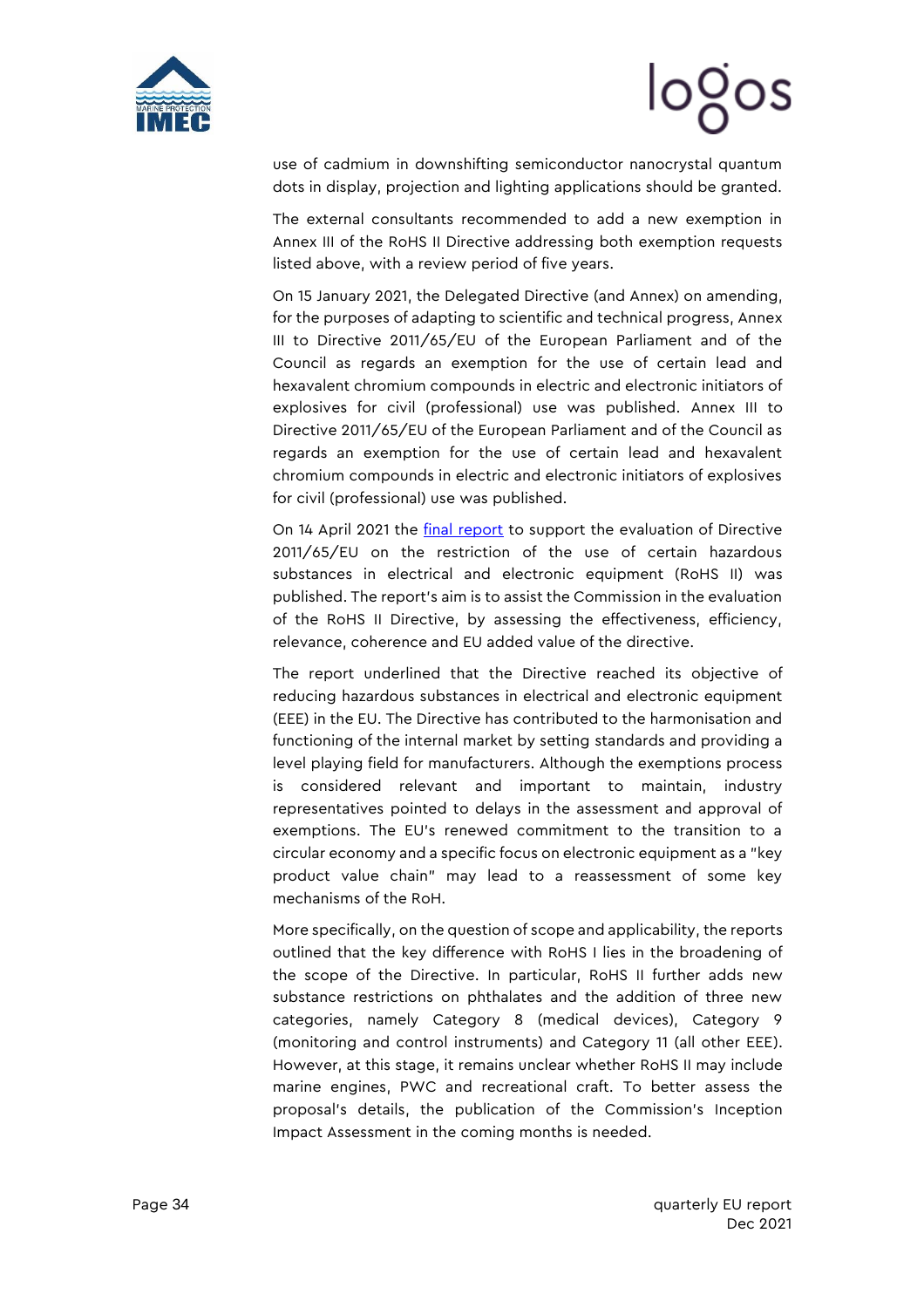

### <span id="page-35-0"></span>**7. OCEAN GOVERNANCE: EU CONTRIBUTION TO RESPONSIBLE OCEANS STEWARDSHIP**

#### **Relevance for marine sector**

The specific policy objectives of the ENVI Committee Report and the Commission work on a Joint Communication on Ocean Governance relate to issues of the International Law of the Sea, fisheries, seabed mining, and other high-level maritime treaties with extra-EU countries. Therefore, some of the only partially applicable points that could fall under the IMEC areas could be the "conservation and sustainable use of marine resources" and the contribution to the "sustainable growth of Europe's ocean-based economy". The impact on IMEC is expected to be limited given the broad and horizontal approach of the Joint Communication, which focuses on high-level governance, seabed research, fisheries, and security rather than on pure maritime and coastal policy. The Communication is guided by the results of the [Consultation](http://ec.europa.eu/dgs/maritimeaffairs_fisheries/consultations/ocean-governance/doc/ocean-governance-summary_en.pdf) that took place last year. The scope of Communication is quite broad and focuses strongly on horizontal environmental governance and security.

| <b>Latest</b><br>developments | During the GAC Council meeting on 23 November, Commission Vice-<br>President for Institutional Relations and Foresight Maroš Šefčovič<br>presented to EU Ministers the Commission's 2022 Work Programme.<br>Under chapter 4 "A stronger Europe in the world", Šefčovič announced<br>that the Commission will present a Joint Communication on<br>international ocean governance (non-legislative) in the second quarter<br>of 2022. setting out an Action Plan to address key threats such as<br>pollution, climate change impacts and biodiversity loss. The<br>Communication would update the International Ocean Governance |
|-------------------------------|--------------------------------------------------------------------------------------------------------------------------------------------------------------------------------------------------------------------------------------------------------------------------------------------------------------------------------------------------------------------------------------------------------------------------------------------------------------------------------------------------------------------------------------------------------------------------------------------------------------------------------|
|                               | Agenda, which was published in 2016.                                                                                                                                                                                                                                                                                                                                                                                                                                                                                                                                                                                           |

**Next steps** The publication of the Commission Joint Communication on international ocean governance is foreseen for the second quarter of 2022.

**Key stakeholders** DG MARE, Directorate A - Maritime Policy and Blue Economy, Unit A 1 Maritime Innovation, Marine Knowledge, and Investment:

• Andreea STRACHINESCU - Head of Unit

DG MARE, Directorate B - International Ocean Governance and Sustainable Fisheries, Unit B 1. Ocean Governance, Law of the Sea, Arctic Policy:

- Raphael GOULET Head of Unit
- Aurore MAILLET Deputy Head of Unit
- Marc RICHIR Senior Expert-international Ocean governance and law of the sea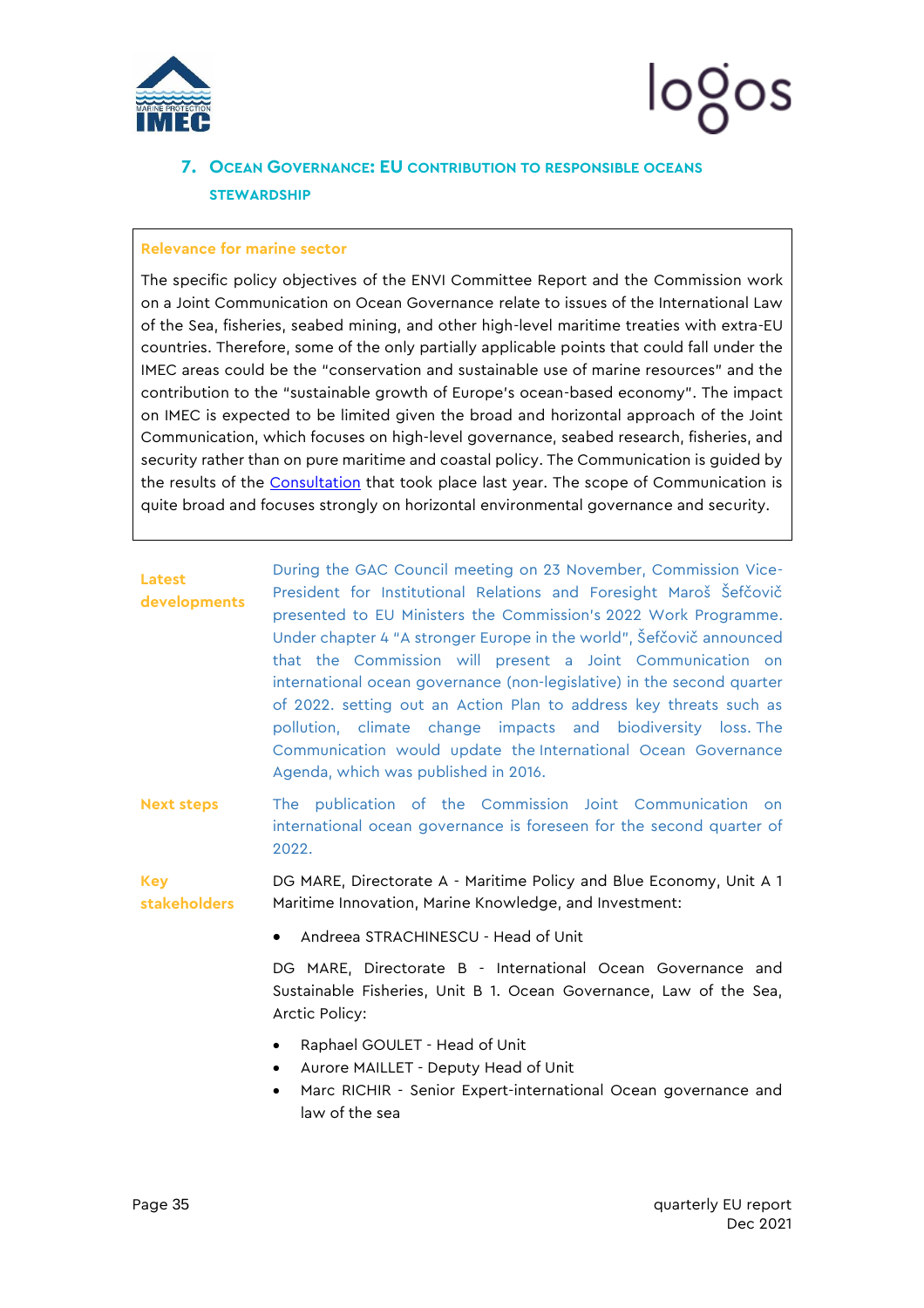



DG MARE, Directorate C - Fisheries Policy, Unit C 1 - Fisheries Management Atlantic, North Sea and Baltic Sea:

• Maja KIRCHNER - Head of Unit

**Background** The Commission's Communication on "A Global Partnership for Poverty [Eradication and Sustainable Development after 2015"](https://ec.europa.eu/commission/presscorner/detail/fr/MEMO_15_4143) foresees a leading role for the EU in international ocean governance. The planned Communication on Ocean Governance aims to provide the EU with a policy approach to shape international governance in the UN, in other multilateral fora and bilaterally with key global partners, and to foster the blue economy. The objective of the Communication is to address the increasing importance of marine resource use and maritime economic development in the context of sustainable blue growth.

> The political context of the initiative relates to the inefficiency of the existing international governance framework and the need to strike a better balance between the environmental impact caused by the EU maritime sector and the potential of EU maritime economy (where the EU has taken a clear lead in pursuing an internationally recognised "Blue [Growth](http://ec.europa.eu/maritimeaffairs/policy/blue_growth/index_en.htm)" policy). Creating a targeted EU policy to develop ocean governance is also an objective, as there is currently no coherent approach to improving ocean governance, which has led to inconsistencies and fragmentation of EU action at international level. This could lead to a lack of business certainty for European maritime industries and risks putting them at a competitive disadvantage at global level.

> On 20 June 2017, the UN and the European Commission agreed to deepen their cooperation through the [2018 Ocean Roadmap 2.0,](http://ec.europa.eu/environment/marine/international-cooperation/pdf/2018_UNEP_EU_roadmap.pdf) which continued to support the conservation of marine biodiversity and ecosystems on the road to the "Our Ocean" conference in Bali in October 2018 and beyond. In the Roadmap, the European Commission and UN reaffirmed their commitment to protecting the world's oceans and seas by:

- addressing land-based sources to combat marine pollution. 8 million tonnes of plastic end up in the world's ocean every year;
- working with existing governance structures such as the Regional Seas Conventions and the Regional Fisheries bodies and other relevant organisations to share best practices and lessons learned;
- supporting healthy marine and coastal ecosystems, which can help strengthen capacity for sustainable fisheries;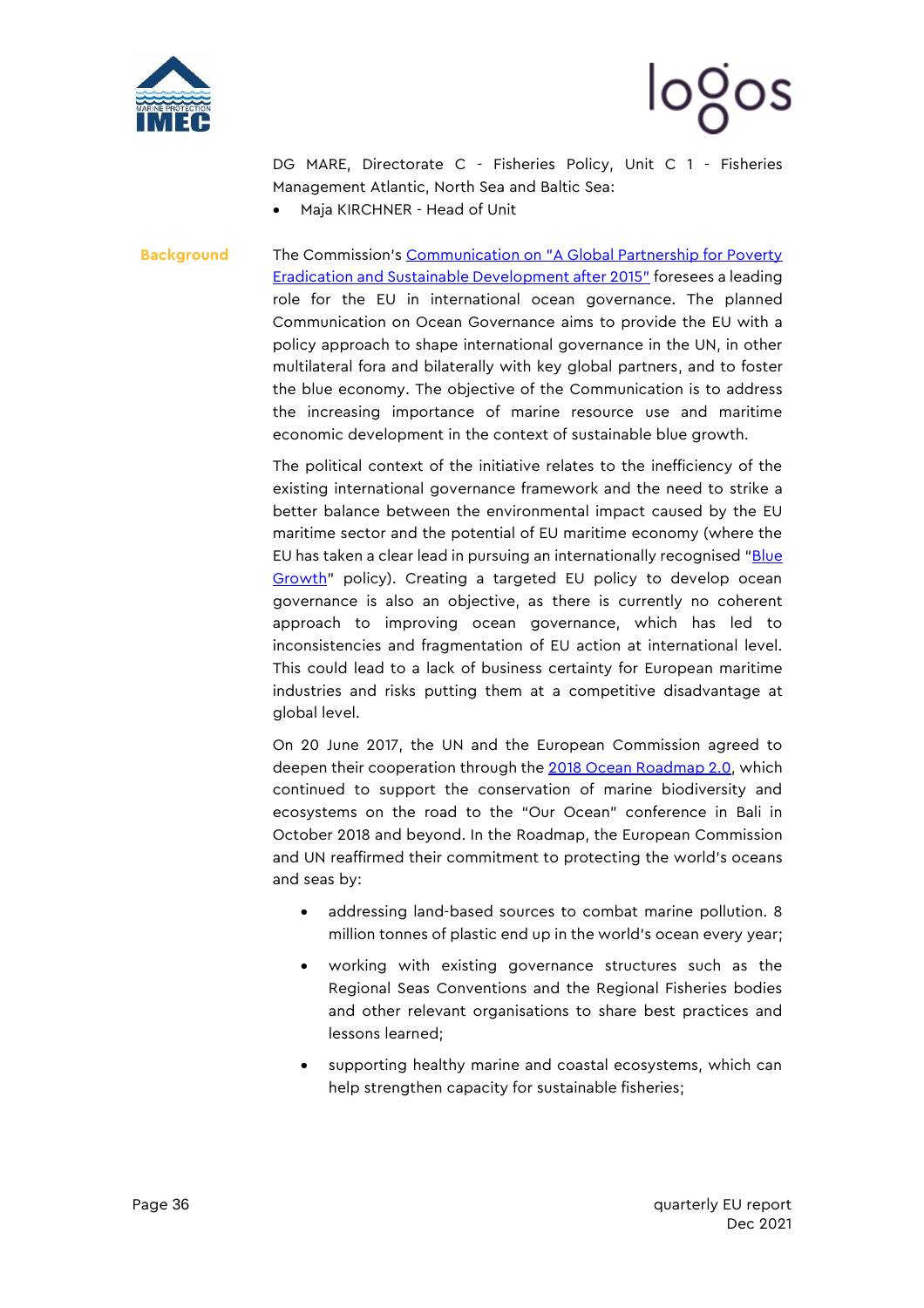



• contributing at the regional level to the implementation of the relevant targets and the Sustainable Development Goals.

The roadmap presented opportunities for mutual exchange between regional governance frameworks and for learning from their current experiences, such as the Barcelona Convention for the protection of the Mediterranean coastal and marine environment.

The final text of the European Parliament Report on the "International Ocean Governance: an agenda for the future of our oceans in the context of the 2030 SDGs" is available [here.](http://www.europarl.europa.eu/sides/getDoc.do?pubRef=-//EP//NONSGML+TA+P8-TA-2018-0004+0+DOC+PDF+V0//EN)

On 11 June, the Commission published the **EU Blue Economy Report** [2020,](https://ec.europa.eu/commission/presscorner/detail/en/ip_20_986) which shows the performance of the EU economic sectors related to oceans and the coastal environment.

On 21 September, the European Commission's Mission Board on Healthy Oceans, Seas, Coastal and Inland Waters proposed the Mission Starfish [2030: Restore our Ocean and Waters.](https://op.europa.eu/en/publication-detail/-/publication/672ddc53-fc85-11ea-b44f-01aa75ed71a1)

On 19 October, the Commission launched a [public consultation](https://ec.europa.eu/info/law/better-regulation/have-your-say/initiatives/12659-Green-Recovery-for-the-Blue-Economy-tentative-) on the [roadmap](https://mcusercontent.com/912d3a5b241130a8c7aac179c/files/568e2826-cd41-457e-b07b-9aadec0ed680/090166e5d499429e_2_.pdf) to a new approach for a sustainable blue economy in the EU. Communication aims to ensure the rapid recovery of the Blue Economy from the COVID-19 crisis by promoting sustainable solutions and innovative products and services. The initiative will tackle climate change, which impacts oceans and the resilience of the blue economy. Stakeholders need to take into account the principles of sustainability and reduce pressure on marine ecosystems. The public consultation closed on 7 December 2020.

In March 2021, the European Parliament's TRAN Committee discussed the [draft opinion](https://www.europarl.europa.eu/doceo/document/TRAN-PA-689483_EN.pdf) of rapporteur Izaskun Bilbao Barandica (MEP, Renew Europe, Spain) on a new approach to the Atlantic maritime strategy. The rapporteur underlined the importance of connectivity, sustainability, green jobs, and tourism, affirming that the Commission's Atlantic Strategy is being reinforced in accordance with the Digital strategy and the Green Deal. Bilbao Barandica also underlined the idea of a macro-regional strategy allowing innovation along the Atlantic Arc to be shared and pooled on renewables.

The Commission did not present its Communication on Ocean Governance which was planned for Q1 2021. Instead, events, such as the [European Maritime Day](https://ec.europa.eu/maritimeaffairs/press/register-virtual-european-maritime-day-den-helder-20-21-may-2021_en) (20 – 21 May 2021), were organised to discuss together with stakeholders topics like the Sustainable Blue Economy.

On 25 May 2021, the TRAN Committee voted on rapporteur Izaskun Bilbao Barandica's (MEP, Renew Europe, Spain) draft opinion on a new approach to the Atlantic Maritime Strategy.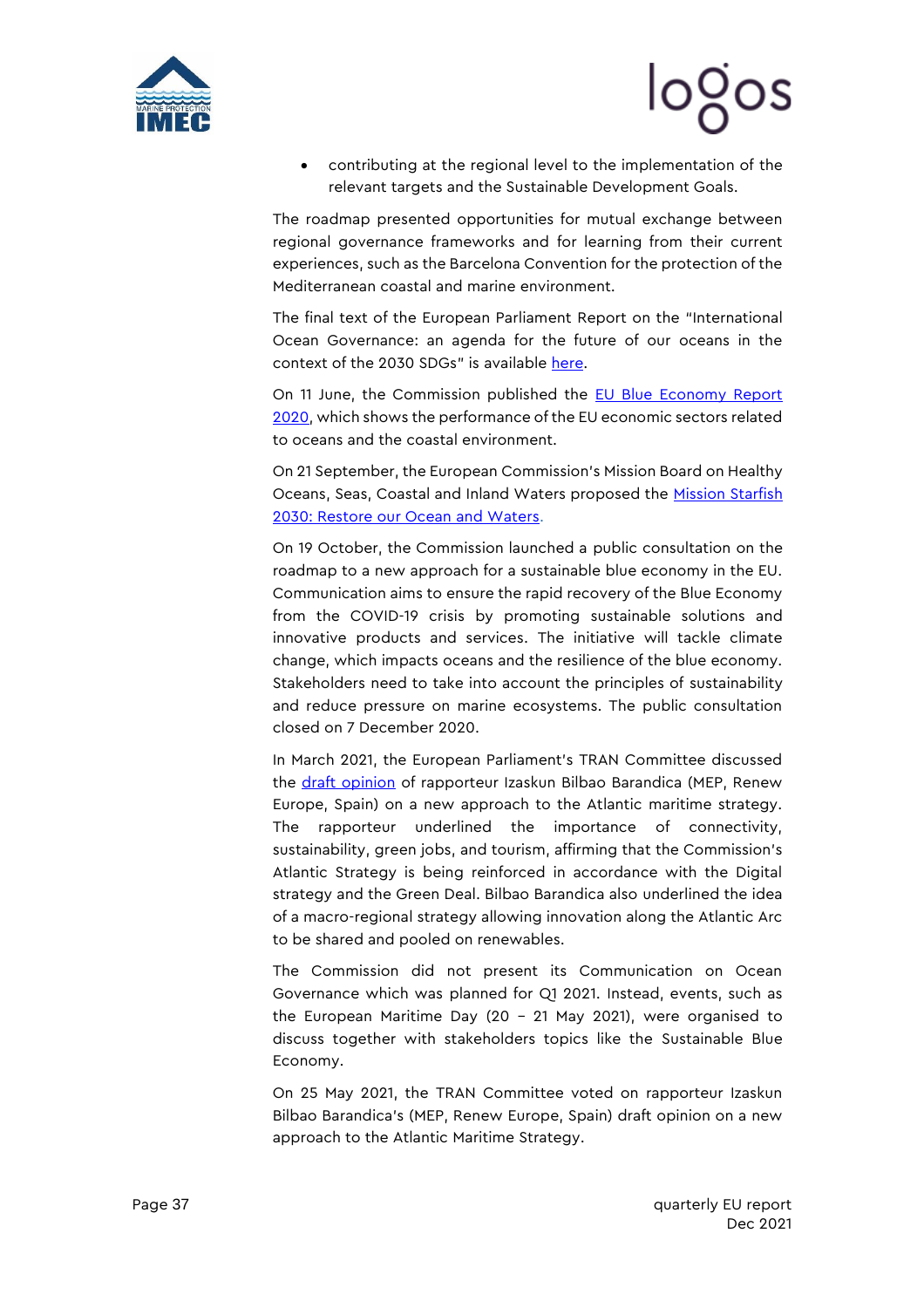



The European Parliament adopted the [Resolution](https://www.europarl.europa.eu/doceo/document/TA-9-2021-0369_EN.pdf) on a new approach to the Atlantic maritime strategy on 14 September 2021. The Resolution of the European Parliament proposes to update the Commission's [Atlantic](https://app.euissuetracker.com/dossier/integrated-maritime-policy-atlantic-ocean-2/)  [maritime strategy](https://app.euissuetracker.com/dossier/integrated-maritime-policy-atlantic-ocean-2/) adopted in 2011. It provides general recommendations for improving the Atlantic maritime strategy while also going into more detail on outermost regions and islands; sustainable fisheries; ports as gateways and hubs for the blue economy; blue skills of the future and ocean literacy; marine renewable energy; healthy ocean and resilient coasts; and governance.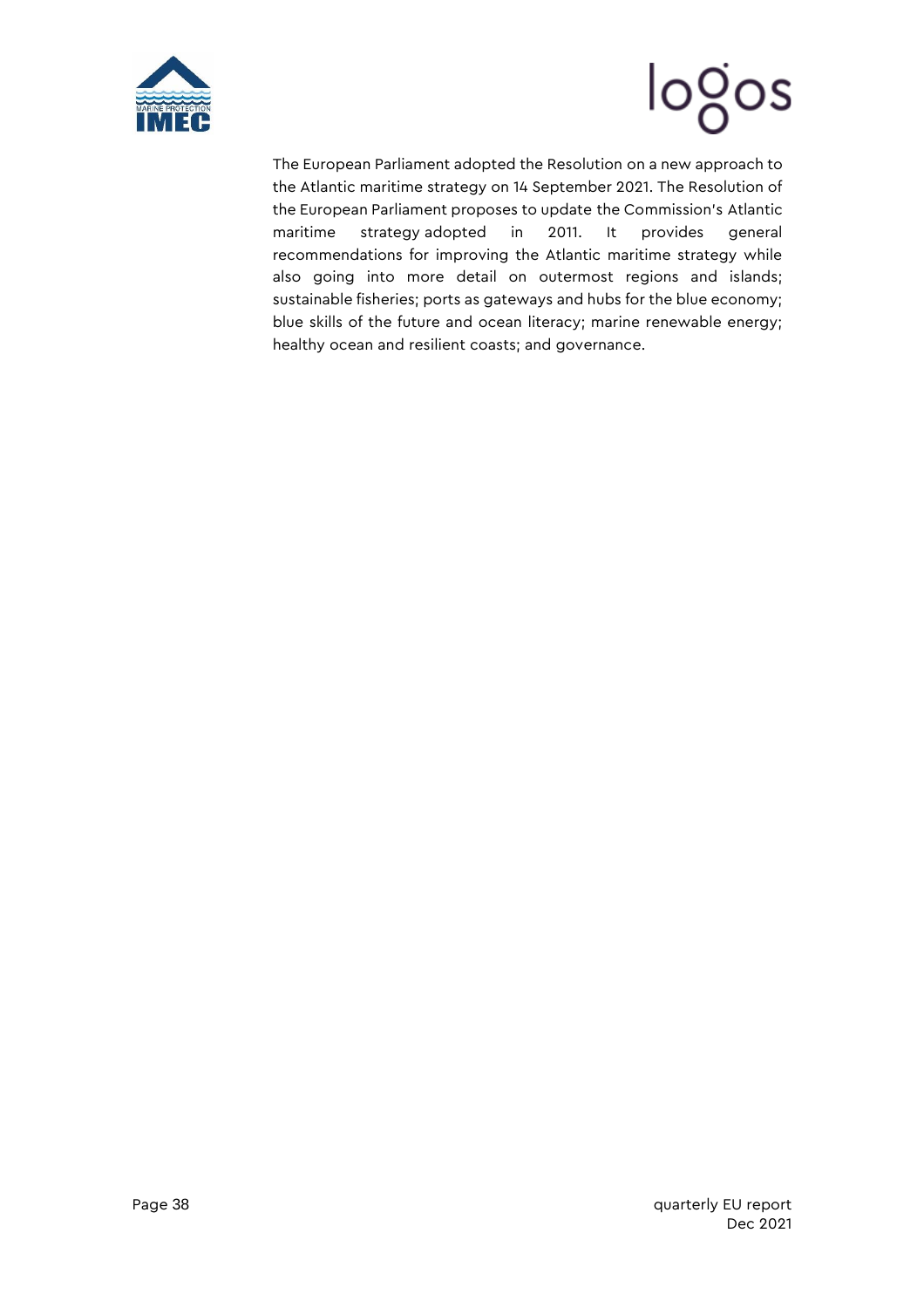

# ၊၀ပ္ဂဝၭ

## <span id="page-39-0"></span>SECTION II – Other Relevant EU Policies

### <span id="page-39-1"></span>**1. MACHINERY DIRECTIVE 2006/42/EC**

#### **Relevance for marine sector**

A list of 9 "higher risks" products have been drafted with the Commission for the consultant to focus on (subject to potential changes pending the feedback of stakeholders): Engines and turbines; Machinery for textile, paper, rubber, and food; Machines for metalworking; non-road mobile machinery; Woodworking machinery; Lifts for lifting persons and loads; Lifting accessories; Electric power tools (particularly handheld and hand-guided); Robotics and automation. As outlined above, engines and turbines are indeed considered as one of the "higher risk" products.

#### **Latest developments**

After the Commission's adoption of the Regulation on machinery [products,](https://mcusercontent.com/912d3a5b241130a8c7aac179c/files/6d40c392-0afb-4d4a-d443-1c7dc60907be/090166e5dc31f681_3_.pdf) the legislative proposal was transmitted to the European Parliament, the Council for further consideration under the ordinary legislative procedure.

The Committee on Internal Market and Consumer Protection (IMCO) and the Council is working parallel to deliver their respected opinion on the Commission's proposal.

#### **European Parliament**:

On 20 October, the Rapporteur of the file MEP Ivan Štefanec (EPP, Slovakia) published its [draft report](https://www.europarl.europa.eu/doceo/document/IMCO-PR-697614_EN.pdf) on the Commission's proposal. He proposed to clarify the scope of the Regulation because several motor vehicles are excluded from the scope. He argued that delegated acts on high-risk machinery products should not apply earlier than 36 months after their entry into force to give manufacturers enough time to adaptation. The Rapporteur proposed that technical specifications should not apply, in case harmonised standards will be developed in the future.

The Members of the IMCO Committee could suggest [amendments](https://www.europarl.europa.eu/doceo/document/IMCO-AM-699191_EN.pdf) to the Commission's proposal by the deadline of 9 November. Several amendments were tabled to include off road vehicles in the scope. Several amendments introduce the provision that the proposal should ''apply to artificial intelligence systems with self-determining, evolving behaviour or logic during normal operation. MEPs representing the Renew Group tabled an amendment mentioning that the Commission have to update Annex I before the date referred to Article 52 to ensure relevant machineries are subject to the specific conformity assessment procedure.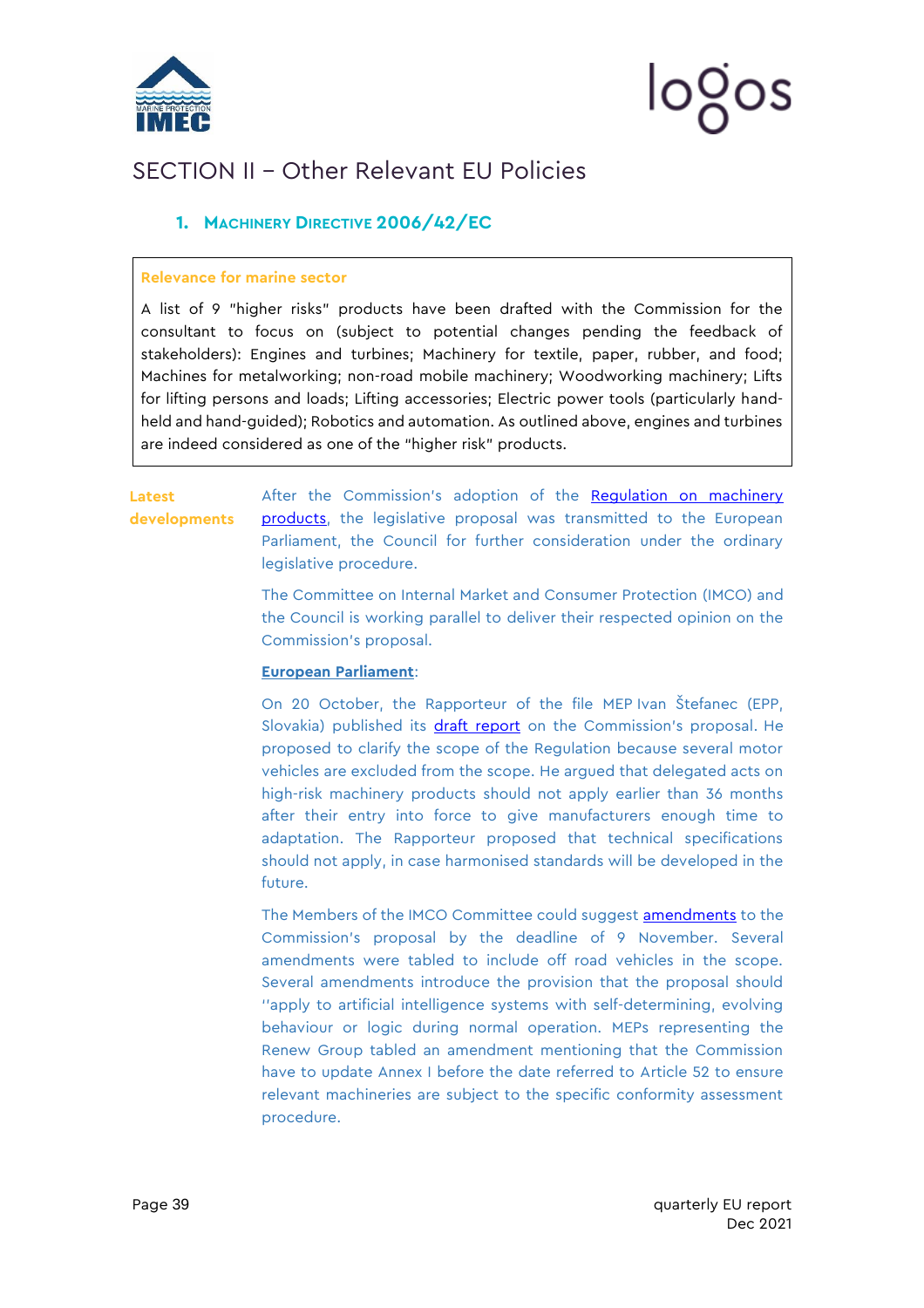

#### **Council**:

The Slovenian Presidency, leading the discussion on the topic, published a **progress report**. Some Member States flagged concerns regarding the exclusion of vehicles which have as their only objective the transport of goods or persons by public road, air, water or rail network from the scope. Member States and the Commission agreed that the high-risk product list needs updating but Member States expect this update during the process of adoption of the proposal while the Commission claims that they do not have enough data to do so but would adapt the list right after the adoption of this proposal.

#### **European Commission:**

During the last Machinery Expert Group meeting, which took place on 10 November, the Commission confirmed, that they do not want to change the current standardisation system but in case there are important delays (many years) alternatives should be available. As an example, the case of PPE products was mentioned where it took 14 years to develop a standard.

**Next steps** The debate on the compromised amendments is scheduled for February 2022 in IMCO Committee. The vote in IMCO is planned for March 2022 and the vote in plenary may take place in May 2022 (to be confirmed).

> The Slovenian Presidency is currently working on an initial draft proposal on how to tackle the main issues. The Slovenian Presidency will present this working document for the Members of the Council Working Party on Technical Harmonisation. The French Presidency has already highlighted that they want to reach an agreement (general approach) in the Council by the end of March 2022.

> Based on the usual legislative process (trilogue) timeline, the file should be agreed upon by both the European Parliament and Council during the Q3 of 2022.

**Key stakeholders** DG GROW, Directorate H- Ecosystems III: Construction and Machinery, Unit H2 – Machinery and equipment

- Barbara BONVISSUTO, Head of Unit,
- Felicia STOICA, Deputy Head of Unit
- Mikhail SIMONOV, Policy Officer for Machinery Directive
- Victoria PIEDRAFITA, Legal Officer for Mechanical Engineering sector
- **Background** The Machinery Directive 2006/42/EC was published on 9 June 2006 and became applicable on 29 December 2009. It was amended by Directive 2009/127/EC. It governs the harmonisation of essential health and safety requirements for machinery at EU level and covers a very large range of products, i.e., machinery, interchangeable equipment, safety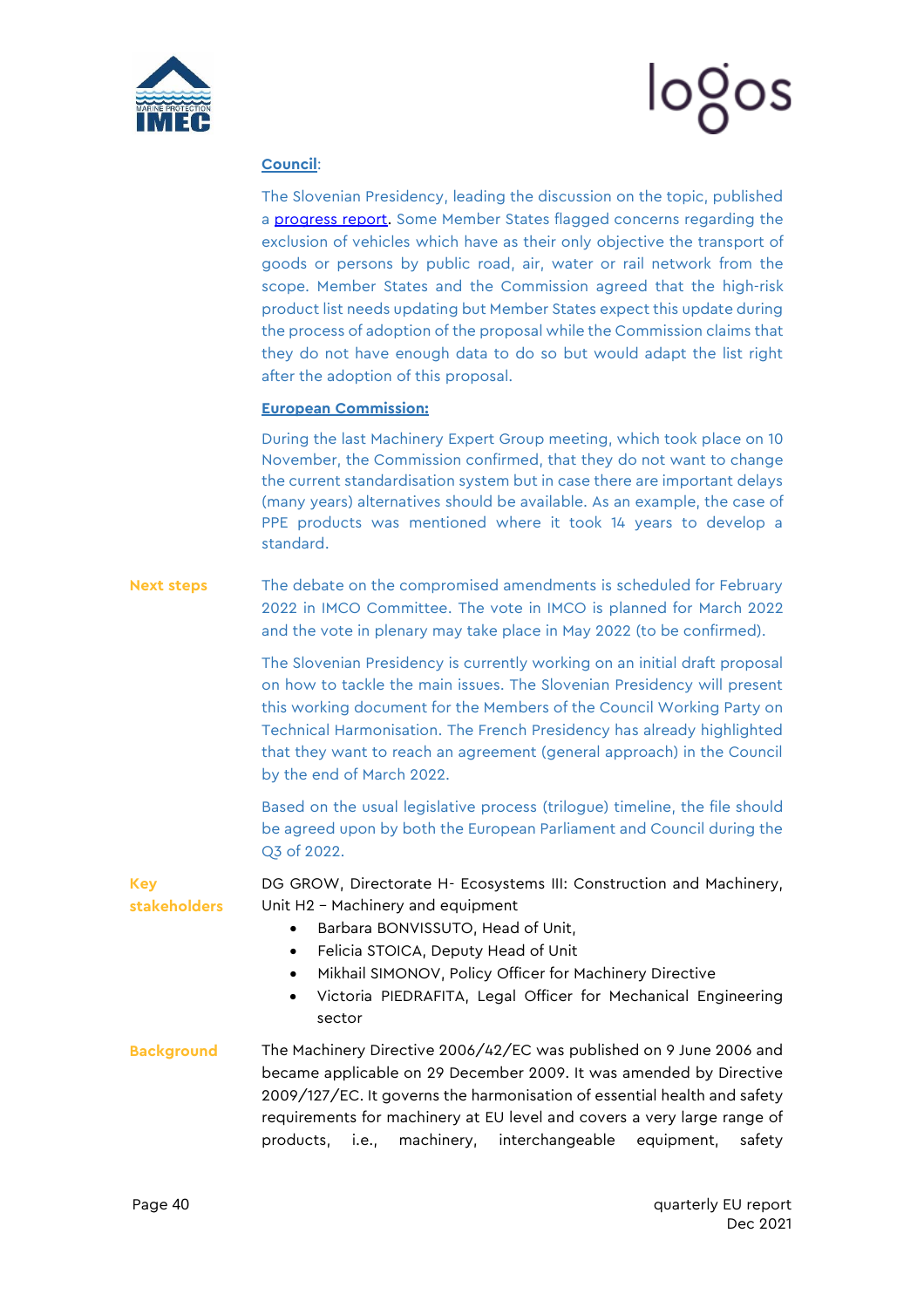



components, lifting accessories, chains, ropes and webbing, removable mechanical transmission devices and partly completed machinery. The Directive is a total harmonisation Directive based on the principles of the "New Approach to Technical Harmonisation and Standards". It lays down the essential health and safety requirements that machinery must fulfil in order to be placed on the market as well as the applicable conformity assessment procedures to demonstrate that the machine fulfils the requirements.

Six years after its implementation, the Machinery Directive has been placed on the "REFIT" list in 2013 in order to evaluate its performance, assess whether a revision is necessary to improve it and align it fully with the New Legislative Framework. An update to the 2nd Edition of the Guide to application of the Machinery Directive has been completed.

The final draft of the study by Technopolis was finally published on the  $29<sup>th</sup>$  of September 2017. Moreover, the Commission did publish a [Communication in the framework of the implementation of the Machinery](https://www.certifico.com/component/attachments/download/8195)  [Directive](https://www.certifico.com/component/attachments/download/8195) on 9 March 2018. The Communication provides an updated summary list of references and titles of harmonised EU standards concerning safety requirements for machinery parts. The measure has a merely informative value and replaces all previous lists.

Moreover, there would be an amendment to the Carcinogens and Mutagens Directive to introduce new Occupational Exposure Limits (OELs) for 8 priority chemical agents to which workers are exposed to, with the aim of improving occupational health by reducing exposure to carcinogenic chemical agents.

The proposal suggests:

**(1) Adding a new point in Annex I to include work involving exposure to mineral oils that have been used in internal combustion engines, including automobile and motorcycle engines, diesel rail engines, marine engines, aero-engines, and in engines in portable machinery**. Annex III is also amended to add a skin notation for these substances.

(2) Adding the following limit values for carcinogenic substances:

(a) Trichloroethylene (54,7mg/m3, 10ppm TWA;,164,1mg/m3, 30 ppm for STEL with skin notation); (b) 4,4'- Methylenedianiline (0,08mg/m3 for TWA with skin notation); (c) Epichlorohydrine (1,9mg/m3 TWA with skin notation); (4) Ethylene dibromide (0,8mg/m3, 0,1ppm for TWA with skin notation); (5) Ethylene dichloride (8,2mg/m3, 2ppm for TWA with skin notation); (6) Polycyclic aromatic hydrocarbons mixtures containing benzo[a]pyrene (with skin notation); (7) Mineral oils that have been used in internal combustion engines and in engines in portable machinery (with skin notation); (8) Benzene (with skin notation).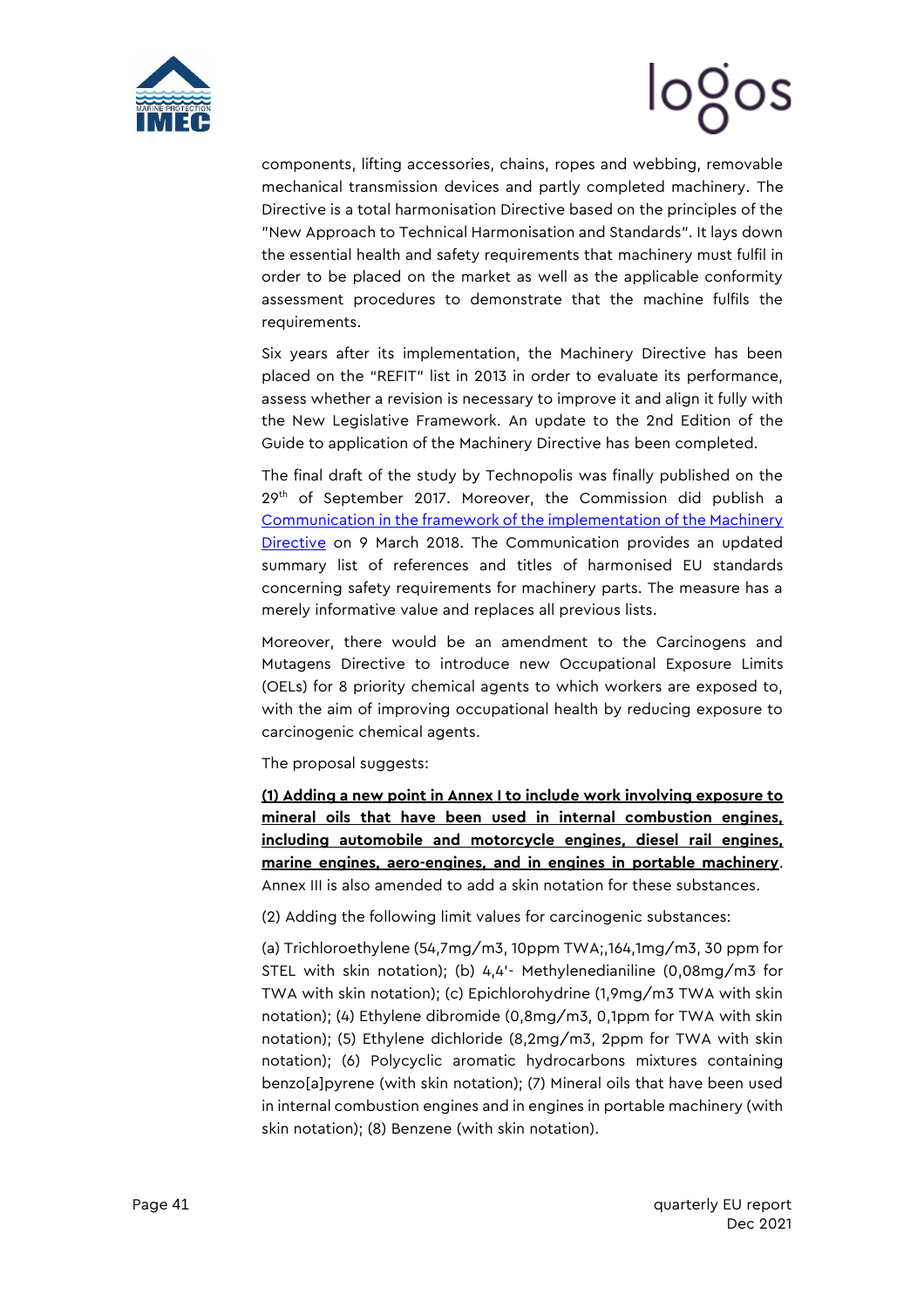



The members of the Machinery Directive Working Group submitted their comments on the proposals presented by the Commission at the meeting held on 19-20 February on the revision of the Machinery Directive (MD). The Member States and industry associations submitted substantive feedback on the proposals. Member States are now being consulted on the different proposals on an ongoing basis.

Among the feedback submitted, the following are the highlights:

- **Orgalim** does not support the proposal of France to remove the self-assessment procedure based on harmonised standards for the Annex IV type of machinery. Furthermore, orgalim does not consider the need to change Annex IV from a list of machinery to categories (Finland's proposal). Regarding Annex 1, orgalim proposed the digital instructions of all machinery, but at the request of the consumer must be ensured that the instructions are available in paper format.
- The **European Agricultural Machinery (CEMA)** is in favour to allow the digital format of the instructions. Moreover, CEMA prefers to keep the self-assessment procedure based on harmonised standards, and it refused any changes to Annex IV. Thus, France's proposal was not supported by CEMA.
- The **European Garden Machinery Federation (EGMF)** is also strongly supporting to use of electronic instructions because it is readily available for access by a digital device. EGMF believes that there is no justification for removing the procedure for assessment of conformity with internal checks on the manufacture of machinery.
- Regarding the paper and/or digital format, the **Committee of European Construction Equipment (CECE)** argued that each manufacturer has to choose which format of instructions is better for the machines they are placing on the market. CECE disagreed with the French proposal because Annex IV of the Directive sets out a strict list of categories of machinery which may be subject to a conformity assessment procedure involving a Notified Body. Moreover, there is no evidence that the safety level is compromised by the use of self-assessment.

During the Machinery Directive Expert Group meeting on 19-20 February 2020, the Commission external contractors introduced the Impact [Assessment](https://mcusercontent.com/912d3a5b241130a8c7aac179c/files/108b6c2a-1975-4a5d-bd1b-80b32b216be1/WG_2020.02_VVA_MD_Revision_Impact_Assessment_Study.pptx) on the revision of the Directive, including the draft final report, a summary of the methodology used as well as key findings.

Regarding Annex IV, Member States proposed: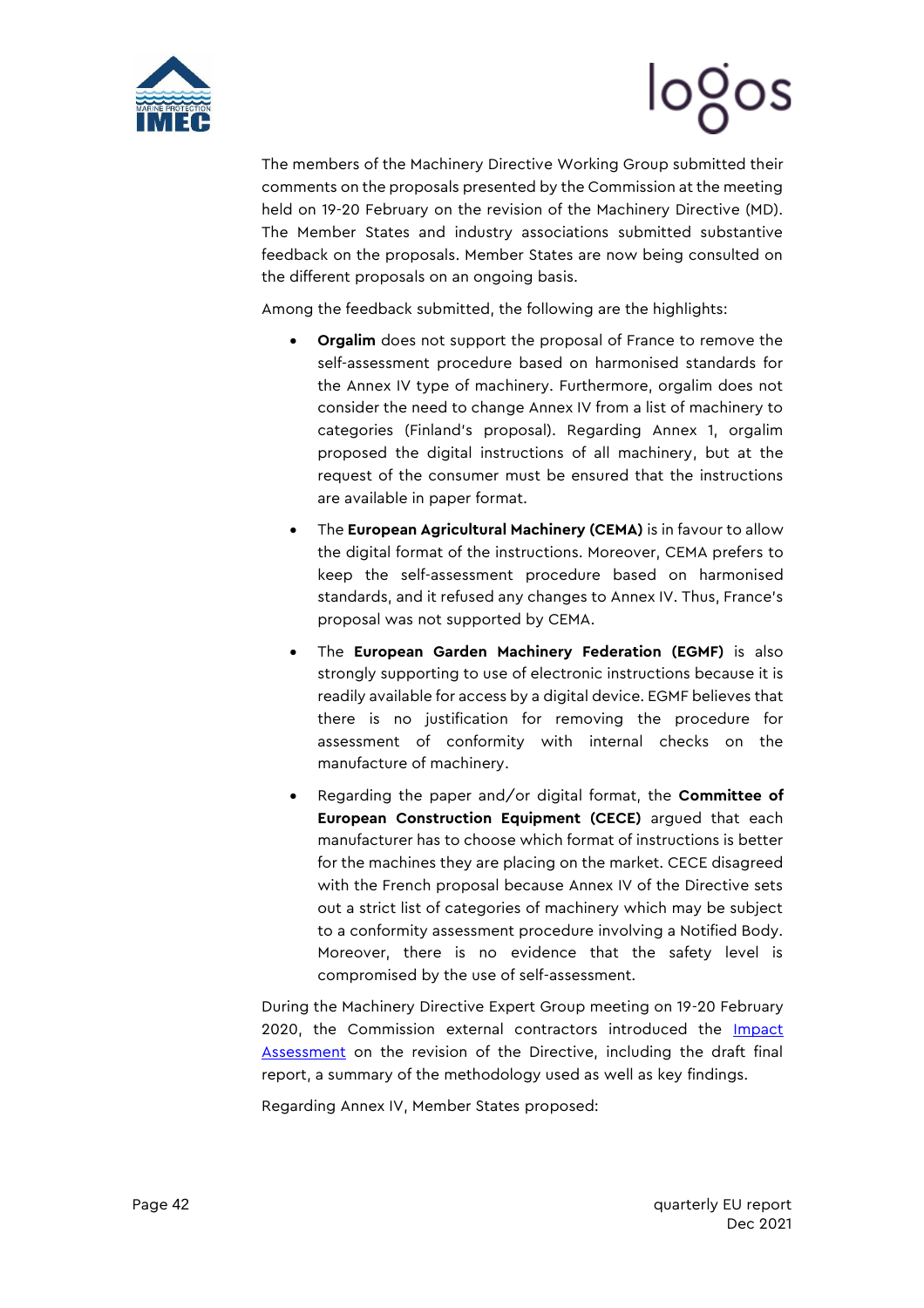



- France proposed to remove the self-assessment procedure based on harmonised standards for the Annex IV type of machinery, "for which conformity assessments remain difficult to do." Regarding this proposal, Finland and Romania, Netherlands, Poland, and Sweden (for cost reasons) approved this proposal.
- Germany did not support this proposal.
- France proposed a Second option for the revision of Annex IV, which contains the addition of "Mobile Machinery or machinery on carrying vehicles" to the Annex.
- France proposed to add to the definition: "an assembly, fitted with or intended to be fitted with a drive system other than directly applied human or animal effort, consisting of linked parts or components, at least one of which moves, and which are joined together for a specific application and for use as defined by the manufacturer. The energy stored in the equipment must be greater than the energy generated by a single human or animal action for it to be considered machinery."
- Finland proposed to change the Annex IV from a list of machinery to categories in three groups:
	- o Category I: could be placed on the market under the current manufacturer's internal control procedure.
	- o Category II: would contain machines with higher risks and, e.g. machines requiring type approval procedure and
	- o Category III: having the highest risk and belonging to the scope of type-examination should also have the obligation of the manufacturing quality assurance.

On 21 April 2021, the Commission adopted the [Regulation on machinery](https://mcusercontent.com/912d3a5b241130a8c7aac179c/files/6d40c392-0afb-4d4a-d443-1c7dc60907be/090166e5dc31f681_3_.pdf)  [product](https://mcusercontent.com/912d3a5b241130a8c7aac179c/files/6d40c392-0afb-4d4a-d443-1c7dc60907be/090166e5dc31f681_3_.pdf) (and Annexes). The main changes include:

- Transfer the Directive into Regulation
- The scope of the proposed Regulation remains the same, adding a new indent in the definition of machinery that includes assembly.
- The definition of safety component was amended to include nonphysical components such as software.
- The Regulation sets up classification rules for high-risk machinery empowering the Commission to adopt delegated acts to adapt the list of high-risk machinery in Annex I.
- The manufacturers shall draw up the technical documentation (Annex IV). In Annex IV, the proposal included AI safety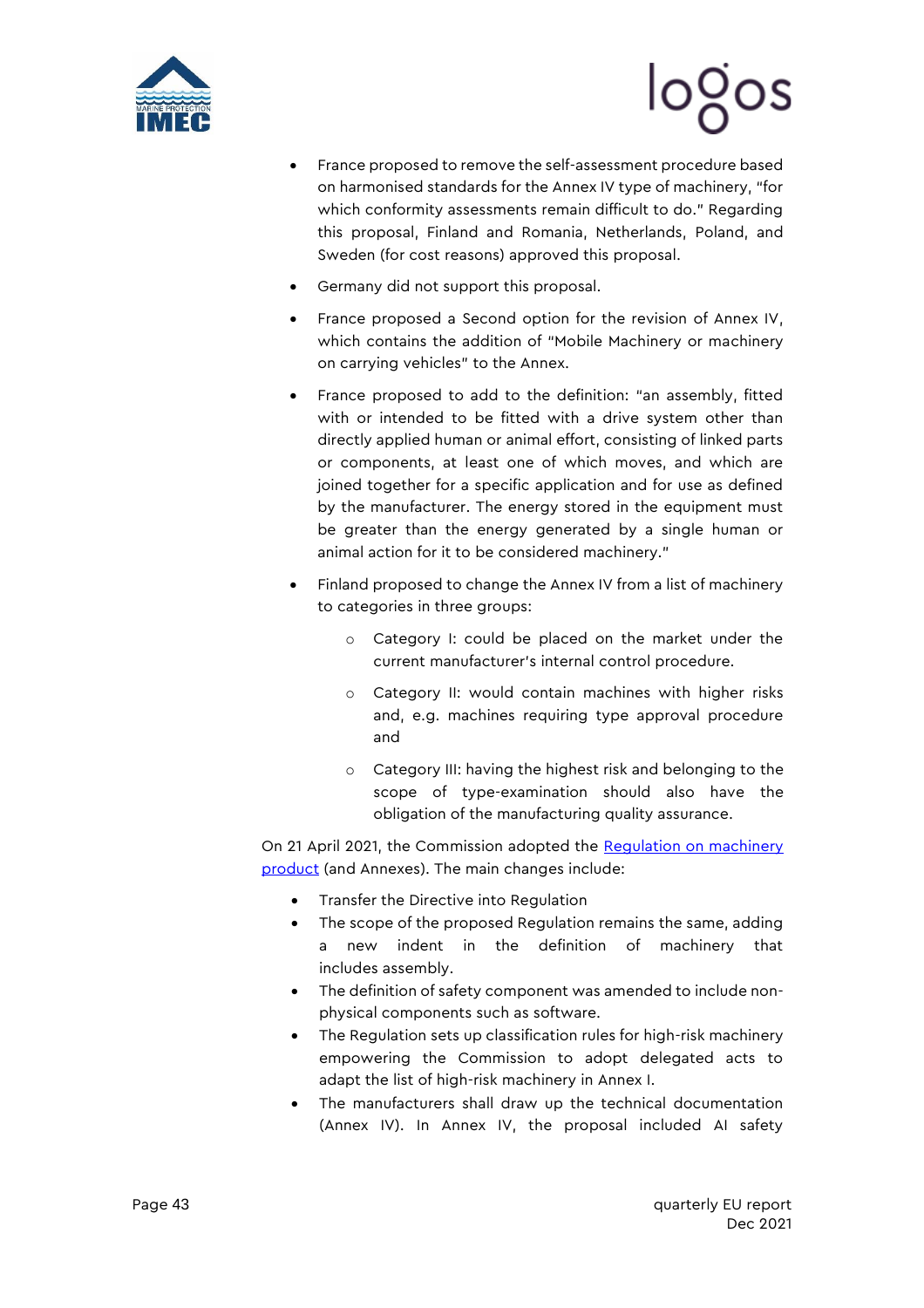



components and AI system compared to the Machinery Directive.

- The presumption of conformity of machinery when manufacturers apply the relevant harmonised standards or parts published in the EU Official Journal remains. However, when there are no harmonised standards, the Commission would be empowered to adopt technical specifications.
- The proposal keeps the manufacturer internal check option for machinery that is not classified as high risk. For highrisk machinery, only third-party certification will be accepted, even when manufacturers apply the relevant harmonised standards.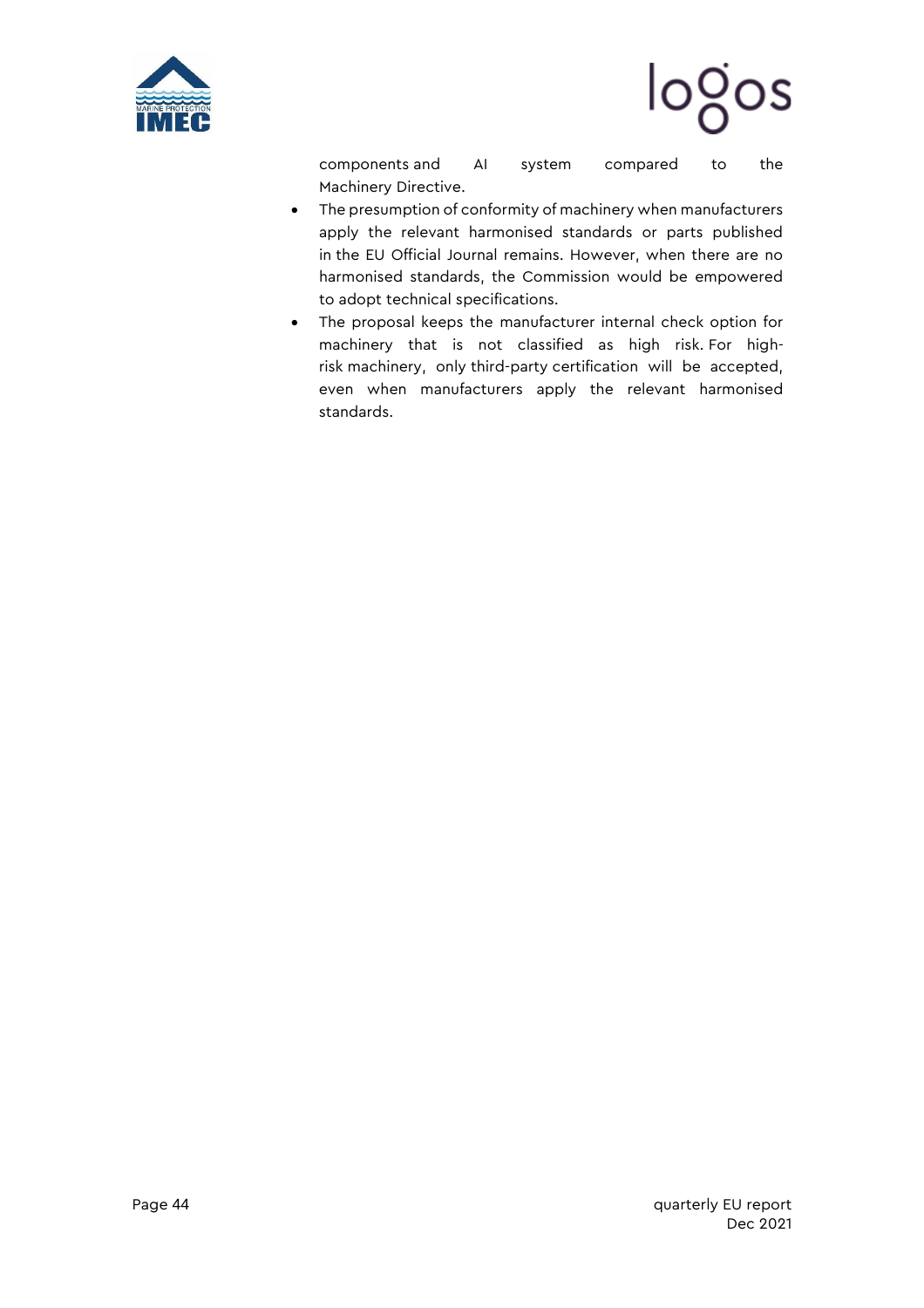

# logos

### <span id="page-45-0"></span>**2. NON-ROAD MOBILE MACHINERY (NRMM)**

#### **Relevance for marine sector**

The NRMM Regulation (2016/1628) features a clear exclusion of crafts under Directives 2013/53 and 2016/1629. Nonetheless, the activities of the JRC and EC in recent years with regards to the technical feasibility for further reducing exhaust emissions from marine propulsion engines make it so that it would be advisable for IMEC to evaluate what possible outcomes could these texts bring to the industry at EU level.

| <b>Latest</b><br>developments     | The Commission implemented the comments (not publicly available) they<br>have received during the stakeholder's consultation on the draft<br>Delegated Act (Annex) relating to In-Service Monitoring of Emissions in<br>non-road mobile machinery. The internal consultation on the draft closed<br>in September.                                                                                                                                                                                                                                      |
|-----------------------------------|--------------------------------------------------------------------------------------------------------------------------------------------------------------------------------------------------------------------------------------------------------------------------------------------------------------------------------------------------------------------------------------------------------------------------------------------------------------------------------------------------------------------------------------------------------|
|                                   | On 9 November, the Commission submitted the final ISM Regulation for a<br>4 weeks of public consultation. The stakeholders could submit comments<br>on the draft by 7 December 2021.                                                                                                                                                                                                                                                                                                                                                                   |
|                                   | The draft is intended to supplement Article 19 (2) of the Regulation<br>2016/1628 with regard to the selection of engines, test procedures and<br>reporting of the results. The draft Delegated Act would amend the<br>Delegated Regulation 2017/655, which sets out arrangements with<br>regards to the selection of engines, test procedures and reporting of<br>results relating to the monitoring of gaseous pollutant emissions from in-<br>service internal combustion engines installed in NRMM using portable<br>emission measurement systems. |
| <b>Next steps</b>                 | The Member States experts are expected to endorse the in Q1 2022. The<br>co-legislators (Council, European Parliament) will have a two-months<br>scrutiny period. Finally, the new Delegated Regulation will be published<br>in the EU Official Journal in December 2021.                                                                                                                                                                                                                                                                              |
| <b>Key</b><br><b>stakeholders</b> | The main actors in the Commission are in DG GROW, Directorate I -<br>Ecosystems IV: Mobility and energy-intensive industries, Unit I2,<br>Mobility:                                                                                                                                                                                                                                                                                                                                                                                                    |
|                                   | Joanna SZYCHOWSKA, Head of Unit<br>$\bullet$<br>Mehdi HOCINE, Deputy-Head of Unit<br>$\bullet$<br>Marc DECKER, Legal officer<br>$\bullet$<br><b>Council Working Party on Technical Harmonisation:</b><br>Magnus LINDGREN, SE national expert<br>Douglas HANNAH, UK national expert<br>$\bullet$<br>Theun STOFFELS, NL national expert<br>$\bullet$                                                                                                                                                                                                     |

• Karl-Heinz ZIEROCK, DE national expert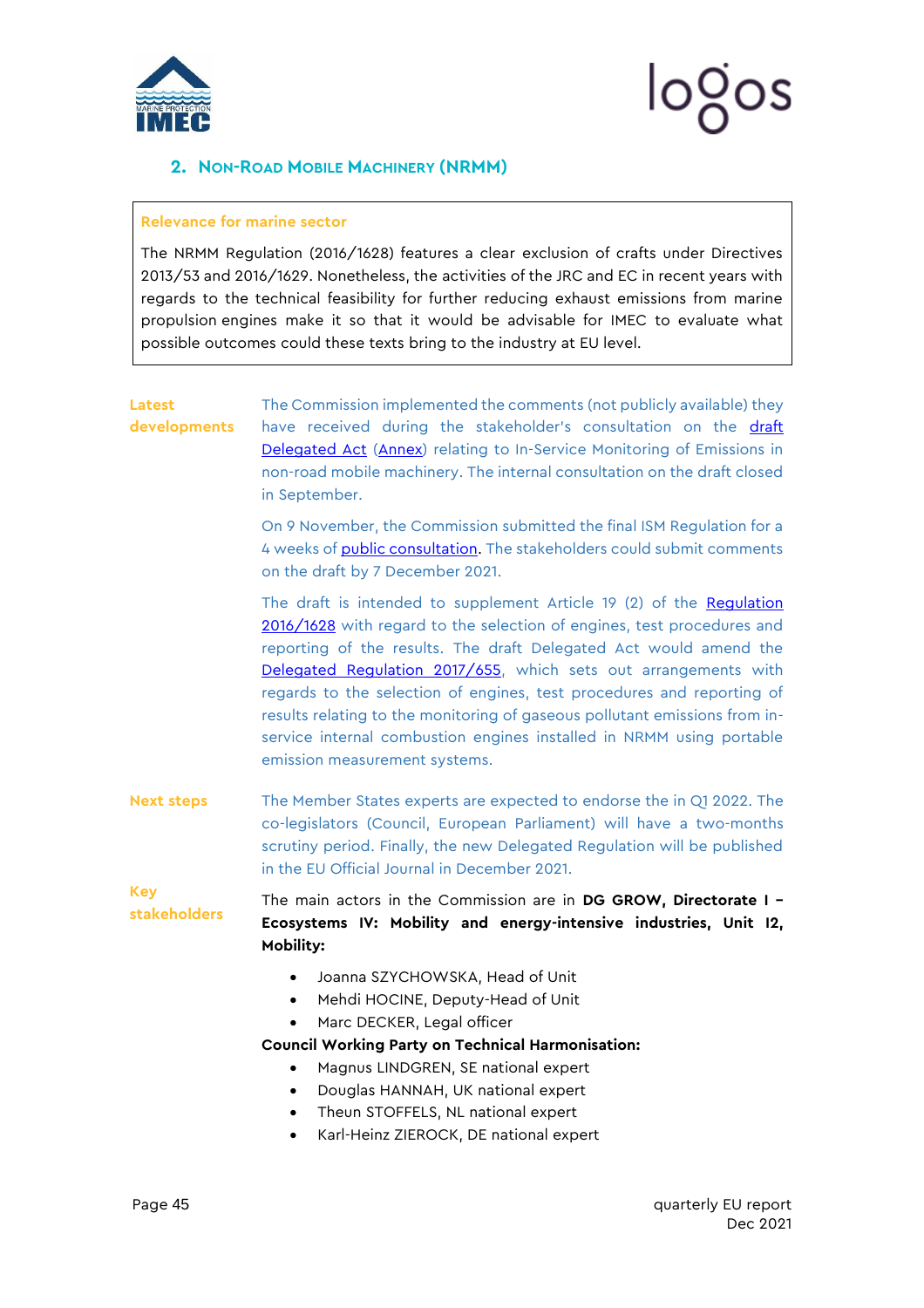



- Franz WURST, AT national expert
- Luca ROCCO, IT national expert
- Krisztian UHLIK, HU national expert
- **Background** Originally, due to a change in the way the scope of the NRMM was defined, all engines falling outside the RCD but not qualifying as sea vessels or inland-waterway vessels were falling into the generic diesel or gasoline engines categories intended for land use. Following action taken by IMEC in coordination with EUROMOT, the scope has been corrected during the trialogue negotiations.

The final NRMM Regulation now features an extra-paragraph excluding: "craft as defined in Directive (EU) 2016/1629 of the European Parliament and of the Council and not falling within its scope" as well as:

- sea-going vessels requiring a valid maritime navigation or safety certificate;
- the propulsion or auxiliary purposes of inland waterway vessels of a net power of less than 19 kW;
- watercraft as defined in point (1) of Article 3 of Directive 2013/53/EU of the European Parliament and of the Council.

This excludes most of the engines used for commercial purposes, which had been accidentally included in NRMM scope but is only limited to the "crafts" defined by the Directive laying down technical requirements for inland waterway vessels. This definition, therefore, excludes only the following crafts from the NRMM emission requirements (on top of the other exemptions mentioned above:

- ferries;
- naval vessels;
- seagoing ships, including seagoing tugs and pushers, which:
	- o operate or are based on tidal waters; or
	- o operate temporarily on inland waterways

provided that they carry at least:

- a certificate proving conformity with SOLAS, Load Lines Convention, IOPP or MARPOL
- for seagoing ships not covered by the first indent, the relevant certificates and the freeboard marks required by the laws of their flag states,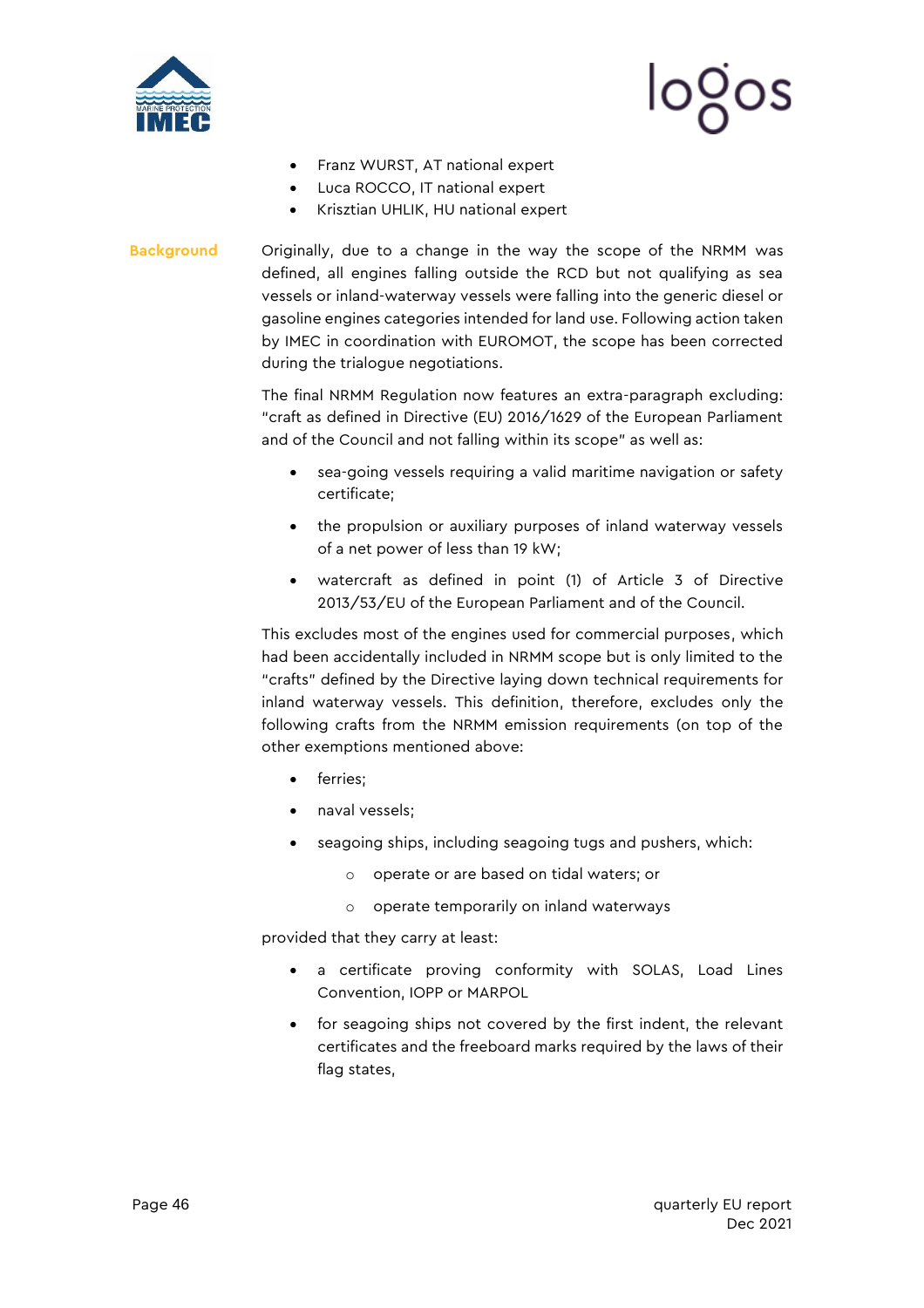



- for passenger vessels not covered by the first indent, a certificate on safety rules and standards for passenger ships in line with Directive 2009/45/EC
- for recreational craft not covered by the first indent, a certificate of the country of which it carries the flag, demonstrating an adequate level of safety.

Given the lack of more specific definitions as regards "tidal waters" in the EU legislative framework, it is anticipated that margin of appreciation will be left to the Member States. Nonetheless, given the difficulties linked to applying a classification of engines based on their future use, it will most likely create little issues in real life.

Given that the NRMM Regulation has been supplemented with three different texts, mainly related to technical and general requirements on emission limits and type approval (including a series of administrative requirements and templates) and monitoring of gas pollutant emissions, it would be advisable for IMEC to evaluate what possible outcomes could these texts bring to the industry at EU level. It is also worth mentioning that during the last months (as described in the last report), the JRC conducted a series of measurements on engines below 19 kW in the framework of its In-Service Monitoring pilot programme using alkylate fuel. The results showed a strong decrease in emissions, which could potentially pave the way for a wider roll-out of such fuels, which could also be applied to marine engines.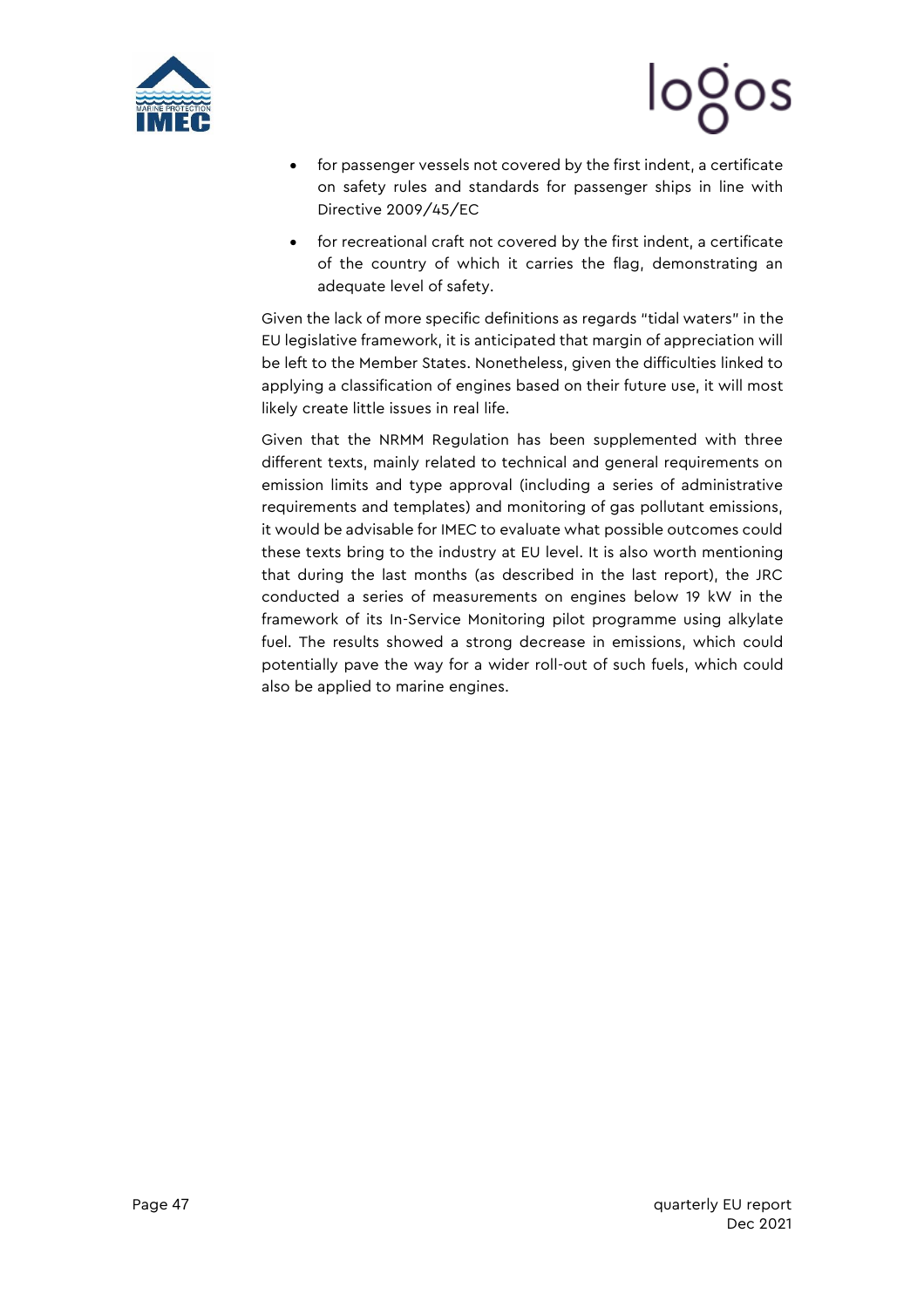



#### <span id="page-48-0"></span>**3. THE EUROPEAN GREEN DEAL**

**Climate law** Following its publication in the EU Official Journal on 9 July 2021, the [Regulation \(EU\) 2021/1119 establishing the framework required to](https://eur-lex.europa.eu/legal-content/EN/TXT/?uri=uriserv%3AOJ.L_.2021.243.01.0001.01.ENG&toc=OJ%3AL%3A2021%3A243%3ATOC)  [achieve climate neutrality](https://eur-lex.europa.eu/legal-content/EN/TXT/?uri=uriserv%3AOJ.L_.2021.243.01.0001.01.ENG&toc=OJ%3AL%3A2021%3A243%3ATOC) (European Climate Law) entered into force on 29 July 2021. This Regulation is now binding in its entirety and directly applicable in all Member States.

> The Regulation establishes a framework for the irreversible and gradual reduction of greenhouse gas (GHG) emissions by sources and sets out a binding objective of climate neutrality in the EU by 2050.

> In addition, the Regulation also outlines a binding target of a net domestic reduction in greenhouse gas emissions for 2030.

> In order to achieve climate-neutrality, the 2030 climate target is to be a reduction of net greenhouse gas emissions (emissions after deduction of removals) by at least 55% compared to 1990 levels.

> The Regulation, while stressing the importance of the Advisory Board as a point of reference for the EU on scientific knowledge on climate change, it also outlines its key tasks.

In particular, tasks include:

- appraise latest scientific findings of the IPCC report and climate data,
- furnish scientific advice on all EU measures, including climate targets and indicative GHG budgets,
- foster the exchange of independent scientific knowledge concerning the modelling, monitoring and research to reduce emissions,
- acknowledge actions and opportunities to achieve climate targets and
- raise awareness on climate change and its impact while stimulating dialogue and cooperation between scientific bodies and the EU.

The Advisory Board is to include in its work the best and most recent scientific evidence available, including the IPCC, IPBES and other international bodies' report, while ensuring to follow an open and transparent process in carrying out its work.

The Commission is required to assess the collective progress as well as the consistency of national measures and long-term national strategies made towards achieving climate-neutrality and the progress made by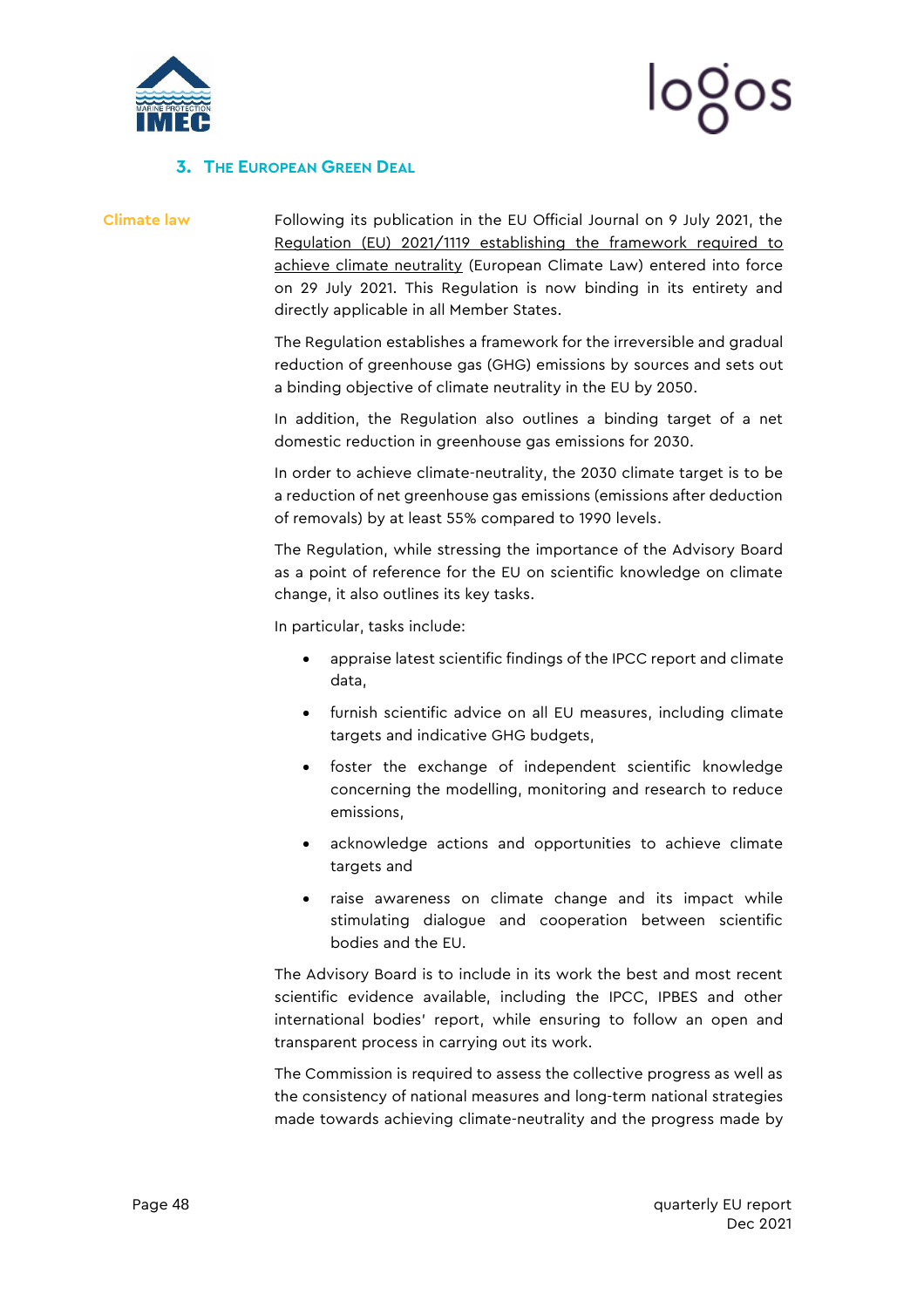



all Member States in climate change adaptation every 5 years starting by 30 September 2023.

**[New Circular](https://ec.europa.eu/environment/circular-economy/pdf/new_circular_economy_action_plan.pdf)  [Economy Action](https://ec.europa.eu/environment/circular-economy/pdf/new_circular_economy_action_plan.pdf)  [Plan](https://ec.europa.eu/environment/circular-economy/pdf/new_circular_economy_action_plan.pdf)**

The Commission is expected to present a Communication revising the monitoring framework for the circular economy by the end of 2021 or in early 2022.

Once presented, the Communication will be sent to the European Parliament and the Council which may decide to formally respond to it in the coming months.

The European Parliament would respond through the adoption of an Own-initiative Resolution, while the Council would adopt Conclusions in response to the Communication.

The expected Communication would revise the monitoring framework for the Circular economy with a view to introducing new indicators such as resource use, consumption and material footprints, to measure progress towards the objectives set out in the new Circular Economy Action Plan.

In particular, the revised monitoring framework would improve interlinkages between circularity, climate neutrality and the zeropollution ambition.

On 9 February 2021, MEPs voted on the plenary amendments tabled to the Motion for a Resolution prepared by the Committee on the Environment, Public Health and Food Safety (ENVI) and on the Resolution on a News Circular Economy Action Plan.

The Resolution (as amended) was adopted with 574 in favour, 22 votes against and 95 abstentions.

The Resolution welcomes the Action Plan and calls for the Commission to ensure all initiatives falling under it are brought forward in line with the dates set in the Annex of the Communication.

In addition, the Resolution focuses on several key areas, namely

- the development of a sustainable product policy framework;
- the circularity of key product value chains such as ICT, batteries, textiles and packaging, plastics, construction as well as food, water and nutrients;
- the need to prevent waste and generate value;
- the role of local actors in the implementation of the Action Plan and;
- the need to lead efforts at a global level.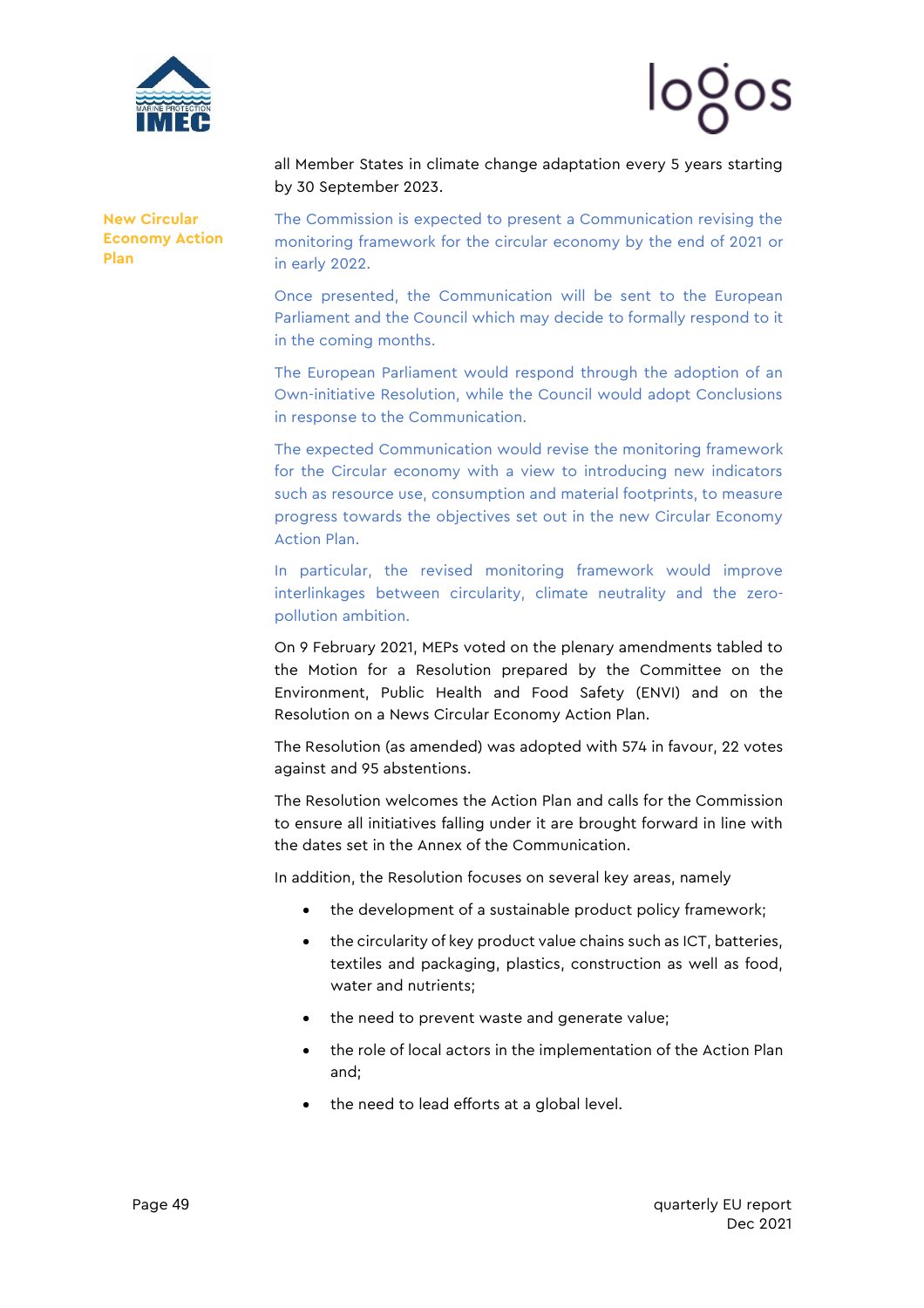



To foster a more circular economy, the new [Circular Economy Action](https://ec.europa.eu/environment/circular-economy/pdf/new_circular_economy_action_plan.pdf) has a new sustainable product policy framework at its heart, establishing sustainability principles for all products. Priority will be given to high-impact product groups, and proposed initiatives will cover the topic of the common charger as well as sustainability requirements for batteries, which shall be addressed in the new Regulatory Framework for Sustainable Batteries. To increase the confidence in using secondary raw materials, the Commission intends to:

- develop methodologies to minimise the presence of substances that pose problems to health or the environment in recycled materials and articles made thereof;
- co-operate with industry to progressively **develop harmonised systems to track and manage information on substances identified as being of very high concern and other relevant substances**, in particular those with chronic effects and substances posing technical problems for recovery operations present along supply chains, and identify those substances in waste, in synergy with measures under the sustainable products policy framework and with the ECHA Database on articles containing substances of very high concern;
- **propose amending the annexes to the Regulation on Persistent Organic Pollutants**, in line with scientific and technical progress and the international obligations under the Stockholm Convention;
- **improve the classification and management of hazardous waste** to maintain clean recycling streams, including through further alignment with the classification of chemical substances and mixtures where necessary.

**European Climate Pact** On 9 December 2020, the Commission published the [European Climate](https://europa.eu/climate-pact/system/files/2020-12/20201209%20European%20Climate%20Pact%20Communication.pdf)  [Pact](https://europa.eu/climate-pact/system/files/2020-12/20201209%20European%20Climate%20Pact%20Communication.pdf) as part of the European Green Deal. The European Climate Pact aims to give citizens and stakeholders from all parts of society a voice in designing new climate actions, sharing information, launching grassroots activities, and showcasing solutions that others can follow. The Commission will create a Secretariat, which will assist with information, communication, engagement, and support. The Pact also includes a call for Climate Pact Ambassadors, who engage its community communities in climate actions. The Pact translates scientifically sound information into options for action that bring immediate, multiple benefits to people and communities. The Pact promotes climate literacy and integrating climate science and solutions into educational programmes. On 28 January 2021, the Council's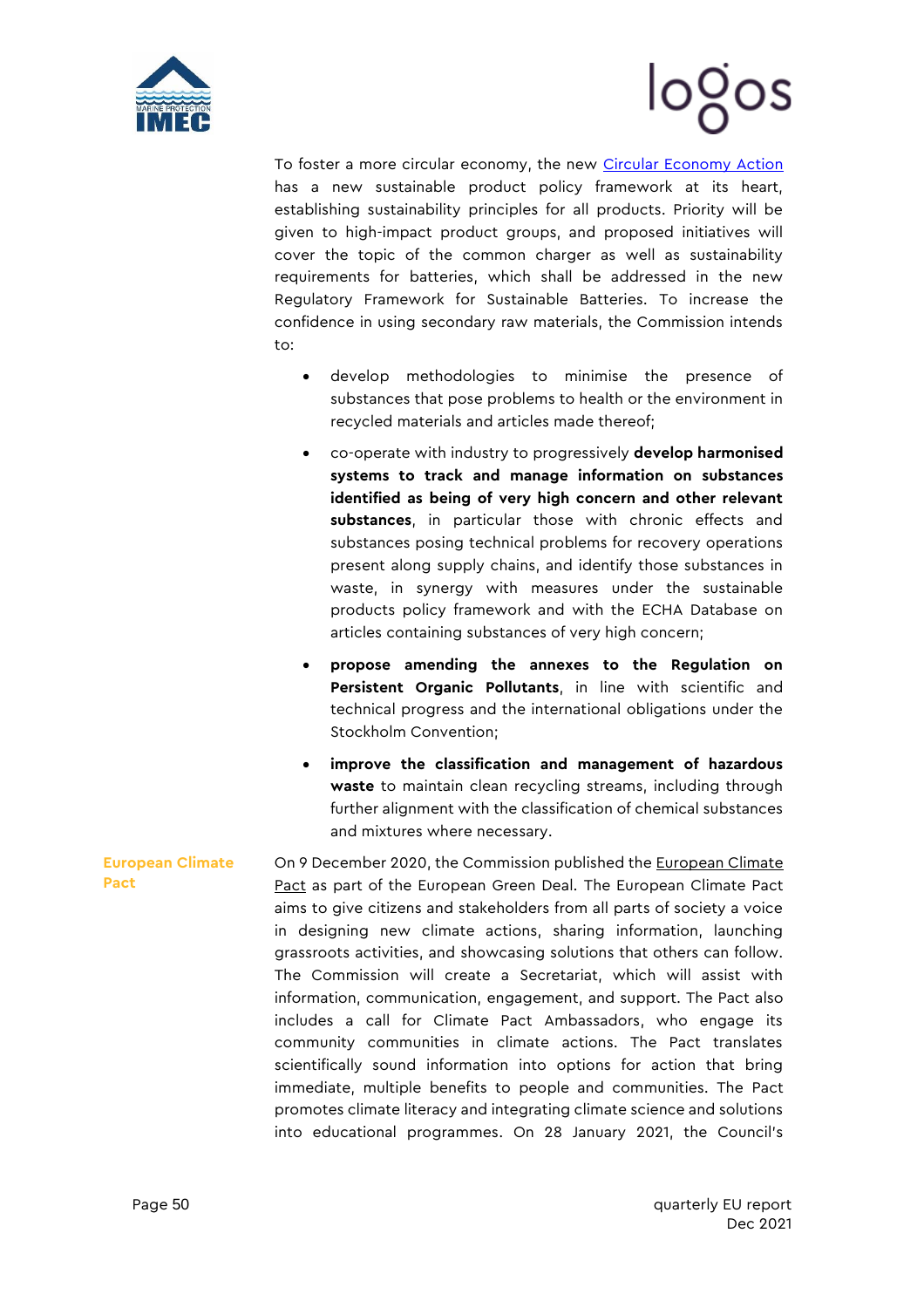



Working Party on the Environment discussed the Commission's Communication on the Climate Pact.

**Industrial Strategy** On 28 October 2021, the Committee on Industry, Research and Energy (ITRE) held a public hearing on the updated Industrial Strategy.

> In summation, MEPs of the ITRE Committee held a public hearing on the updated EU industrial strategy. The purpose of the hearing was to understand how all market players can best work together to better drive the transformation to a more sustainable, digital, resilient, and globally competitive economy, building on the flexible ecosystembased approach outlined by the Commission. Speakers included representatives from European industrial sectors, independent think tanks, trade unions, academy, and research community.

> This comes on the back of the Commission's [updated](https://content.euissuetracker.com/wp-content/uploads/sites/2/2021/05/5-MAY-2021-CEC-Communication-COM2021350-Updating-the-2020-New-Industrial-Strategy-81650.pdf) Industrial Strategy which was published on 5 May 2021. It identifies a set of strategic dependencies and capacities and proposes measures to address and reduce them. The strategy is accompanied by three Staff Working Documents. They show the early deliverables of the 2020 Industrial Strategy:

> On 5 May, the Commission published its [updated](https://content.euissuetracker.com/wp-content/uploads/sites/2/2021/05/5-MAY-2021-CEC-Communication-COM2021350-Updating-the-2020-New-Industrial-Strategy-81650.pdf) Industrial Strategy. It identifies a set of strategic dependencies and capacities and proposes measures to address and reduce them. The strategy is accompanied by three Staff Working Documents. They show the early deliverables of the 2020 Industrial Strategy:

- Th[e Annual Single Market Report](https://content.euissuetracker.com/wp-content/uploads/sites/2/2021/05/5-MAY-2021-CEC-Staff-Working-Document-SWD2021351-Annual-Single-Market-Report-2021-81644.pdf) outlines the impact of the crisis on the Single Market, reports on progress made on barriers and in delivering on actions identifies in the 2020 Industrial Package. It also includes analysis for all 14 industrial ecosystems and presents a set of key performance indicators.
- An initial [analysis](https://content.euissuetracker.com/wp-content/uploads/sites/2/2021/05/5-MAY-2021-CEC-Staff-Working-Document-SWD2021352-Strategic-dependencies-and-capacities-81645.pdf) of the EU's strategic dependencies and capacities;
- An illustrative analysis of one key industrial sector focused on the challenges and opportunities for industry and the EU policy toolbox.

According to the updated industrial strategy, the Commission will monitor the main indicators of the competitiveness of the EU economy, in particular:

• Single Market integration, based on indicators on intra-EU trade or price dispersion across the Member States, to help assess policies fostering a favourable business and innovation environment;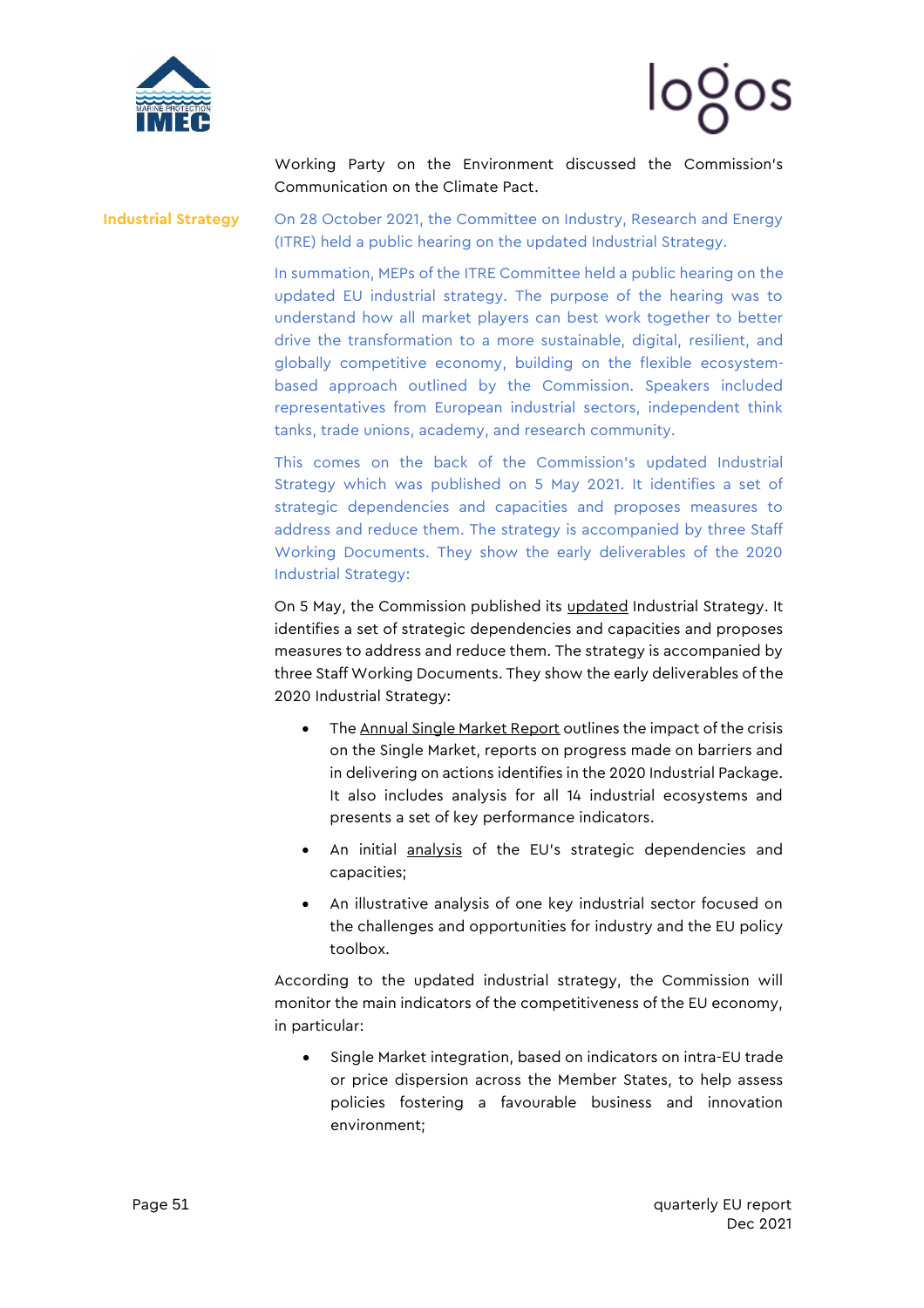

# looos

- productivity growth, based on labour productivity;
- international competitiveness, based on EU global market share or extra-EU trade, to support policies for open and fair access to export markets;
- public and private investment;
- R&D investment.

In order to ensure the strengthening of the Single Market, the Commission will propose:

- a Single Market Emergency Instrument, in order to ensure the availability and free movement of persons, goods and services in the context of possible future crises;
- Annual Single Market Report;
- Possible common form/template for the declaration of the posting of workers;
- Strengthen Single Market surveillance of EU and imported products;
- Under InvestEU, work on capital support and equity financing to support SMEs

Following the publication of the updated Industrial Strategy, the Council has published on 6 August a [background paper](https://content.euissuetracker.com/wp-content/uploads/sites/2/2021/09/6-AUG-21-Background-paper-on-the-Single-Market-aspects-of-EU-industrial-strategy.pdf) on the Single Market aspects of the updated Industrial Strategy. It underlines four elements as the main building blocks to ensure that Single Market remains fully functional even in times of crisis.

• Improving emergency preparedness through the future single market emergency instrument;

The background paper reminded of early days of COVID-19, and how the EU responded to the encountered challenges. The Commission published guidelines and recommendations and tried to minimise the negative impacts of restrictions of the free movement of goods, persons, workers and service providers.

However, COVID-19 showed that there is scope for improvements. The Commission indicated that it intends to propose a Single Market Emergency Instrument (SMEI) in 2022. The objective would be to equip the EU with a toolbox that allows for a rapid response to any future crisis that might hinder the functioning of the Single Market Emergency Instrument (SMEI).

Continuous monitoring through the Annual Single Market Report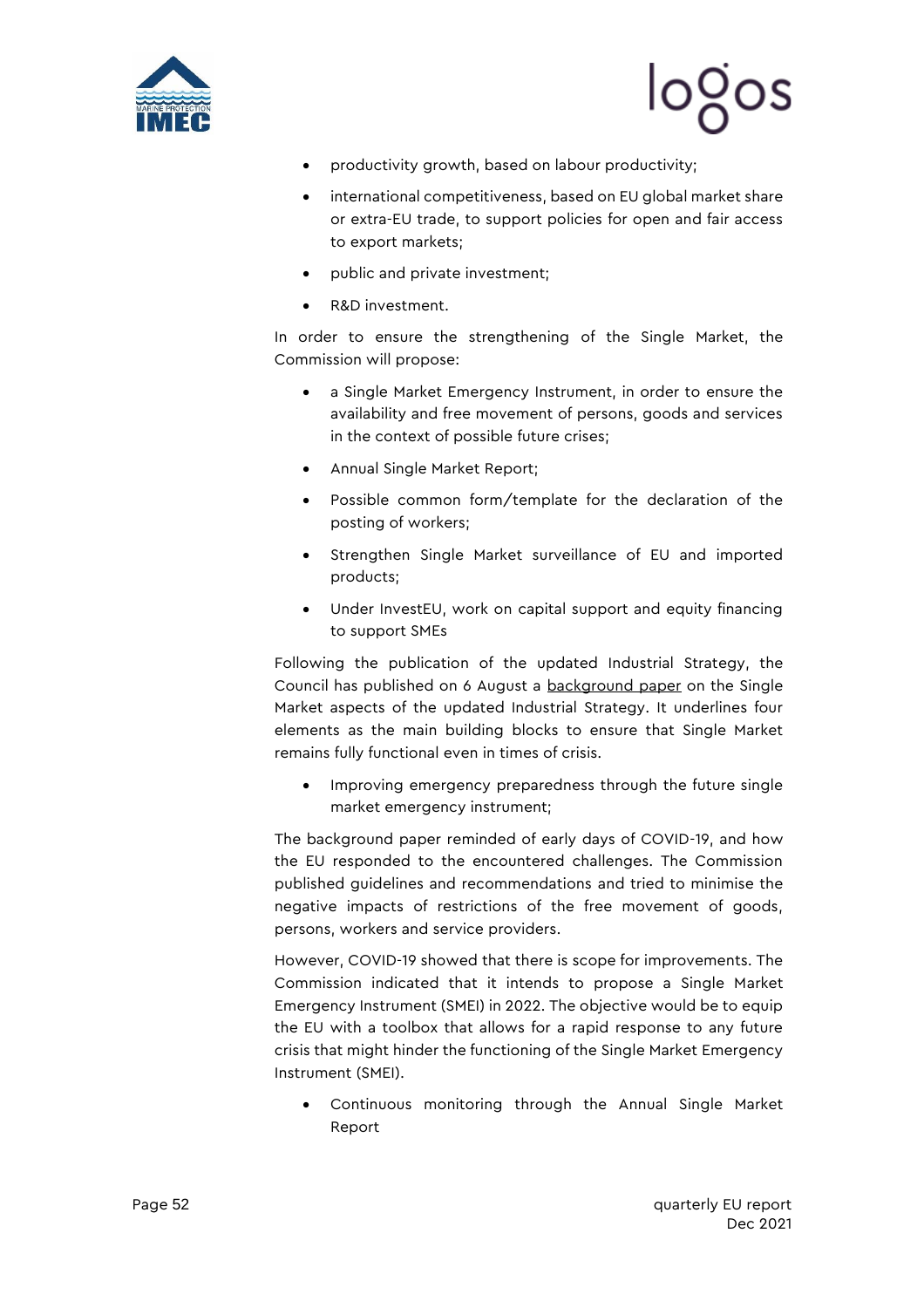

The background paper recalls that the Commission will provide annual updates of the Single Market Report going forward.

• Addressing unnecessary restrictions and barriers to unlock the full potential of the Single Market

The background paper mentions that the next priorities to be tackled should include administrative burdens due to the posting of workers, insurance requirements for service providers and permit requirements for renewable energy.

• Setting standards for driving the competitiveness of the Single Market

The paper notes that standardisation will be the key for the deployment of strategic technologies across the Single Market, specifically when it comes to the green and digital transformation challenges.

The paper then sets the question for debate and asks Council experts which of the elements do they see as the main building blocks to make the Single Market future-proof.

The Communication is now sent to the European Parliament and the Council. Both institutions might decide to formally respond to the Communication.

The ecological transition is at the heart of the strategy, being one of the "twin challenges" which it purports to address.

To support the industry towards climate neutrality, a **new chemicals strategy for sustainability** will be proposed to help better protect people and the environment. In addition, there will be a special focus on sustainable and smart mobility industries as they can drive both the ecological and digital transitions while support Europe's industrial competitiveness. This is why the Comprehensive Strategy for Sustainable and Smart Mobility will put forward comprehensive measures to help make the most of the sector's potential.

In addition, "Supporting industry towards climate neutrality" contains the following relevant points:

- Decarbonising energy-intensive industries is identified as a priority;
- Reaching a more sustainable built environment by addressing "the sustainability of construction products and improve the energy efficiency and environmental performance of built assets" is identified as one of the necessary changes. Two actions related to this are mentioned: a "Renovation Wave" Initiative and a "Strategy on the built environment".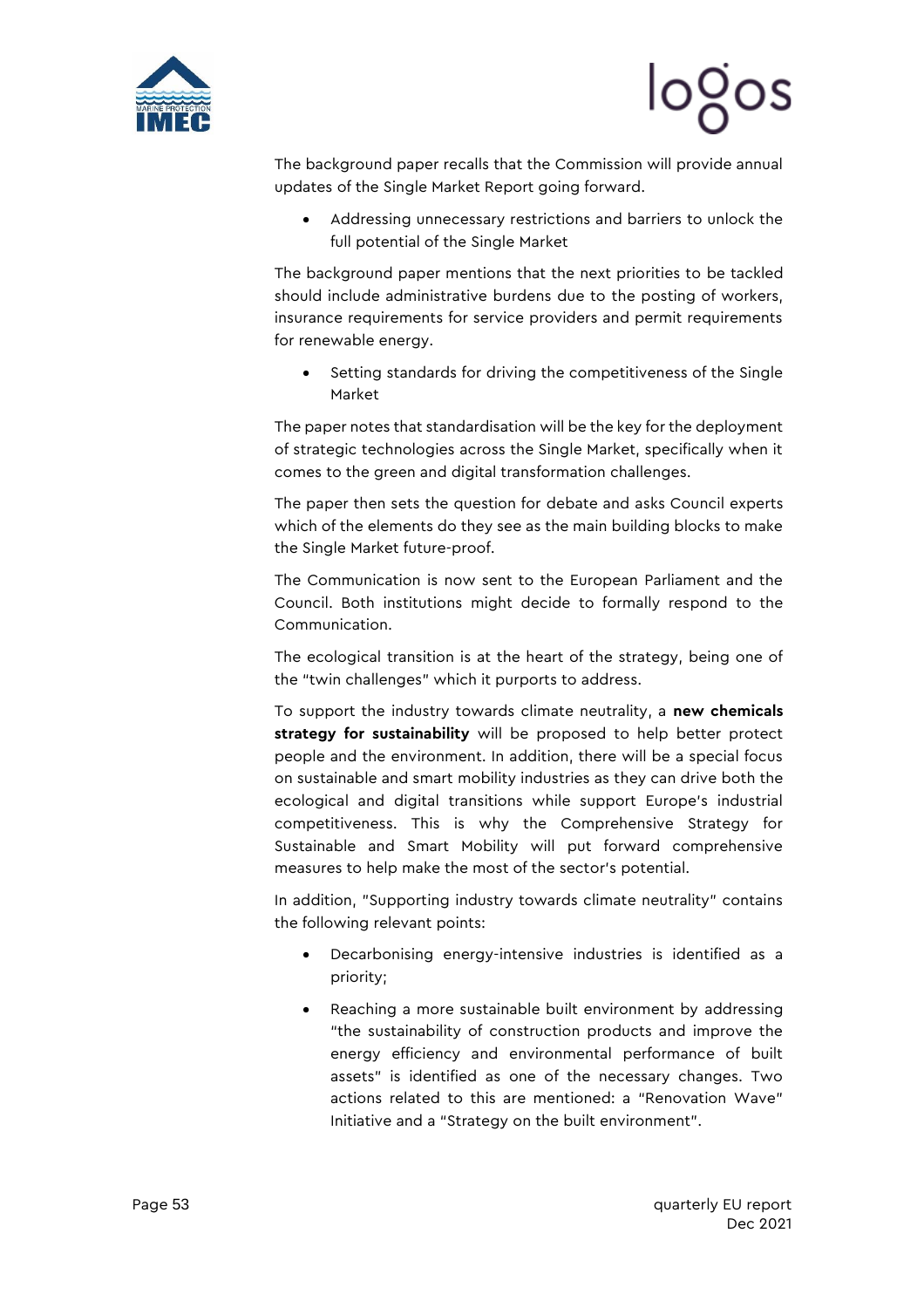



The Carbon Border Adjustment Mechanism, scheduled for 2021, is mentioned as a future proposal. Another action point includes a "Just Transition Platform to offer technical and advisory support for carbonintensive regions and industries". In order to reinforce Europe's industrial and strategic autonomy, the strategy aims to boost recycling and the use of secondary raw materials as it will help reduce this dependency. Diversified sourcing is essential to increase Europe's security of supply Critical raw materials which are necessary for markets such as e-mobility and batteries. In this perspective, the Commission will work on an Action Plan on Critical Raw Materials, including efforts to broaden international partnerships on access to raw materials.

The Clean Hydrogen Alliance will bring investors together with governmental, institutional, and industrial partners. Another such future alliance is envisaged for raw materials and low-carbon industries.

**Biodiversity Strategy for 2030** On 19 November 2021, the Commission sent its formal reply to the European Parliament's [Resolution](https://mcusercontent.com/912d3a5b241130a8c7aac179c/files/8c0877c0-dbec-9b67-6194-1733b3d3b860/9_JUN_21_EP_Resolution_on_the_EU_Biodiversity_Strategy_for_2030_Bringing_Nature_Back_into_our_Lives.pdf) on the Biodiversity Strategy for 2030. The latter follows-up on up on the Biodiversity Strategy to 2020 and is integral part of the European Green Deal.

The reply to the Resolution stressed that the Commission agrees with the European Parliament on the importance of ensuring further implementation of existing EU legislation and of ensuring coherence with key EU policies and international agreements.

The Commission assured that it will strengthen its impact assessment process and takes note of the Parliament's view that the target of protecting 30% of EU land and seas should be legally binding. It informed that the discussion with the Member States and stakeholders on the definition of strict protection is still ongoing.

Moreover, in line with calls made by the European Parliament, all recent free trade agreements include a chapter on trade and sustainable development to foster mutual supportiveness between economic growth, social development, and environmental protection.

The Commission shared the view that local communities and defenders of environmental human rights and land rights should be protected.

In addition, the Commission stated that it will review the Biodiversity Strategy by 2025 and aims to put tools in place to track the implementation of the biodiversity actions and progress towards the biodiversity objectives.

On 20 May, the Commission adopted the new [EU Biodiversity Strategy.](https://eur-lex.europa.eu/legal-content/EN/TXT/?qid=1590574123338&uri=CELEX:52020DC0380) The Commission committed €20 billion a year for spending on nature. In the Strategy, the Commission stated that only 3% of land and less than 1% of marine areas are strictly protected in the EU today. That is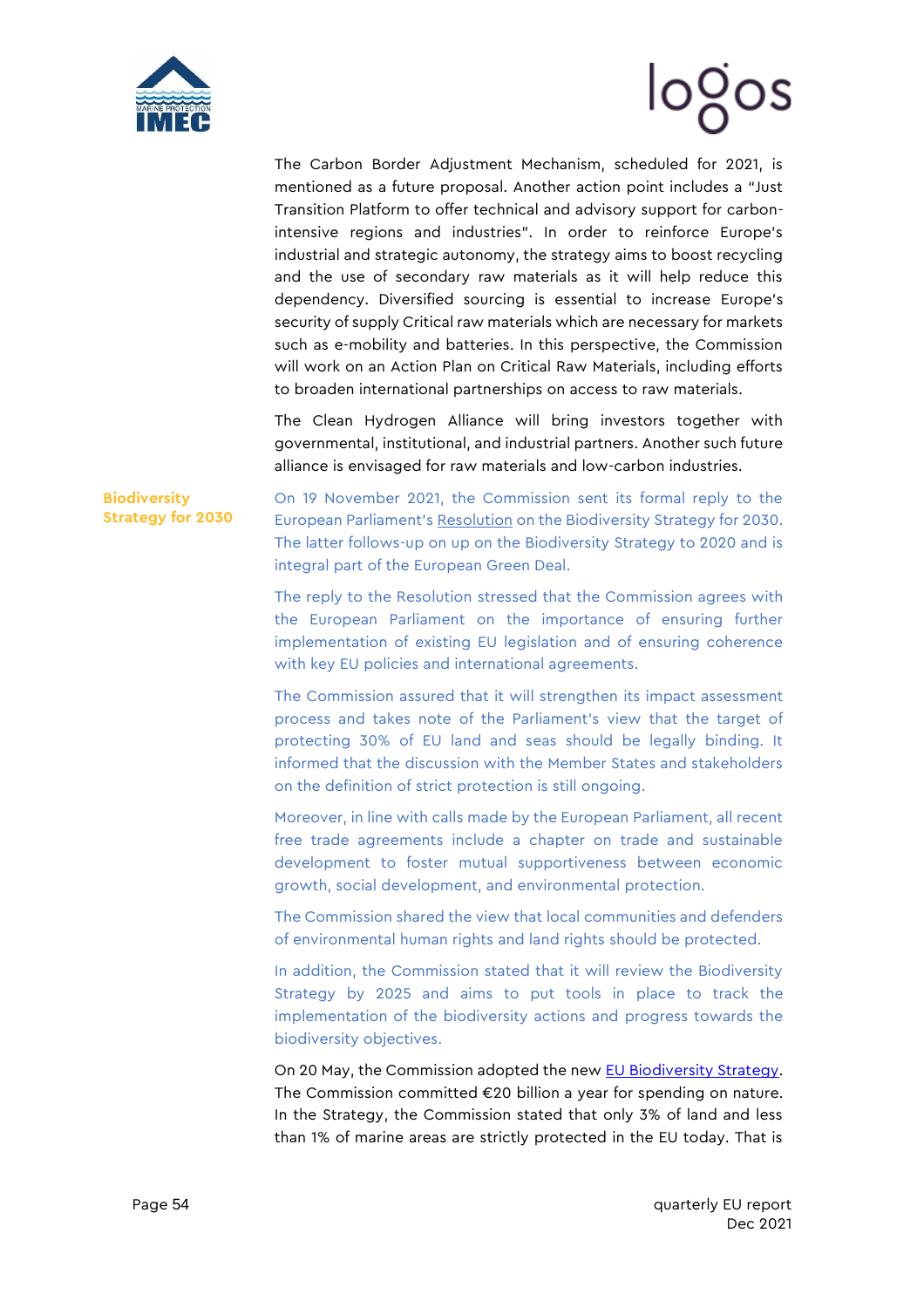



why the Commission proposed that legally protect at least 30% of the EU land area and 30% of the EU sea area and integrate ecological corridors. Furthermore, the Commission proposed that strictly protect at least 1/3 of the EU protected areas (10% of EU land and 10% of EU sea).

The Commission called for achieving the good environmental status of marine ecosystems, including the restoration of carbon-rich ecosystems like coastal and maritime environments. In the Strategy's [Annex,](https://eur-lex.europa.eu/resource.html?uri=cellar:a3c806a6-9ab3-11ea-9d2d-01aa75ed71a1.0001.02/DOC_2&format=PDF) the Commission committed to developing a new action plan to conserve fisheries resources and protect marine ecosystems by 2021. The Commission also recognised that it is crucial to maintain or reduce fishing mortality to or under Maximum Sustainable Yield levels and to eliminate, or significantly reduce, the by-catch of species.

The Commission intends to present a Zero Pollution Action Plan for Air, Water and Soil in 2021. Moreover, the Commission stated a need to restore freshwater ecosystems and the natural functions of rivers to achieve the objectives of the Water Framework Directive (WFD). To achieve this objective, the Commission proposed to restore at least 25,000 km of rivers into free-flowing rivers by 2030. The authorities of the Member States should review their water abstraction and impoundment permits to restore ecological flows to achieve the good status of all surface waters and good status of all groundwater by 2027 at the latest.

On 11 December, the ENVI Committee published the [Draft Report on](https://mcusercontent.com/912d3a5b241130a8c7aac179c/files/f8a1ee51-b499-4eac-a583-618d0140eea6/ENVI_Draft_Report_Biodiversity_Strategy_for_2030.pdf)  [the EU Biodiversity Strategy.](https://mcusercontent.com/912d3a5b241130a8c7aac179c/files/f8a1ee51-b499-4eac-a583-618d0140eea6/ENVI_Draft_Report_Biodiversity_Strategy_for_2030.pdf) The rapporteur César Luena (S&D, Spain) expressed support for the targets of protecting at least 30 % of the Union's marine and terrestrial areas and of strictly protecting at least 10 % of these areas. He called for the inclusion in the Nature Restoration Plan of specific binding targets for the protection and restoration of forest ecosystems.

The European Parliament's Transport and Tourism (TRAN) Committee (Lead Committee) is expected to adopt its draft Resolution and the amendments tabled to it following the publication of the [Opinion](https://mcusercontent.com/912d3a5b241130a8c7aac179c/files/6c5f72e4-369d-72bc-6baf-2ce0c5a52709/12_OCT_21_ENVI_Committee_Opinion_on_SSMS.pdf)'s Environment, Public Health and Food Safety (ENVI) Committee (Associated Committee) on Sustainable and Smart Mobility Strategy on 12 October 2021.

The resulting text would then be formally adopted by the European Parliament during a plenary session to be held during the last quarter of 2021 or early 2022.

**Strategy for Sustainable and Smart Mobility**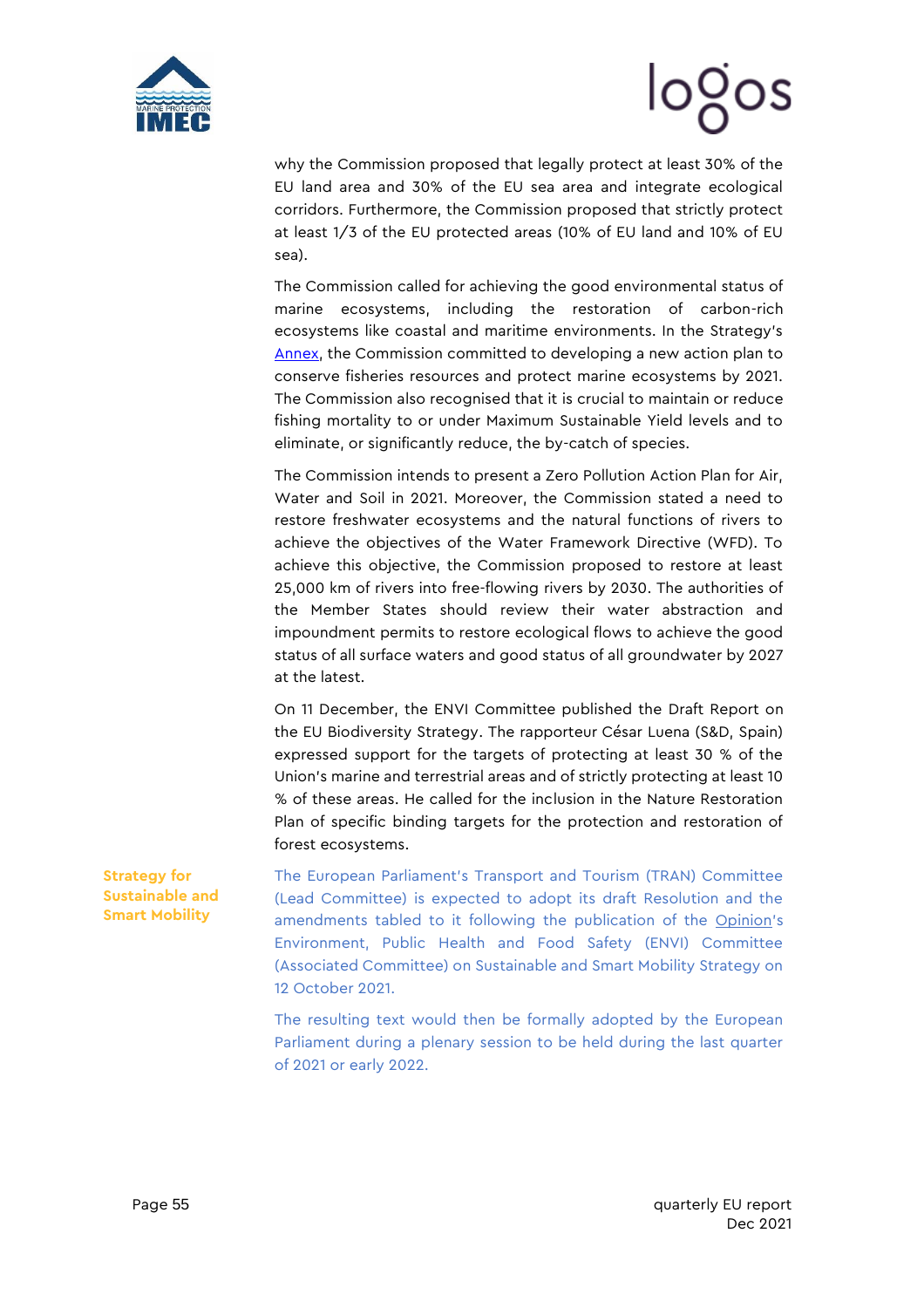

# logos

The Opinion notably underlines the need for a paradigm shift toward more sustainable transport modes and stresses the importance of stepping up investments in zero-emission transport modes.

It calls for measures to unlock the potential of the energy efficiency first principle and a system efficiency approach in relevant legislation, in particular by promoting zero-emission mobility based on cascading priorities for energy efficiency and savings.

In addition, the Opinion presses the Commission to further explore synergies between the [Trans-European Transport Network](https://ec.europa.eu/transport/infrastructure/tentec/tentec-portal/site/en/abouttent.htm) and [Trans-](https://ec.europa.eu/energy/topics/infrastructure/trans-european-networks-energy_en)[European Networks for Energy](https://ec.europa.eu/energy/topics/infrastructure/trans-european-networks-energy_en) policies, in order to incentivise the implementation of alternative fuel charging and fuelling infrastructure.

Furthermore, the Opinion calls on the Commission for a better incentivisation of sustainable transport fuels through the revision of the Energy Taxation Directive, while ending tax exemptions for kerosene and maritime fuels and allowing for minimum tax rates that differentiate fuels according to their climate performance.

By the same token, the Opinion also calls on the Commission to carry out and publish a study on the impact of the EU transport sector on biodiversity, stressing its effects on the environment.

In addition, the Opinion asks for a clear EU maritime strategy, including benchmarks for reducing emissions, while addressing at the same time the rising methane and black carbon emissions from shipping.

Furthermore, on the maritime sector, the Opinion also calls on the Commission and the Member States to support investment and research in innovative green technologies, while advocating the use of renewable energy and technologies, digitalisation and logistics optimisation.

On social cohesion, the Opinion underlines how a capillary investment in the transport network system focusing on rail, its electrification as well as decarbonisation of inland waterway and maritime transport of passengers and goods would encourage socio-economic cohesion.

To this end, the Opinion calls on the Commission to promote and invest in a green ship industry on its territory, fostering a modernisation and green innovation of its shipbuilding yards through its Next Generation EU recovery plan.

In conclusion, the Opinion further considers that the EU climate policy toolbox should also incentivise the decarbonisation of operations, investment and innovation in all sectors, while guaranteeing costeffective emission cuts, in order to raise the necessary funds to allow for effective societal decarbonisation and transition to a greener transport sector, while noting how this very transition could be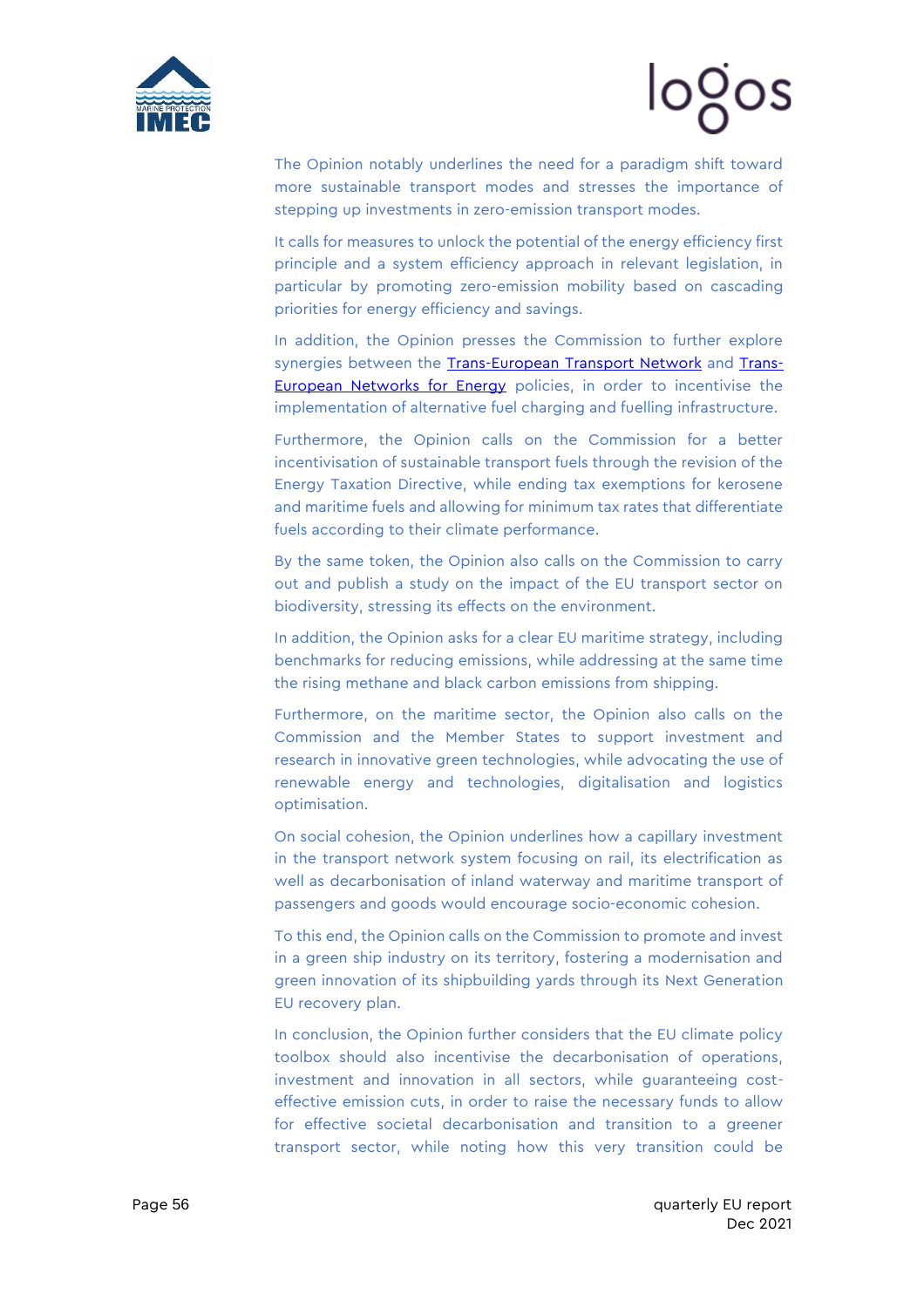



supported by appropriate economic stimuli or the application of the "polluter pays" principle.

The Council adopted its Conclusions on the Sustainable and Smart Mobility Strategy on 3 June 2021.

On 9 December 2020, the Commission published its Smart and Sustainable Mobility Strategy, which provides an overview of the current mandate's upcoming initiatives. The strategy is accompanied by an action plan that include 82 initiatives.

The most important initiatives for the maritime sector include:

- Revision of the EU Ship Recycling Regulation (2023)
- Establish sustainable taxonomy criteria for all modes (2021)
- Revision of the Ship-source pollution Directive (2022)
- Launch FuelEU Maritime Green European Maritime Space (2021)
- Revision of the Alternative Fuels Infrastructure Directive and a roll-out plan with funding opportunities and requirements (2021)
- Zero pollution action plan for air, water, and soil; revision of air quality standards and reduction of noise pollution (2021,2022)
- Revision of the Energy Taxation Directive (2021)
- Propose measures on electronic documents for inland crew and vessels (2021)
- Revision of the maritime safety framework (Directives on flag state responsibilities, port state control and accident investigation) (2021)
- Revise the mandate of the European Maritime Safety Agency (2022)
- Propose EU manning requirements for inland navigation (2023- 2024)

By 2030, the Commission will committee that the zero-emission marine vessels will be market-ready.

You can find the Strategy [here](https://ec.europa.eu/transport/sites/transport/files/legislation/com20200789-annex.pdf) and the Staff Working Document [here.](https://ec.europa.eu/transport/sites/transport/files/legislation/swd20200331.pdf)

**Chemical Strategy for Sustainability**

On 2 December 2021, the [Phase 1 Report](https://mcusercontent.com/912d3a5b241130a8c7aac179c/files/4ffcf7ed-23ac-bbfe-a979-2c470510227c/18_NOV_21_Economic_Analysis_of_the_Impacts_of_the_Chemicals_Strategy_for_Sustainability_Phase_1_Report_Ricardo_on_behalf_of_Cefic.pdf) of the economic analysis of the impacts of the [Chemicals Strategy for Sustainability](https://mcusercontent.com/912d3a5b241130a8c7aac179c/files/c561150c-c0d7-c450-e451-044d2aca182e/14_OCT_20_Communication_on_a_Chemicals_strategy_for_sustainability_towards_a_toxic_free_environment_76408.pdf) conducted by Ricardo on behalf of the European Chemical Industry Council – Cefic has been made available. It was commissioned to assess the business impacts to the European (EU) chemicals industry of selected actions from the Strategy.

The Phase 1 Report focuses on the introduction of new hazard classes in the Classification, Labelling and Packaging (CLP) Regulation and the extension of the generic approach to the risk management of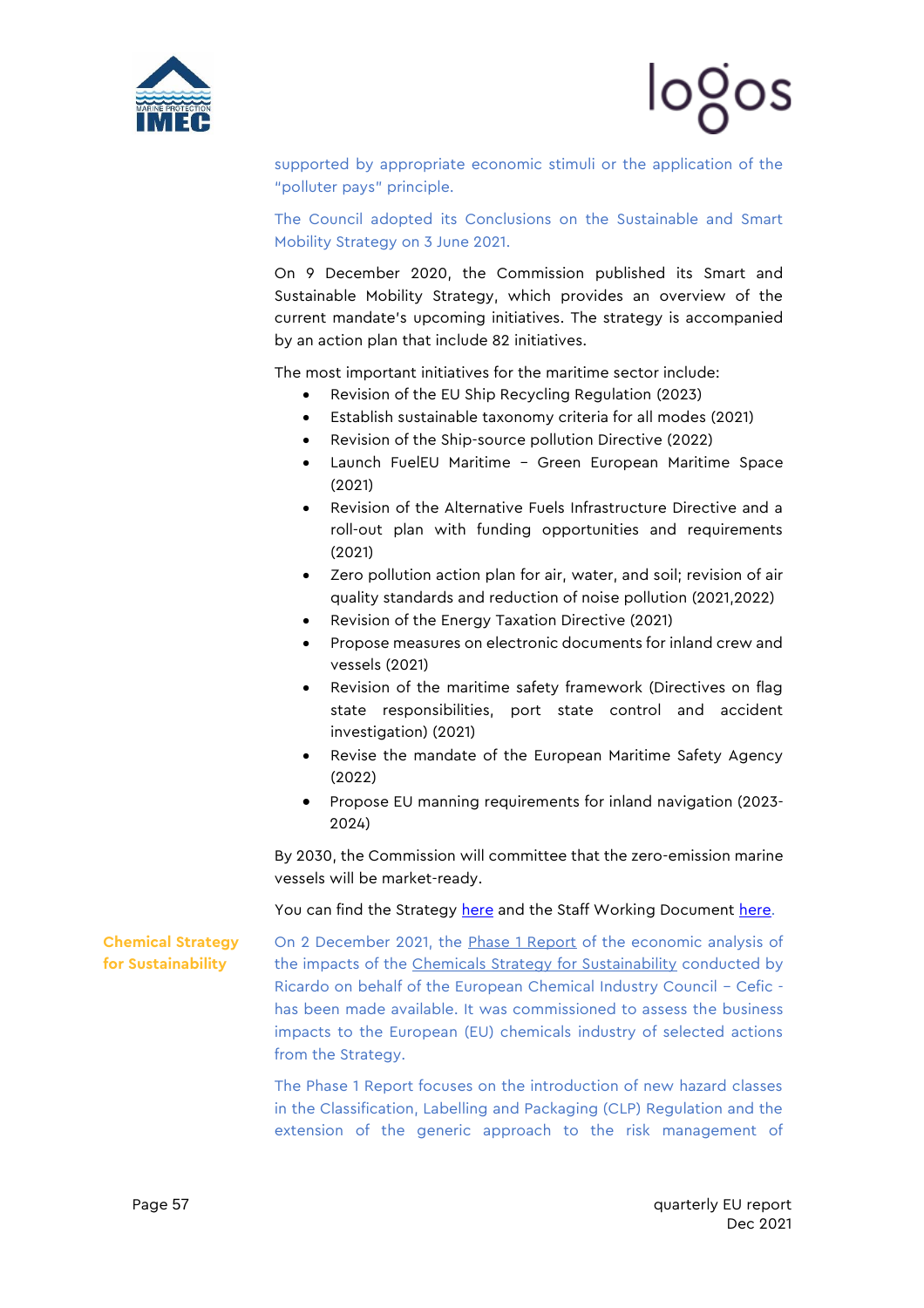



substances to various hazard categories (i.e., Generic Risk Approach (GRA)).

The Report also indicates expected actions that will be taken by the Commission.

The screening of policy options from the CSS performed by Ricardo focused on the following changes:

(1) Inclusion of new hazard classes in the CLP Regulation for endocrine disruptors (EDs), persistent, boaccumulative and toxic (PBT) and very persistent and very bioaccumulative (vPvB) substances, persistent, mobile and toxic (PMT) and very persistent and very mobile substances (vPvM)) and immunoticic and neurotoxic substances).

(2) Extension of the GRA to EDs, PBT/vPvB, PMT/vPvM, respiratory senstisers, specific target organic toxicity (single and repeated exposures), skin sensitisation, aquatic toxicity and presumed carcinogenic and mutagenic substances.

With regards to the former, the Report foresees the inclusion of new hazard classes (ED, PBT, vPvB, PMT, vPvM, Immnunotoxicants and Neurotoxicants) as part of the CLP Regulation in 2023, in line with the upcoming ordinary legislative procedure revision of the CLP Regulation.

The direct impact of these changes is primarily an increase in administrative or compliance activities, including update of labels, Safety Data Sheets (SDS), renotification to the C&L inventory and to Poison Centres and update of registration dossiers, that take the form of additional costs.

The process of reharmonization resulting from these inclusions will happen gradually.

These reclassifications, the report noted, could also have indirect impacts, for example, companies may consider product discontinuation or substitution.

Concerning the extension of the GRA, substances corresponding to certain hazard classes in consumer and professional uses will be banned.

Once substances have been through the process of harmonised classification, substances, mixtures and possibly articles containing the CLP-classified substances will be affected by generic restrictions.

The impact will occur as a result of implementation through the EU's Chemicals Regulation "REACH" and sectoral legislation.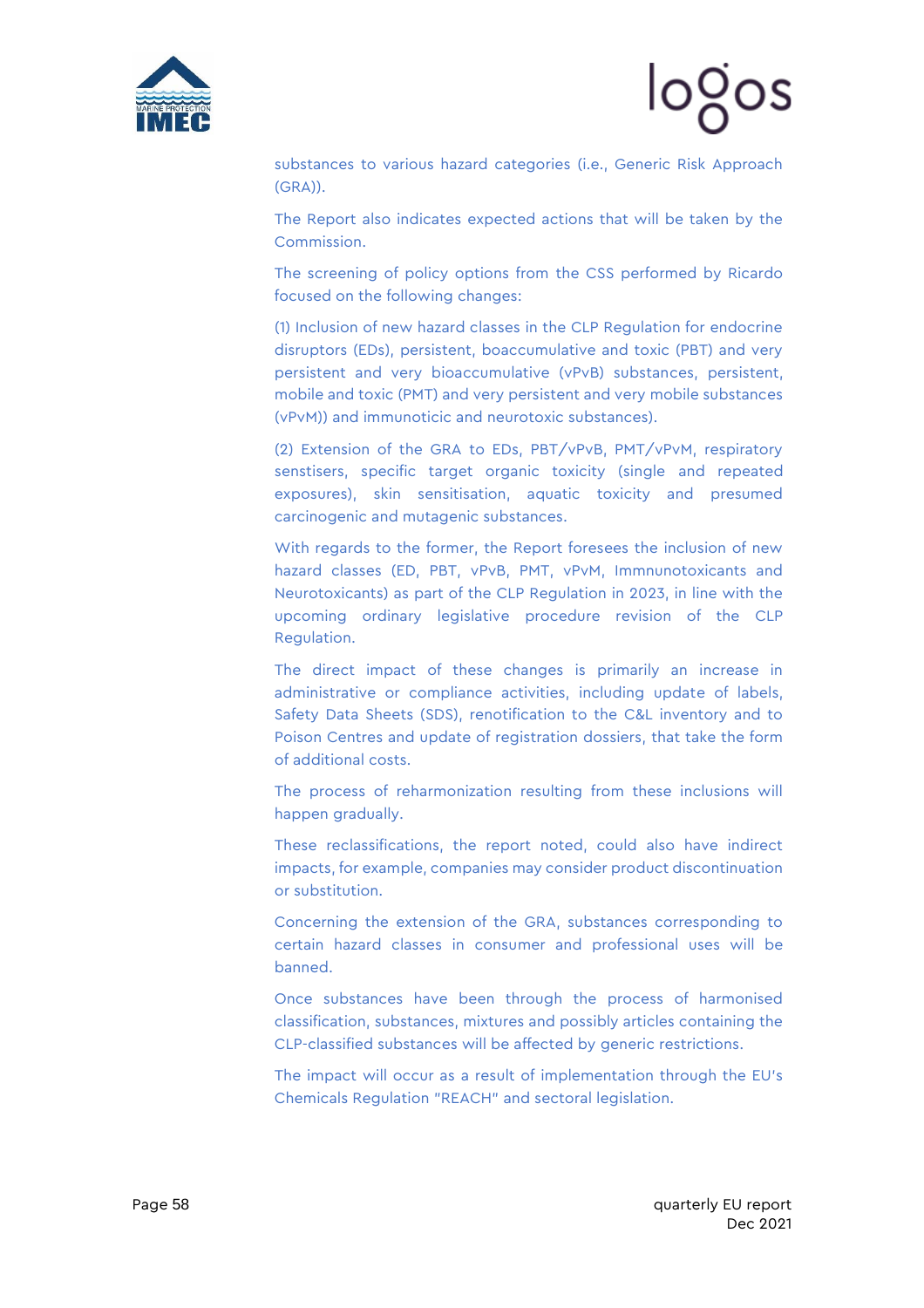



A timeline based on the Action Plan in the Annex to the CSS and updated based on expert judgement to reflect discussion in the CARACAL is presented in the report.

The report concludes that the changes to the GRA and CLP would restrict the manufacturing and use of products and/or increase their costs of production. This is to have significant and potentially negative impacts on the evolution of the EU-27 chemicals market.

About 100 chemical companies have been asked to consider the products in their 2019 product portfolio that could be affected, if the policy options on the introduction of new hazard classes in the CLP Regulation and the extension of the generic approach to risk assessment would be fully adopted with immediate effect (i.e., in 2023).

The size of the potentially affected product portfolio was estimated to be around 43% of sectoral turnover, which would be equivalent to more than €240 billion of the 2019 market. However, the policy options may not be implemented immediately.

Rather, it is most likely that the Commission implements specific regulatory actions over time.

At present, some of the expected classification criteria remain uncertain. Having this in mind, the report assumed that the size of products in scope of being affected by the policy changes by 2040 would be lower and around 28% of the estimated sectoral turnover, which would be equivalent to more than €150 billion of the 2019 market.

To the best of their knowledge, businesses will substitute and/or reformulate around a third of their products that face pressures for withdrawal from the changes to the GRA, although this would depend on a positive market uptake.

To a lesser extent, around 5%-10% of the products affected by the changes to the GRA could also benefit from successful derogations. Moreover, a quarter of the products that may only be affected by changes to CLP are expected to face indirect pressures to withdraw their products from the market.

These businesses would also be able to substitute and/or reformulate some of their products to mitigate any potential market losses. The rest of the products that would only be affected by changes to CLP will be subject to increased regulatory burden.

The Report presents an analysis of alternative scenarios. They reveal that EU chemical companies would lose between €47 billion to €81 billion of turnover per year on average between 2023 and 2040, when compared to baseline projections.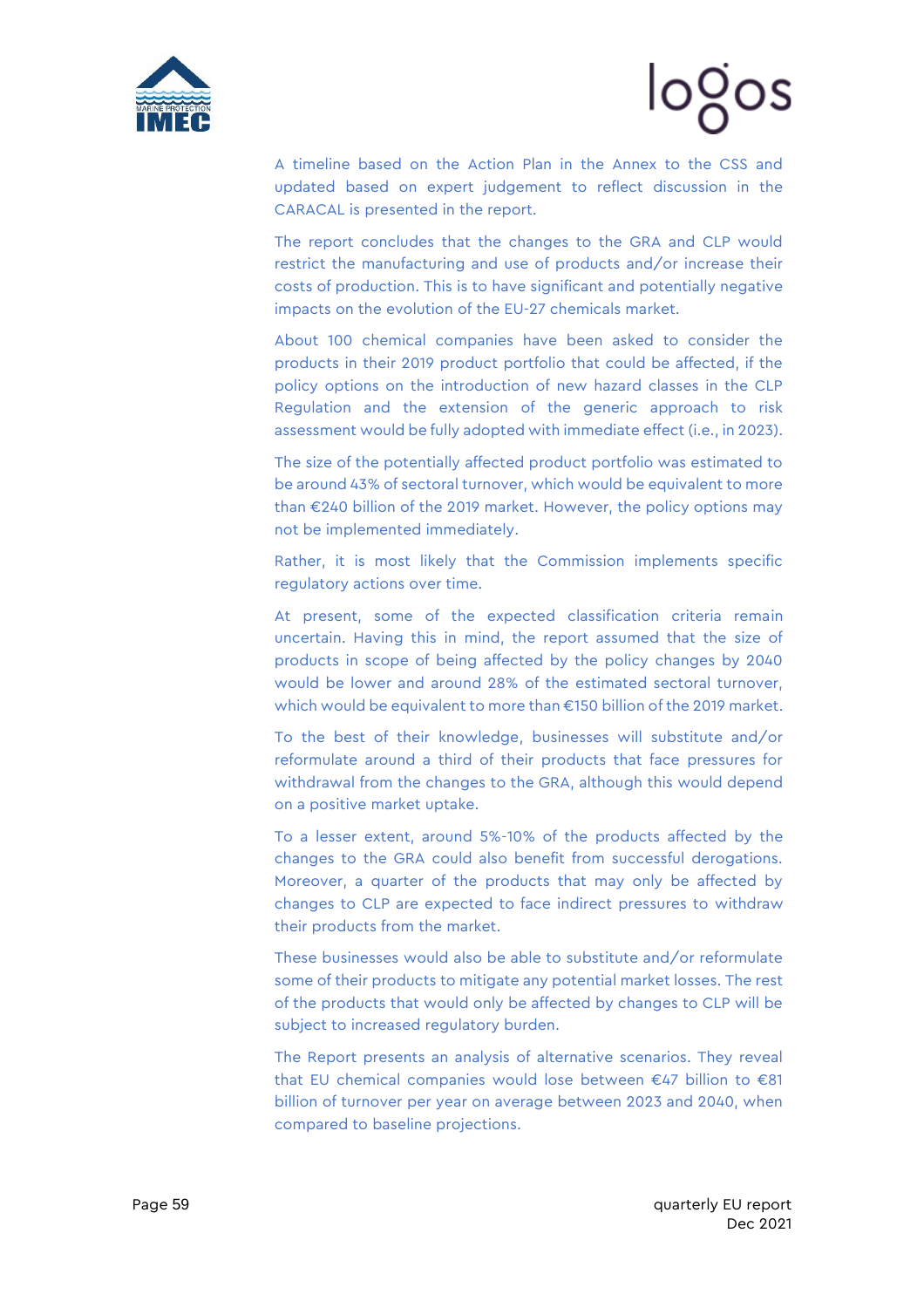

# logos

The extent of this reduction will depend upon the scope and timetable of the legislative changes as well as the type of businesses responses expected. In 2040, in any of the policy scenarios, sectoral turnover is estimated to be around €80 billion lower than in the baseline.

When adding indirect and induced effects, the total contribution of the EU chemicals sector to gross value added (GVA) would be between €40 and €68 billion lower per year over the period 2023-40, on average. This would be the equivalent of diminishing between 0.3 and 0.5 percentage points off the EU-27 GDP.

The changes to GRA and CLP would also affect the sector's employment. It is estimated that, by 2040, over 40,000 jobs in the EU chemicals sector would be lost against the baseline scenario, which is equivalent to 3% of the baseline chemicals workforce.

These impacts would have knock-on effects on the EU economy, which could lead to losing over 124,000 jobs by 2040 when compared against the baseline. This is equivalent to shaving around 0.1 percentage points off total employment in the EU-27.

The Report also supposes that many downstream effects would be observed, whereby many other sectors will be negatively impacted by these changes.

To mitigate this, support would need to be provided to the chemicals industry through a clear implementation roadmap and the use of additional mechanisms be that financial, regulatory or additional time to respond to any policy changes, which could facilitate innovation and allow for new, more sustainable products to be brought to the market.

The Report on Phase 2 of Ricardo's analysis of the consequences of the CSS will focus on the introduction of registration for polymers under REACH, the universal Annex XVII restriction on per- and polyfluoroalkyl substances (PFASs), the application of a ban on the export of substances prohibited for use in the EU, and the extension of registration requirements to chemicals produced in the low tonnage band.

The minutes of the meetings of the Competent Authorities for REACHN and CLP (CARACAL) held over 17-18 November 2021 are expected to be made available in the coming weeks.

The minutes of the expert group High-Level Roundtable meeting on the implementation of the Chemicals Strategy for Sustainability held on 25 November 2021 are expected to be made available in the coming weeks.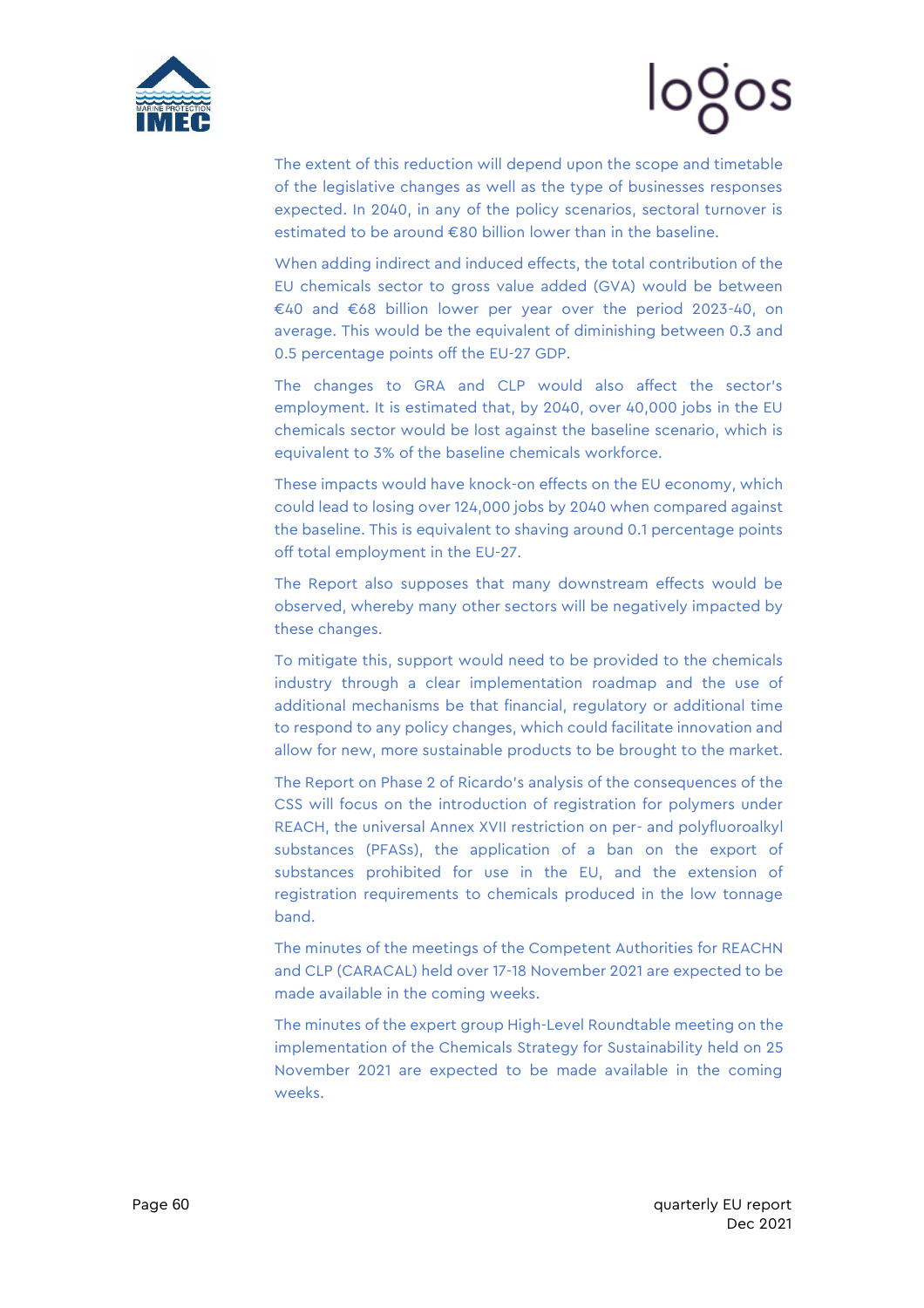



The Commission has expected to roll out the programme laid down in the strategy over 2021-2024 through legislative and non-legislative initiatives.

On 14 October 2020, the Commission published the Chemical Strategy [for Sustainability Towards a Toxic-Free Environment.](https://ec.europa.eu/environment/strategy/chemicals-strategy_en) The Strategy intends to improve the protection of citizens and the environment and to boost innovation for safe and sustainable chemicals. The Strategy is complementary to the Industrial Strategy, the Recovery Plan, the Circular Economy Action Plan and the European Green Deal Strategies and initiatives such as the batteries initiatives. The revision of REACH will be conducted on the basis of public consultations and subject to impact assessments, including analysis of whether innovation is fostered or hindered. Among other actions, the Commission intends:

- to extend the duty of registration under REACH to certain polymers of concern
- to assess how information requirements under REACH on the overall environmental footprint of chemicals be introduced
- to assess how to introduce a mixture assessment factor for the chemical safety assessment of substances under REACH
- to propose new hazard classes and criteria in the CLP Regulation to fully address environmental toxicity, persistency, mobility, and bioaccumulation
- to establish legally binding hazard identification of endocrine disruptors, based on the definition of the WHO, building on criteria already developed for pesticides and biocides, and apply it across all legislation
- ensure that endocrine disruptors are banned in consumer products as soon as they are identified
- to strengthen workers' protection by introducing endocrine disruptors as a category of substances of very high concern under REACH
- to ramp up its efforts to ensure a zero-tolerance for noncompliance
- to set up an expert working group from the Member States, Commission services and EU Agencies to discuss initiatives on risk assessment across chemical legislation
- to introduce '*One substance - one assessment*' ensuring that the initiation and priority setting of the safety assessments are done in a coordinated, transparent and to the extent possible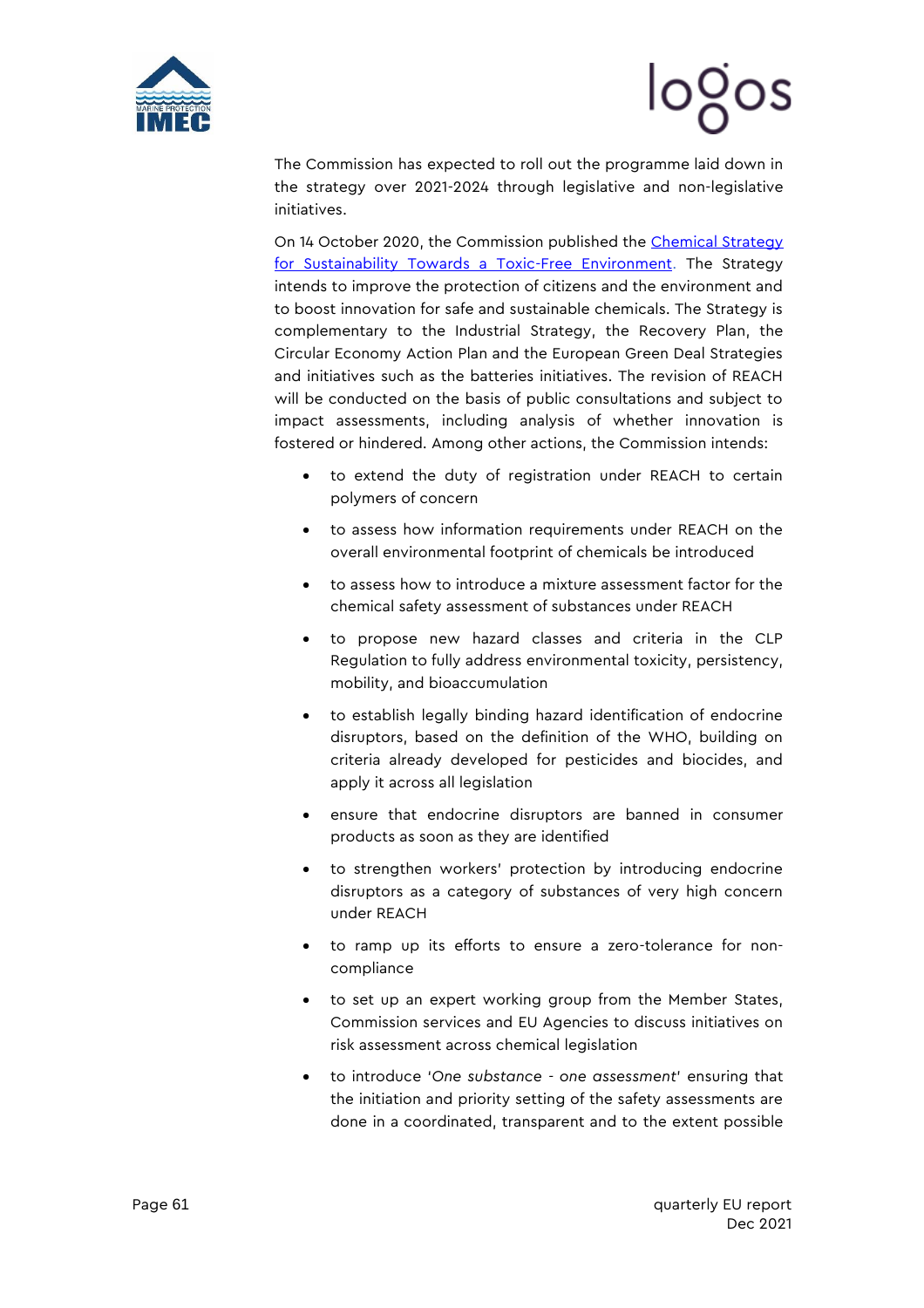

synchronised manner considering the specificities of each sector

- to introduce endocrine disruptors, persistent, mobile, and toxic and very persistent and very mobile substances as categories of substances of very high concern
- to tackle the use of Per- and polyfluoroalkyl substances (PFAS) aiming at a phasing-out in the EU.

An overview of the actions to be taken by the Commission over the next months and years can be found [here.](https://ec.europa.eu/environment/pdf/chemicals/2020/10/Annex.pdf)

**EU Action Plan Towards a Zero Pollution Ambition for air, water, and soil**

The Commission presented the Communication on the Zero Pollution Action Plan to Council experts of the Working Party on Competitiveness and Growth (Industry) on 7 December 2021. The Communication should be made available in the coming weeks.

It remains unclear whether the Council will present Conclusions in response to the Commission's Action Plan. Further information will be available in due course.

On 12 May 2020, the Commission adopted its [Communication](https://content.euissuetracker.com/wp-content/uploads/sites/2/2021/05/12-MAY-21-CEC-Communication-on-the-EU-Action-Plan-towards-Zero-Pollution-for-Air-Water-and-Soil-81866.pdf) on the EU Action Plan: 'Towards Zero Pollution for Air, Water and Soil' and its [Annexes.](https://content.euissuetracker.com/wp-content/uploads/sites/2/2021/06/12-MAY-21-CEC-Annexes-to-Zero-Pollution-Action-Plan.pdf)

The Communication is accompanied by two Staff Working Documents, namely:

- A Staff Working Document on the zero pollution monitoring and [outlook framework;](https://content.euissuetracker.com/wp-content/uploads/sites/2/2021/05/12-MAY-21-CEC-Staff-Working-Document-on-Towards-a-monitoring-and-outlook-framework-for-the-zero-pollution-ambition-81869.pdf)
- A Staff Working Document on the [digital solutions](https://content.euissuetracker.com/wp-content/uploads/sites/2/2021/05/12-MAY-21-CEC-Staff-Working-Document-on-Digital-Solutions-for-Zero-Pollution-81868.pdf) for zero pollution.

According to the Communication, the Action Plan aims to provide a compass to include pollution prevention in all relevant EU legislation, therefore maximising the existing synergies and identifying existing gaps.

On 10 June, Environmental Ministers – the Environmental council – discussed the proposed cross-cutting approach, the preventive actions and the revision of related legislation during their exchange of views on the Commission's Communication on the Zero Pollution Action Plan.

The press release issued by the Commission on the meeting can be found [here.](https://content.euissuetracker.com/wp-content/uploads/sites/2/2021/06/10-JUN-21-Press-Statement-by-Commissioner-Sinkevicius-following-the-Environemnt-Council-meeting.pdf)

The Action Plan has been communicated to the Council and European Parliament for examination.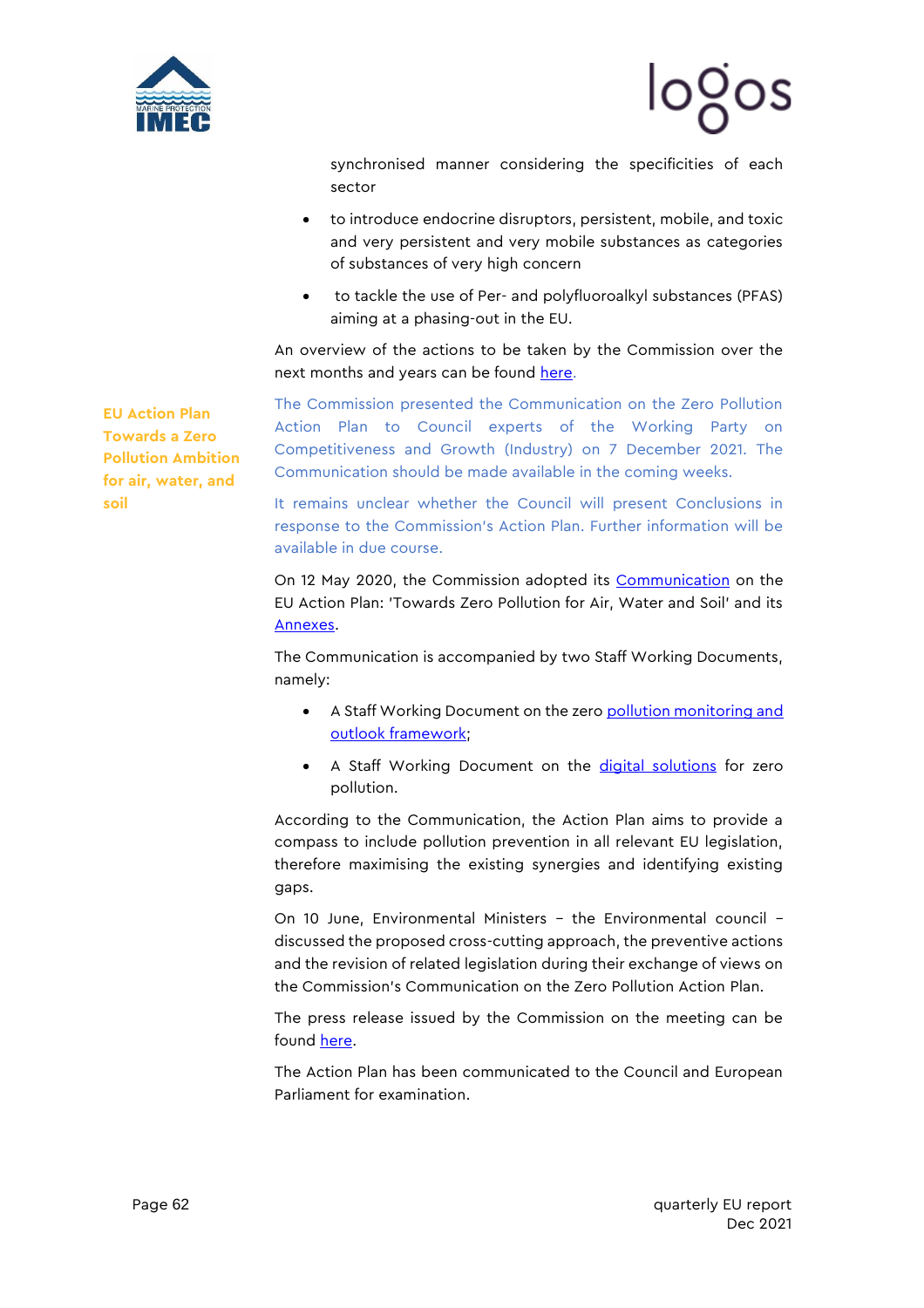

# logos

### <span id="page-63-0"></span>SECTION III – European Parliament Intergroups

**Background** In the European Parliament, the bulk of MEPs' work is carried through parliamentary committees. They are several committees dealing with topics that may impact IMEC:

- Transport and Tourism (TRAN)
- Environment, Public Health and Food Safety (ENVI)
- Internal Market and Consumer Protection (IMCO)
- Industry, Research and Energy (ITRE)

In parallel, some MEPs who wish to be further involved in topics under their responsibility also conduct other initiatives in the framework of intergroups. These groups can be formed by MEPs from all political groups and committees to have an informal exchange of views on particular subjects and to promote contact between MEPs and civil society.

These intergroups are less formal than committees and are not Parliament bodies. They cannot express Parliament's opinion, but rather serve to promote dialogue and hold more detailed discussions with a wider range of stakeholders. Intergroups do not meet as often as parliamentary committees but offer more opportunities for informal lobbying.

Monitoring the activities of the following three intergroups are of particular interest to IMEC.

[Seas, Rivers,](http://searica.eu/en/)  [Islands and](http://searica.eu/en/)  [Coastal Areas](http://searica.eu/en/)

#### **Latest developments**:

[On 7 December,](http://www.searica.eu/2020-2024/events-2019-2024/towards-a-maritime-sector-fit-for-55) the Intergroup organised a webinar on the impacts and transition opportunities brought by the measures of the Fit-for-55 Package upon the maritime sector.

[On 4 November,](http://www.searica.eu/2020-2024/events-2019-2024/marine-litter-in-the-danube-and-the-black-sea-region-concrete-proposals-from-the-regions) the Intergroup held a webinar on marine litter in the Danube and Black Sea region.

[On 22 October,](http://www.searica.eu/2020-2024/events-2019-2024/baltic-sea-ports-as-drivers-of-the-sustainable-blue-economy-making-the-green-deal-a-reality) the Intergroup organised a webinar on Baltic Sea ports as drivers of the sustainable economy.

[On 1 October,](http://www.searica.eu/2020-2024/events-2019-2024/towards-an-eu-strategy-for-sustainable-tourism-building-forward-smarter-and-greener-in-the-eu-coastal-insular-regions) the Intergroup organised, with the support of the Conference of Peripheral Maritime Regions and co-funded by Winter Med project, an event on the EU Strategy for Sustainable Tourism.

#### **Background**:

More than 100 MEPs from seven different political groups and 23 Member States participate in the discussions of the group. This intergroup was launched in 2010, and its work focuses on various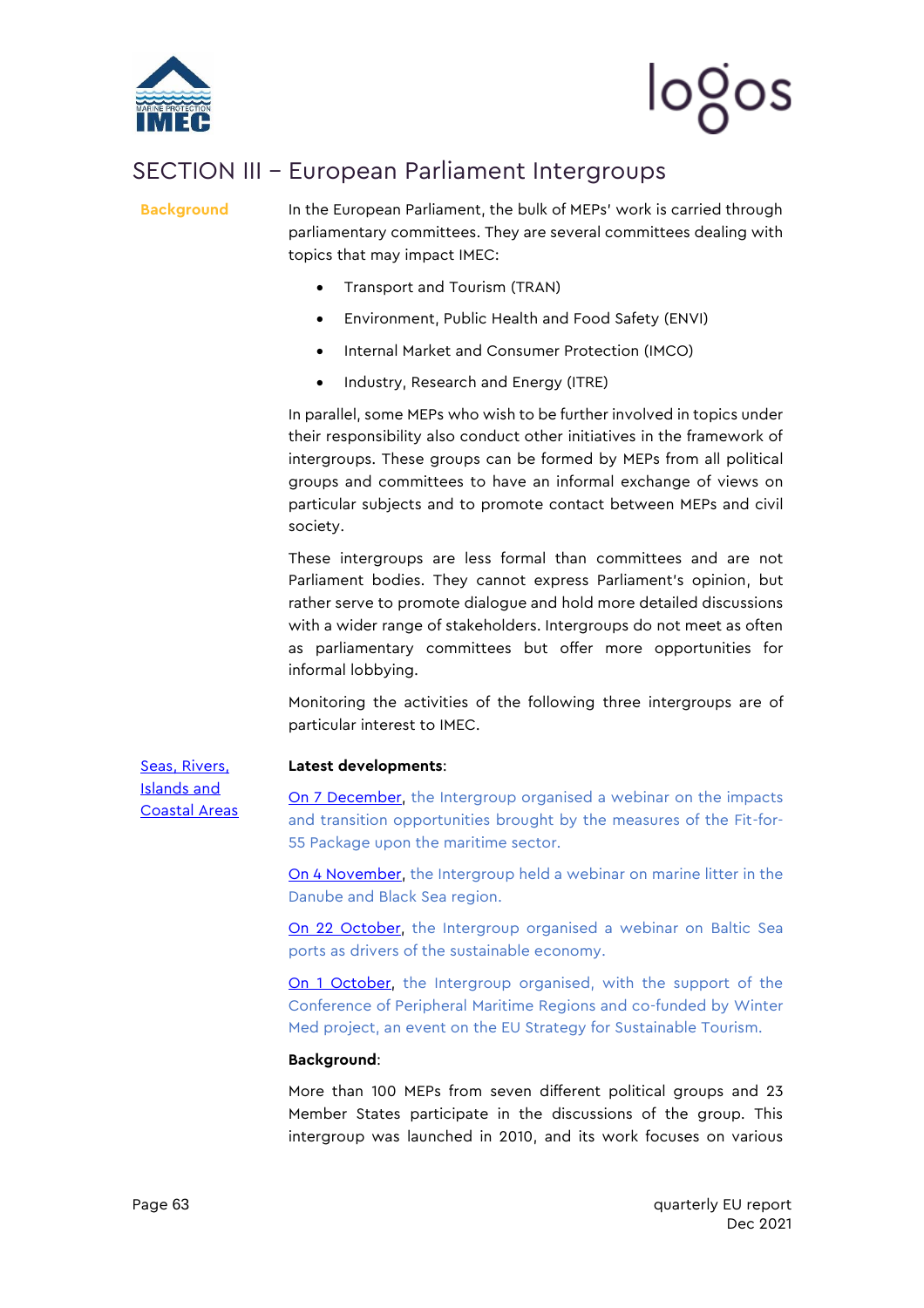



policies such as the Integrated Maritime Policy, the Directive on Maritime Spatial Planning, the new European Maritime and Fisheries Fund and the Strategy for Blue Growth reflect the European Institutions' awareness of the possibilities offered by the seas and oceans. More specifically, discussions touch upon areas relating to the marine environment, maritime industries, research, maritime transport, and European maritime and coastal areas in a specific and transversal way.

#### **Key players**

- **Chair**: Mr. Tonino Picula (S&D, HR)
- 12 Vice-Chairs and 107 MEPs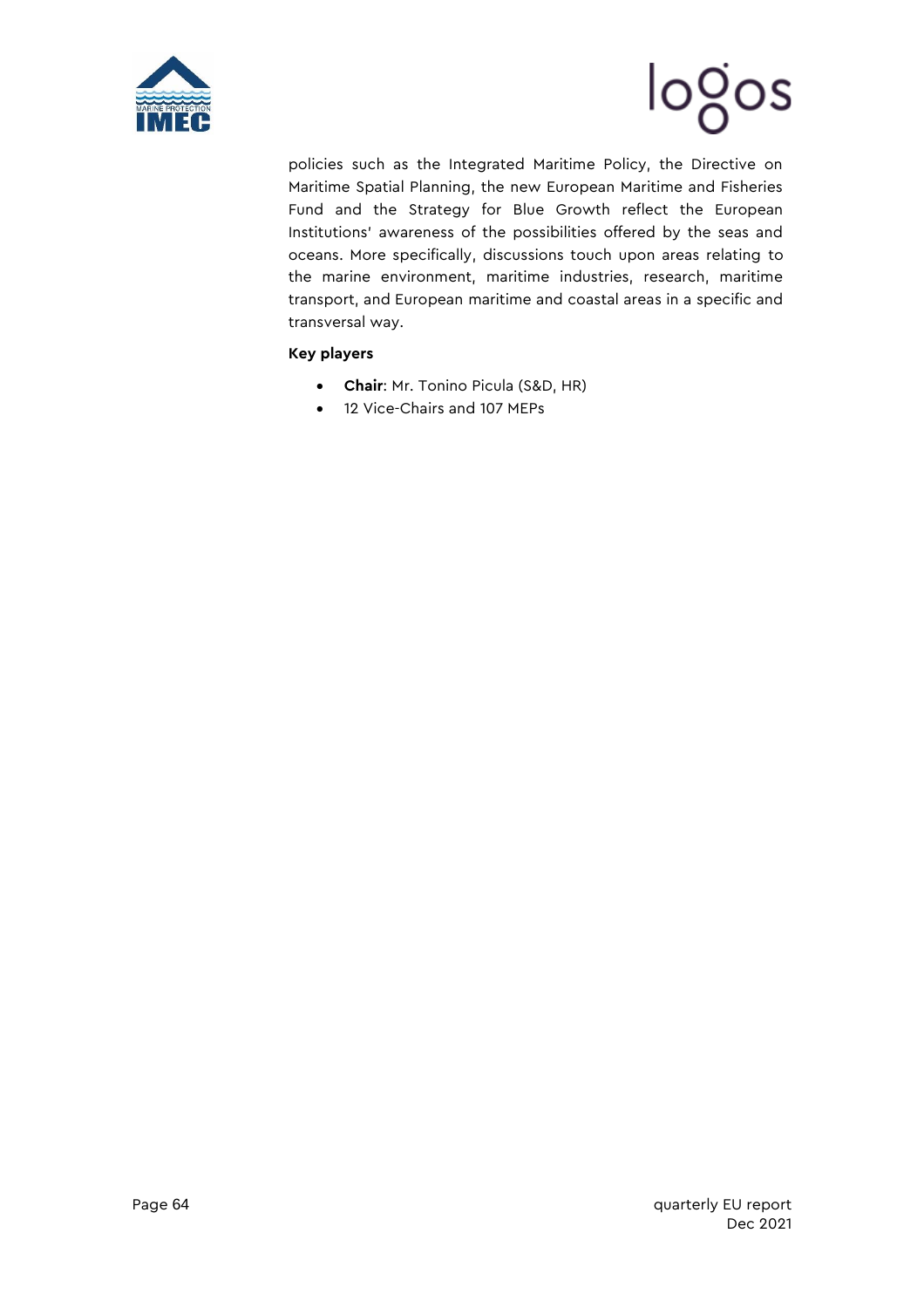



[Climate Change,](http://ebcd.org/intergroup/)  [Biodiversity and](http://ebcd.org/intergroup/)  [Sustainable](http://ebcd.org/intergroup/)  **[Development](http://ebcd.org/intergroup/)** 

#### **Latest developments**:

[On 13 December,](https://ebcd.org/events/online-event-seafood-as-a-strategic-source-of-food-in-the-context-of-climate-change/) the Intergroup held a webinar on seafood as a strategic source of food in the context of climate change.

[On 1 December,](https://ebcd.org/events/online-event-boosting-the-sustainable-products-initiative-spi-in-the-eu/) the Intergroup organised a webinar on boosting the Sustainable Products' Initiative (SPI) in the EU. [On 29 November,](https://ebcd.org/events/online-event-pfas-challenges-and-solutions/) the Intergroup held a webinar on PFAS.

[On 18 November,](https://ebcd.org/events/online-event-bringing-nature-into-corporate-decision-making-challenges-and-opportunities-ahead/) the Intergroup organised a webinar on bringing nature into corporate decision-making.

[On 16 November,](https://ebcd.org/events/online-event-using-sustainably-sourced-renewable-materials-to-reach-the-eu-green-deal-ambitions-how-can-we-get-it-right/) the Intergroup held a webinar on using sustainablysourced renewable materials to reach the EU Green Deal ambitions.

[On 11 November,](https://ebcd.org/events/online-event-achieving-sustainability-in-fisheries-through-research-and-innovation/) the Intergroup organised a webinar on achieving sustainability in fisheries through research and innovation.

[On 28 October,](https://ebcd.org/events/online-event-revisiting-odour-pollution-in-europe/) the Intergroup held a webinar on revisiting odour pollution in Europe.

[On 27 October,](https://ebcd.org/events/online-event-greening-raw-materials-policy/) the Intergroup organised a webinar on greening raw materials policy.

[On 19 October](https://ebcd.org/events/online-event-advancing-progress-towards-the-european-green-deal-oecms-implementation-in-the-fisheries-sector/), the Intergroup held a webinar on OECMs' implementation in the fisheries sector.

#### **Background**:

The group was created in 1994 and benefits from large visibility compared to other intergroups. It is supported by the European Bureau for Conservation and Development (EBCD) and the Fisheries Expert Group (FEG), and its size is also considerable. It is subdivided into 14 working groups chaired by 28 Vice-Chairs (MEPs). The work of the working groups is closely linked to the one carried in the ENVI Committee. On top of that, an Advisory Group represented by Intergroup's stakeholders advises the secretariat and the bureau. The intergroup areas of focus are broad and include the environment at large without specifically including marine industry so far.

#### **Key players:**

- **Chairs**: Ms. Miapetra Kumpula-Natri (S&D, FI) and Ms. Maria Spyraki (EPP, GR)
- 28 Vice-Chairs (MEPs)

[Sustainable, long](https://investmentindustryintergroup.eu/en/)term investments [& competitive](https://investmentindustryintergroup.eu/en/) 

#### **Latest developments**:

[On 29 November,](https://investmentindustryintergroup.eu/event/which-framework-of-prudential-supervision-to-favor-long-term-investment-implementation-of-basel-iii/) the Intergroup held on a discussion about the framework of prudential supervision to favour long-term investment.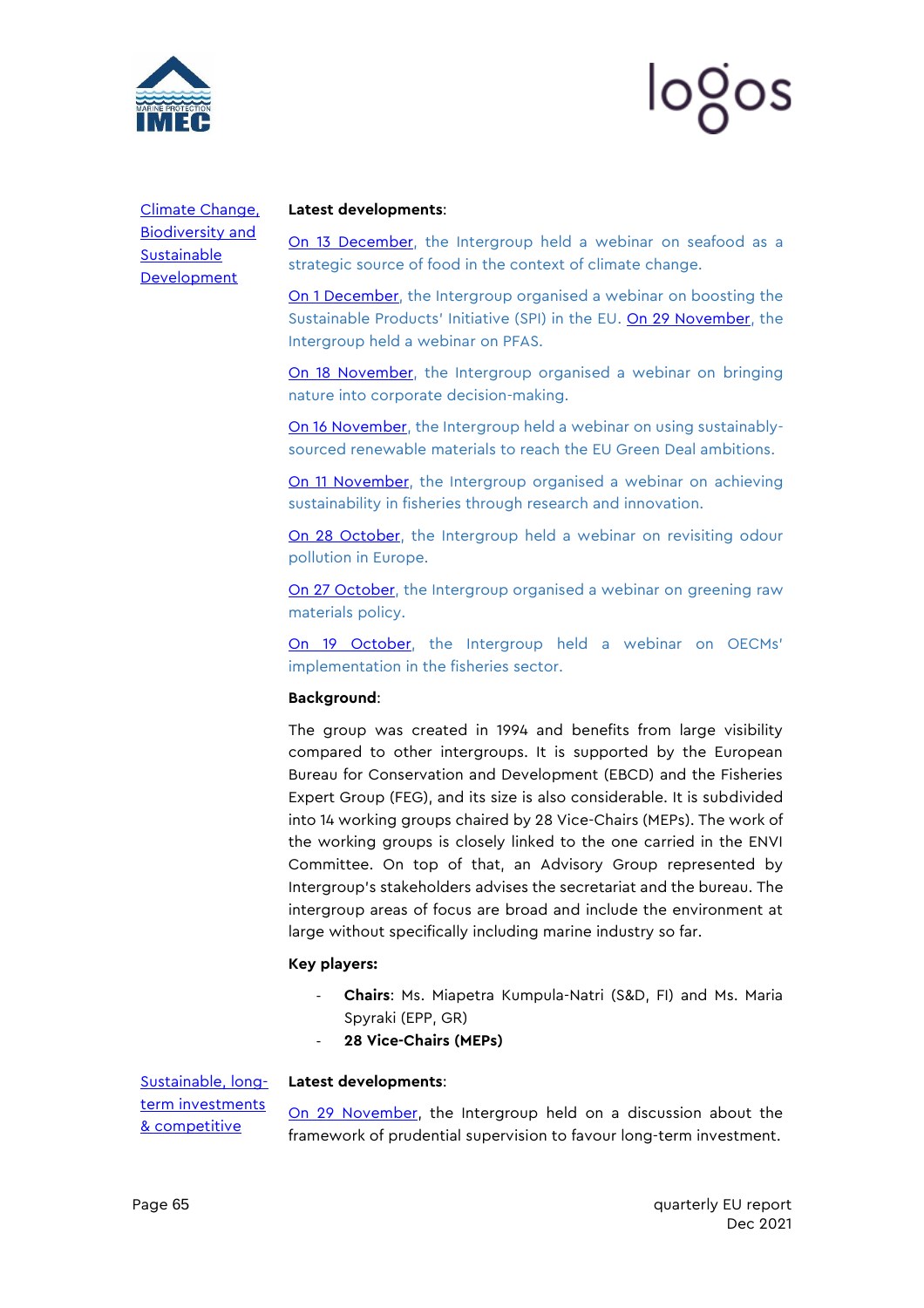

[intergroup](https://investmentindustryintergroup.eu/en/)



#### **Background**:

The Long-Term Investment and Reindustrialisation Intergroup aims to provide the European Parliament with a horizontal tool supporting the activities of the relevant committees (ECON, BUDG, ITRE, TRAN, REGI, EMPL, ENVI, etc.), enabling to develop an overview on these topics.

Its missions include in particular defining long-term financing needs, identifying bottlenecks and barriers that constitute obstacles for long term investments or discussing and identifying a regulatory framework more conducive to long term investors. Its main objective is to bring around the same table the relevant stakeholders concerned about the long-term horizon (project promoters, investors, and legislators). The Secretariat of the intergroup is greatly supported by European federations, national associations, and private members (mostly corporate organisations) from different horizons.

#### **Key players**

- **Chairs/Co-Presidents**: Mr Dominique Riquet (Renew, FR), Ms. Maria de Graça Carvalho (EPP, PT), Simona Bonafè (S&D, IT).
- **3 board Members and 100 MEPS**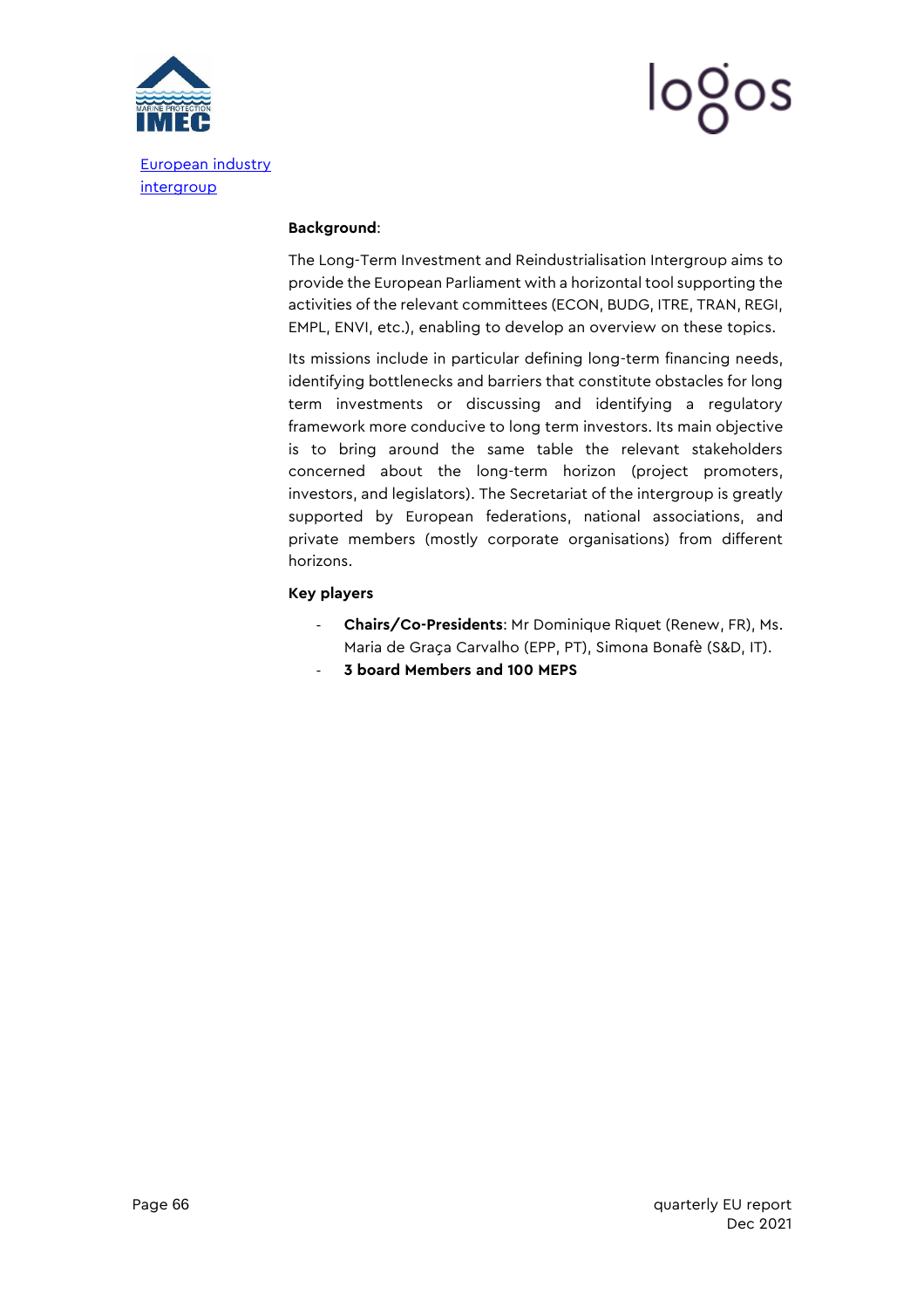

### <span id="page-67-0"></span>SECTION IV – Event Reporting

### **Background** On 6 October, the European Chemicals Agency organised the Safer Chemicals conference.

**Key statements Summary of the keynote presentation "EU chemicals strategy for sustainability: where are we now" by Florika Fink-Hooijer (Director General, DG Environment)**

> The chemical strategy for sustainability (CSS) is a key building block to deliver on the European Green Deal. It's a strategy with concrete objectives in three different spheres:

The first sphere is to increase protection.

o The EC foresees to phase out the most harmful chemicals in consumer products and to substitute chemicals with long-term harmful effects. In this context, the EC is preparing a targeted revision of the REACH regulation and relevant product legislations, such as the Food Contact Materials (FCMs) regulation.

o As for REACH, information requirements on chemicals will be increased. The information that companies have to supply under REACH for substances in the lower tonnages at the moment does not fully allow identifying harmful substances.

• The second sphere is innovation.

o The main drive is to boost the development of alternatives. o We need new chemicals and new materials, but they need to be safe and sustainable by design from production to end-of-life.

o We are working to develop the criteria that will drive research. We are making it happen through our new research and innovation program for chemicals.

• The third sphere is the simplification and consolidation of the existing legal framework.

o The EC is creating an EU coordination mechanism on safety assessments across chemical legislation, which will lead to greater protectability. This will ensure effective allocation of scientific work on chemicals.

o The EC will also step-up compliance; the principle of the "polluter pays" and "no data no market" will apply all the more.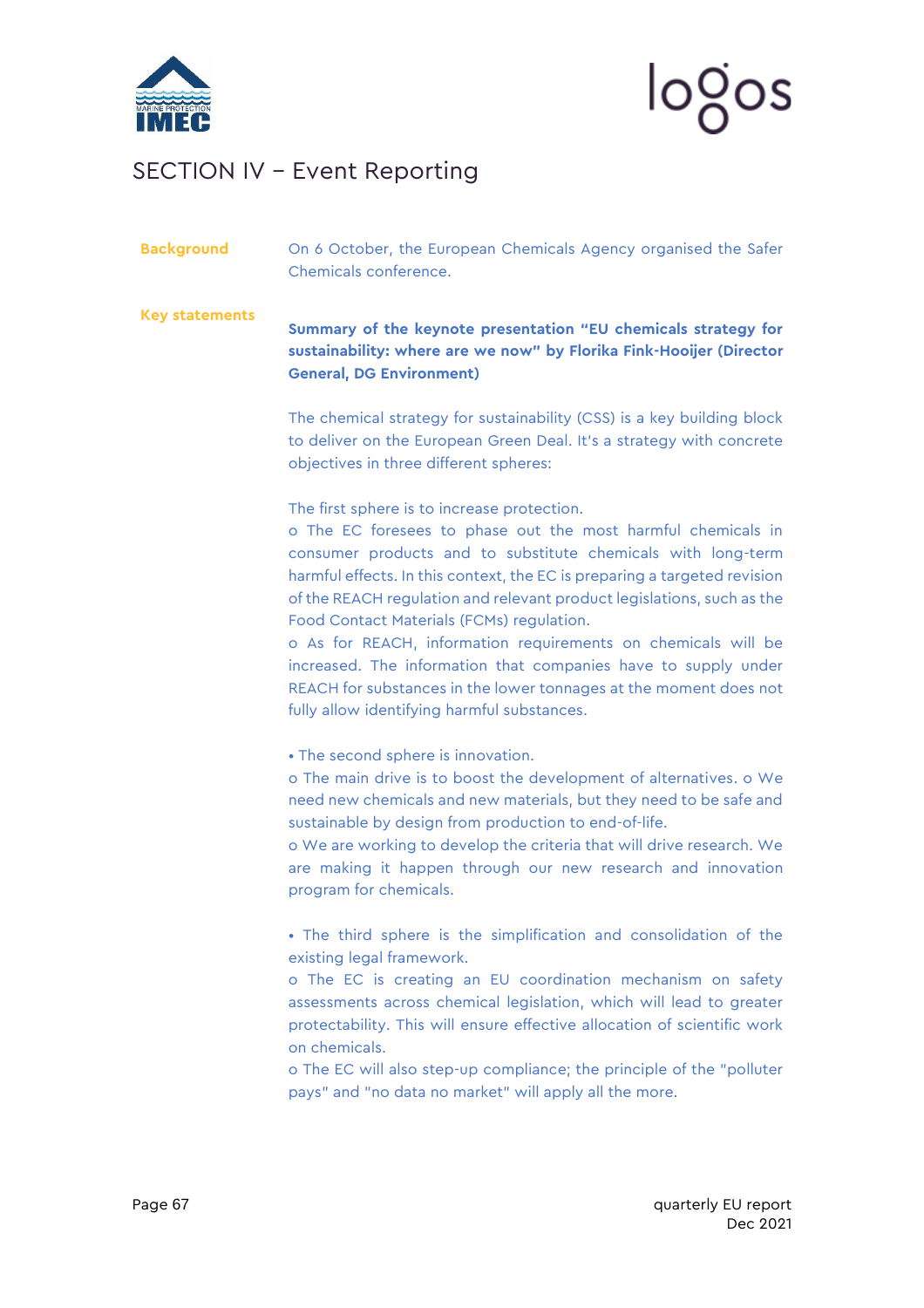

# logos

o Compliance is one thing, enforcement the other. We will step up enforcement with the establishment of an auditing capacity and more frequent checks on products and chemicals.

Putting these three spheres together creates a strategy that allows the EU to play a leading role. The EU is championing very high standards and has the ability to promote them around the world. Therefore, the EC must ensure consistency, and that is why legislation will be adopted to ensure that hazardous chemicals that are bent in the EU can't be produced for export to non-EU countries.

### **Summary of the keynote presentation "How sustainability, innovation and regulation drive for chemicals and products of tomorrow" by Bjorn Hansen (ECHA, Executive Director)**

Looking back at 15 years of REACH, the framework for chemicals is strong and robust, but things need to be changed to make the current objectives work but also to meet the higher level of protection objectives as set out in the CCS. This concerns the way in which we implement REACH.

On the input side, the science and the technical machinery that we use can be simplified:

• Less effort is needed by industry and authorities to achieve increased risk management.

On the innovation side, we need predictability for the industry:

• Industry needs to know where we are going over the next 30 years.

• ECHA can help the industry move in that direction, through its innovation agenda, as set out in the EU's chemical strategy.

On the simplification, we could not agree more to simplify Europe implementing legislations.

• REACH and COP can be improved in their efficiency internally, but the interlinkages with other legislation are not working the way that we had hoped when we launched REACH and COP.

• A lot of policy developments are needed to develop the tools and the processes which enable the various pieces of policy framework to work much more efficiently together.

• The aim should be to create interaction between legislation so that we can achieve the same level of protection with less resources and thereby, we can afford from the resource perspective to increase the level of protection by doing more.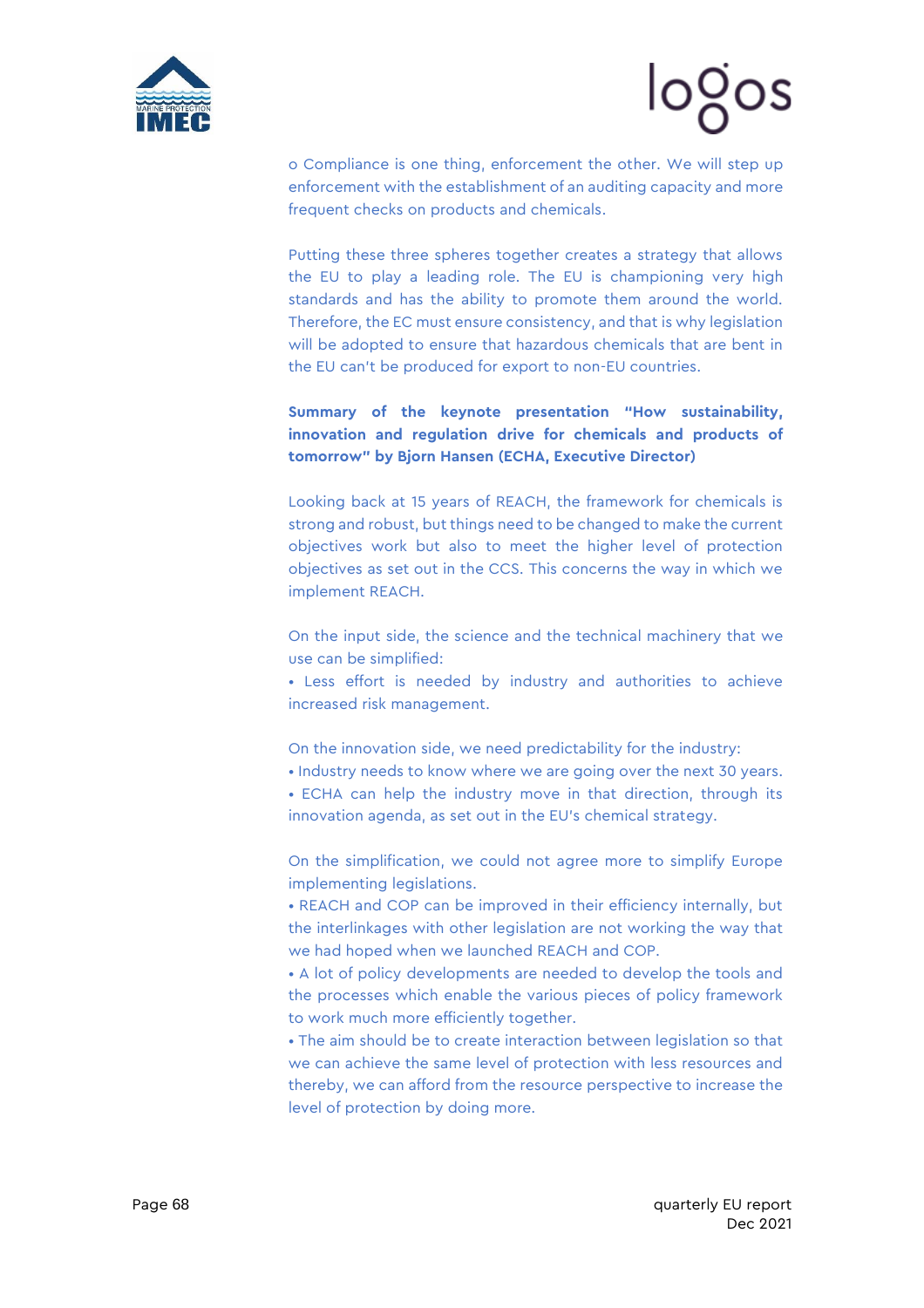



The elements mentioned above cannot work unless there's a concerted effort on enforcement:

• The industry struggles with the complexity of obligations that stem from legislative instruments like REACH.

• Where there's a link between an industry obligation and market access, the industry does better.

• Without ensuring better enforcement of the legislation, we cannot have an equal playing field in a well-functioning internal market, and competitiveness and innovation are not supported.

**Summary of the presentation "One year of the SCIP database: key learnings and way forward" by Kevin Pollard (ECHA, Head of Unit 'Exposure and Supply Chain')**

What is the SCIP and why have we built it: The SCIP database can be seen as milestone in relation to the EU Action Plan for the Circular Economy. The legal basis for this database stems from the Waste Framework Directive (WFD). It is ECHA's task to establish and maintain a database for information on substances of very high concern (SVHC) in articles along the supply chain.

Why SCIP was included in the WFD: The SCIP was included in the WFD to ensure that sufficient information about the presence of SVHCs is communicated throughout the whole life cycle of products and materials, including to waste operators and to reduce SVHCs in materials and products, including recycled materials. In doing so, the use of waste as a resource is promoted and the current waste management practices are improved. Moreover, a sustainable production and informed consumers choices are supported.

The database three key objectives are to increase authorities' information basis on substances in articles; contribute to a more circular economy by improving waste treatment operations; be a driver for substitution of SVHCs and prevention of (hazardous) waste generation.

The SCIP journey – milestones: The database was implemented in the WFD in 2018, after intense negotiations on the information requirements. A prototype database was launched on 17 February 2020 and the first version of the submission system was launched on 28 October. The legal obligation to notify the database started on 5 January 2021. The ECHA published the SCIP data in September 2021.

Data can be submitted in three ways to the database: